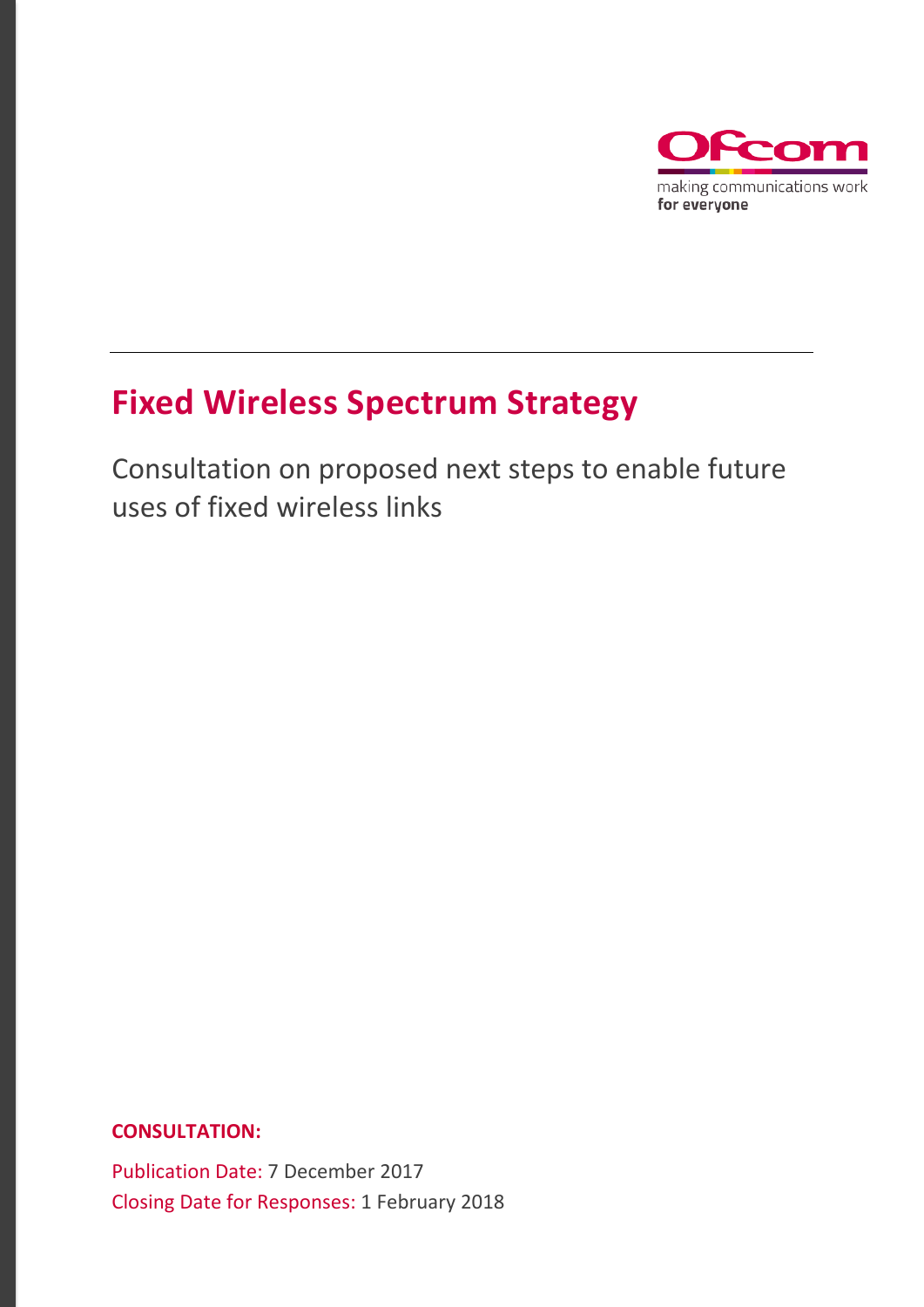# About this document

We recently<sup>[1](#page-1-0)</sup> gathered information on how the uses of fixed wireless links could change over the next 5-10 years. This document summarises our key findings and consults on specific areas which focus on enabling ultra-high capacity wireless backhaul requirements for the future.

Fixed wireless links are used to provide wireless connectivity for a range of uses such as mobile backhaul, utility services, broadcasting and financial networks using a range of spectrum bands.

In light of stakeholder responses, we are now consulting on specific areas that would enable evolved uses of fixed wireless links. With capacity requirements set to increase significantly, particularly as new technologies and networks evolve towards 5G, greater focus is now being placed on the higher millimetre wave bands to deliver this capacity. In order to start this discussion, this document explores new potential spectrum above 92 GHz.

The document consults on changing the authorisation regime in the  $64 - 66$  GHz band to licence exempt and seeks views on a revised technical condition across the 57-66 GHz, commonly known as V band, in order to enable new fixed wireless access use cases. We are also seeking views on the adjacent 66 - 71 GHz band given that it could be part of the same ecosystem as V band.

This consultation closes on 1 February 2018.

<span id="page-1-0"></span><sup>1</sup> https://www.ofcom.org.uk/consultations-and-statements/category-1/call-for-inputs-fixed-wireless-spectrum-strategy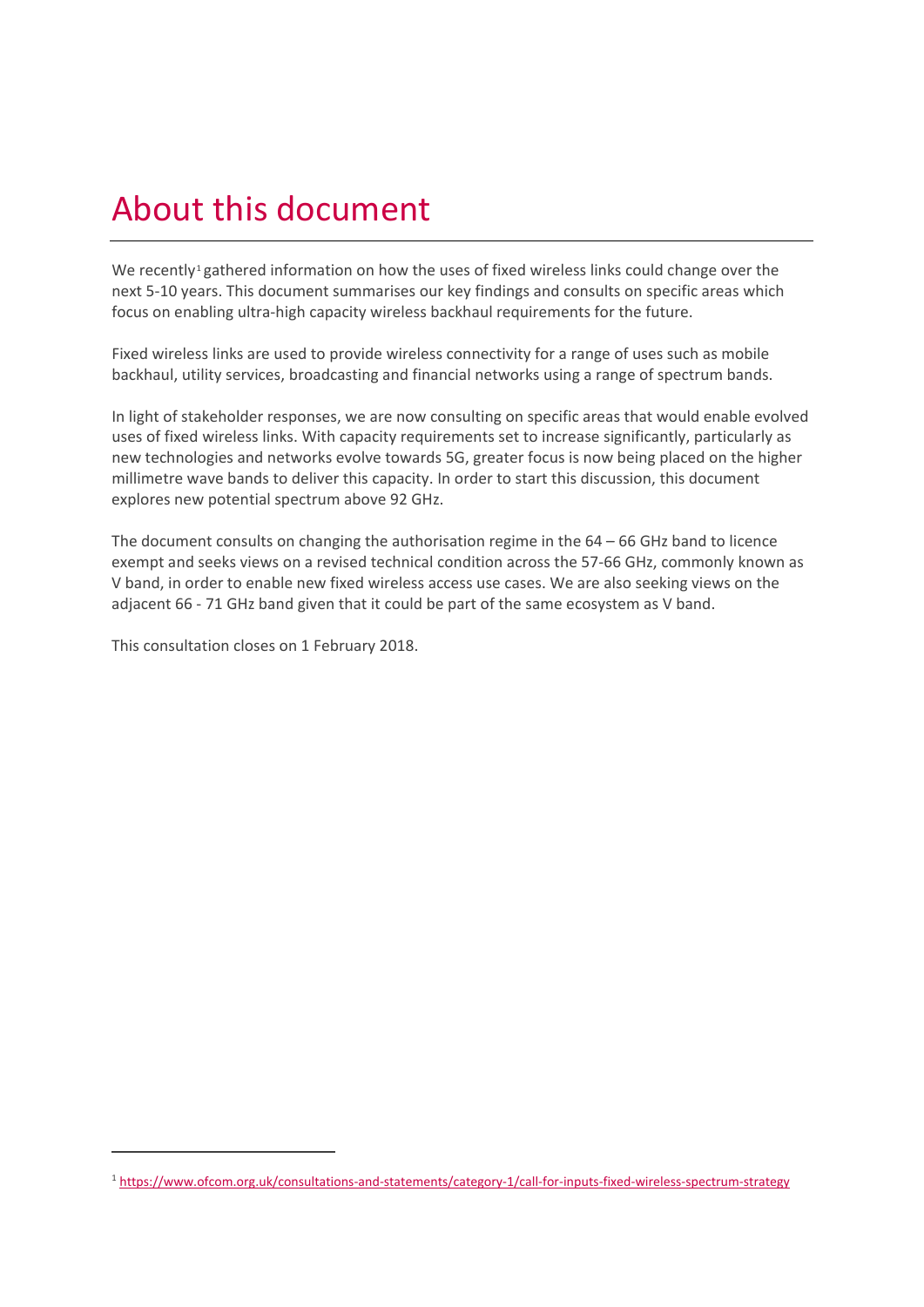# **Contents**

## **Section**

| 1. Summary                                                                               | $\mathbf{1}$ |
|------------------------------------------------------------------------------------------|--------------|
| 2. Introduction                                                                          | 8            |
| 3. How demand for spectrum is likely to change over the next 5-10 years                  | 15           |
| 4. Our preliminary conclusions on demand and future fixed wireless spectrum requirements | 20           |
| 5. Our proposed next steps                                                               | 30           |
| <b>Annex</b>                                                                             |              |
| A1. Non-confidential responses                                                           | 45           |
| A2. Summary of our findings                                                              | 46           |
| A3. Responding to this consultation                                                      | 55           |
| A4. Of com's consultation principles                                                     | 58           |
| A5. Consultation coversheet                                                              | 59           |
| A6. Consultation questions                                                               | 60           |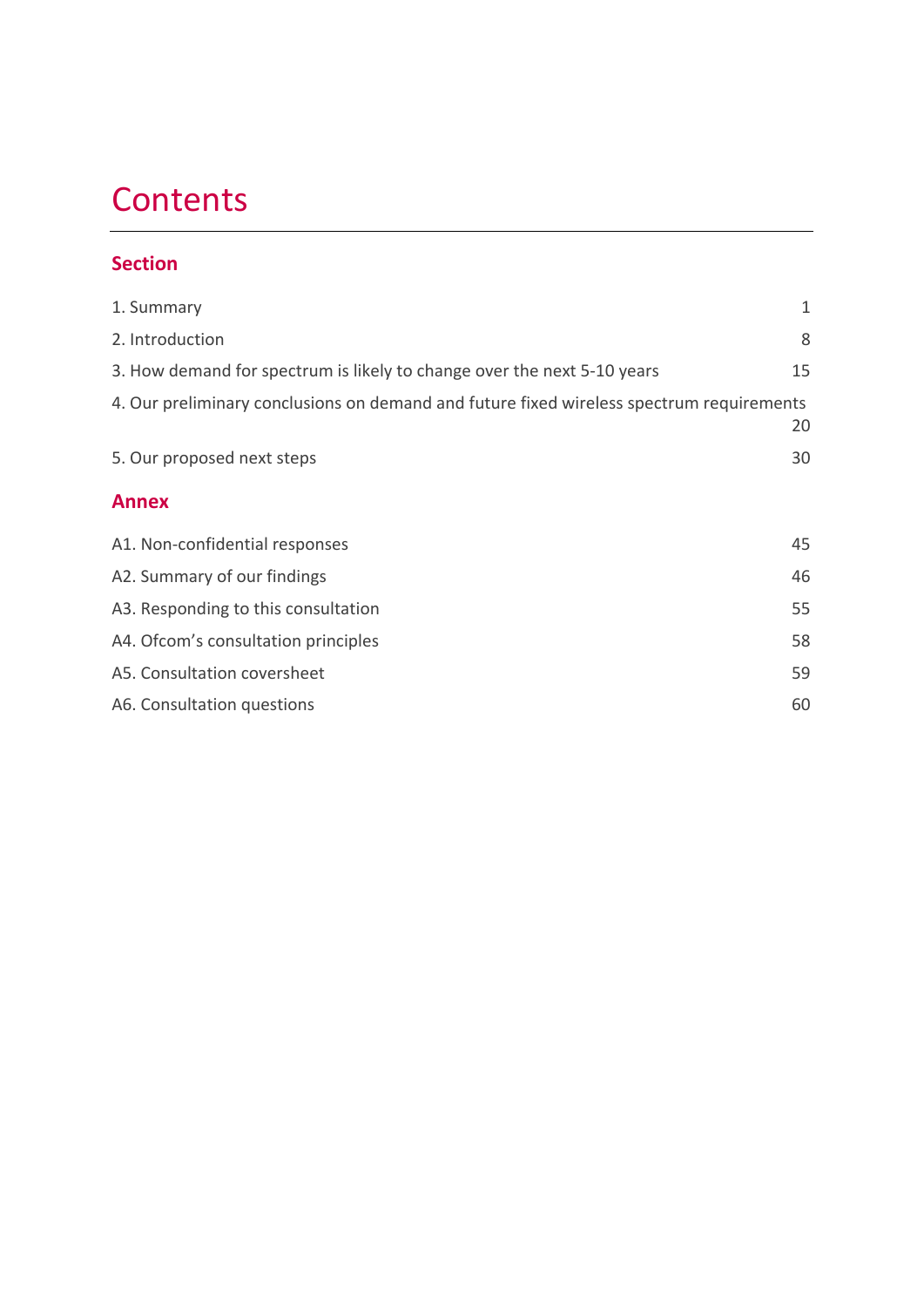# <span id="page-3-0"></span>1. Summary

# **Introduction**

**.** 

- 1.1 A fixed wireless link, also referred to as a microwave link, is the wireless transmission of information between two or more fixed locations using electromagnetic waves.
- 1.2 Fixed wireless links complement other transmission media such as connections provided by fixed networks e.g. fibre. Fixed wireless links are used where fibre is not available or cost effective for a variety of applications including:
	- backhaul provision for mobile network base stations;
	- distributing TV signals from studios to broadcast transmitter sites;
	- connecting nodes within private or corporate communication networks;
	- enabling the safe and secure supply of water, electricity and gas in the UK;
	- emergency services communications backhaul; and
	- provision of fixed wireless broadband for last mile connectivity commonly known as fixed wireless access.
- 1.3 In the UK, the radio spectrum used to deploy fixed wireless links consists of specific bands currently ranging from 1.3 GHz to 86 GHz. The choice of frequency band is dependent on various factors including range, resilience to rain and availability of spectrum. The bands are also, in most cases, harmonised across Europe and shared with other services.
- 1.4 With the increasing requirement to carry even more data, along with a number of significant market, technological and spectrum developments, we are continuing our focussed look at the fixed wireless service sector. We want to better understand the impact these changes mean for the fixed wireless sector over the next 5-10 years and how the regulatory and licensing framework can best support it to ensure that citizens and consumers will continue to benefit from fixed wireless services in the future.
- 1.5 To develop our view of the future and to help us determine the scope and scale of the policy issues that might be addressed, we published a Call for Input<sup>[2](#page-3-1)</sup> (CFI) in July 2016. We invited stakeholders to present information and evidenced views to help us understand current use and likely future demand. The CFI also focussed on technology changes and their impact on spectrum used by fixed wireless links. The CFI was followed by a stakeholder engagement process for those stakeholders wishing to have one to one discussions with us. This has provided us with a more detailed insight into the diverse range of uses of fixed wireless links and how these are expected to evolve over time.

<span id="page-3-1"></span><sup>2</sup> <https://www.ofcom.org.uk/consultations-and-statements/category-1/call-for-inputs-fixed-wireless-spectrum-strategy>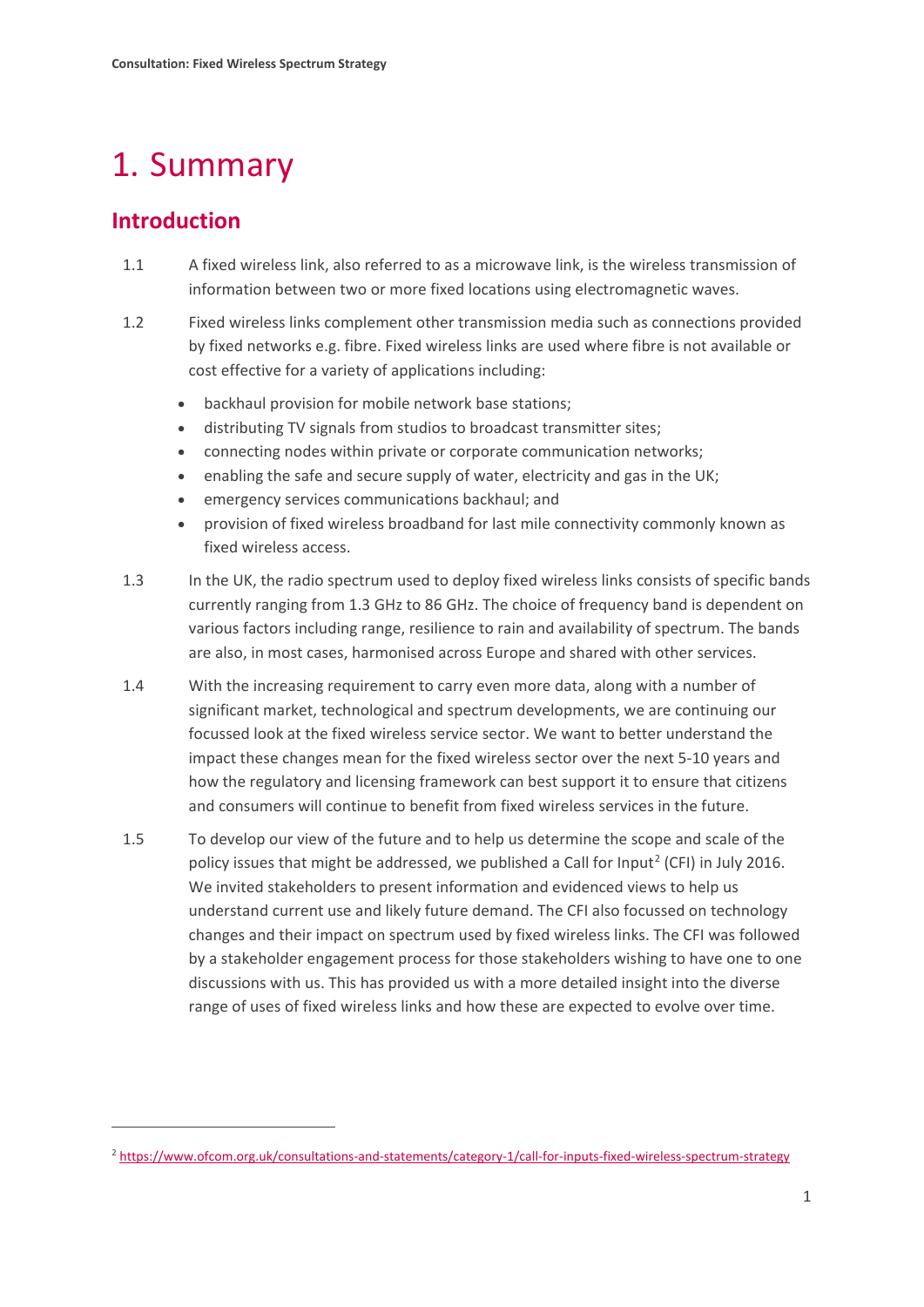**.** 

- 1.6 Additionally, in the international arena several spectrum bands used by fixed wireless links are being considered for mobile access including for  $5G<sup>3</sup>$  $5G<sup>3</sup>$  $5G<sup>3</sup>$  which is likely to affect the future nature of availability of spectrum for fixed wireless links.
- 1.7 This document reflects the findings of our information gathering and sets out our views on the areas we plan to focus on going forward. We are consulting on this programme of work and on specific technical regulatory and policy changes in the 57 - 66 GHz band where we consider additional flexibility can be provided to allow for a wider range of applications and use cases.

## **Our view on how the fixed wireless sector continues to evolve**

- 1.8 Our CFI findings indicate that over recent years the use of fixed wireless links has been influenced by the following key changes:
	- **Greater data and coverage requirements**: data capacity is significantly increasing, predominantly in areas that depend on fixed wireless connectivity. Services such as mobile broadband rely heavily on fixed wireless links to provide backhaul connectivity. In the move towards 5G, this review has considered stakeholder information on how they expect demand will change as both capacity requirements and geographic reach increase. The need to increase population reach driven by Government initiatives has also meant that even more emphasis is being placed on how data will be delivered to rural communities.
	- **New technology developments and uses**: the equipment used by this sector is evolving to meet the changing demands. Various new technology options are being developed and considered to enable efficient high capacity data transmission to accommodate the emerging requirements now and in the future. In recent years, there have also been new applications for fixed wireless connections such as utilising the low latency properties of wireless (compared to fibre) to connect financial trading centres to support financial applications.
	- **Evolving network architecture**: The above two influences have brought about the continuing need to evolve networks to support the delivery of high capacity data. More recently, this evolution has seen further advancement in the way the networks are changing. For the interconnectivity and backhauling for mobile broadband, particularly small cells in the dense urban areas, delivery of more capacity is a key consideration for the networks that are being developed. In addition to this expected increase in wireless capacity, the use of fibre is becoming more prominent increasingly shifting the use of fixed wireless links towards the edge of the network. For other uses of fixed wireless links, resilience, reliability and low latency remain key factors in the choice of how the network architectures evolve and the technologies that are used.

<span id="page-4-0"></span><sup>&</sup>lt;sup>3</sup> 5G is the next generation of mobile technologies and is being designed to provide greater capacity for wireless networks, offer greater reliability, and deliver extremely fast data speeds, enabling innovative new services across different industry sectors. Under WRC-19 Agenda Item 1.13 – 8 out of the 13 fixed service bands are being considered for alternative use (as part of the work on IMT2020)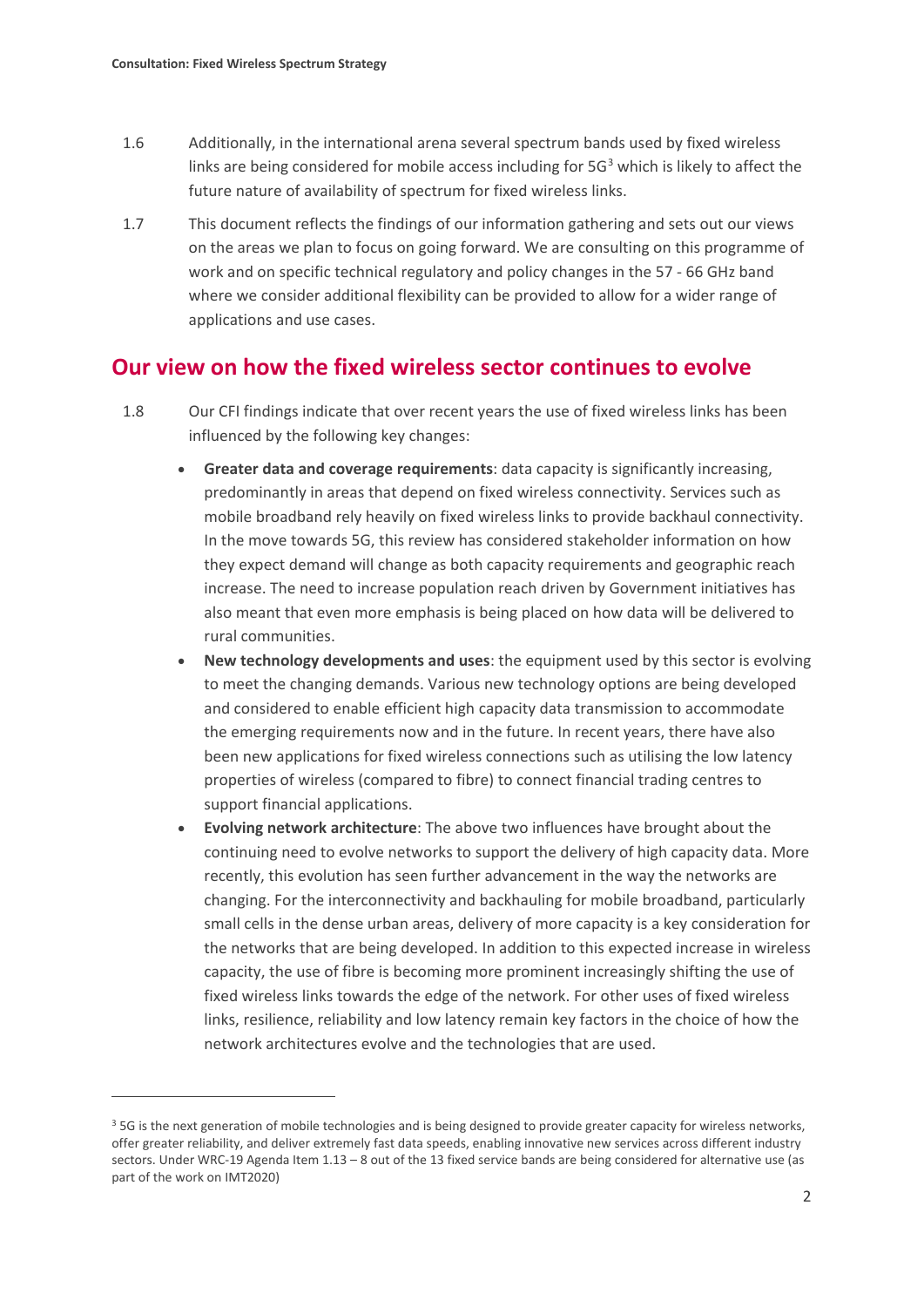The impact of this means that the spectrum supporting these changing needs has to be fit for purpose.

# **Our vision for the coming decade**

- 1.9 Spectrum is a vital component to enable wireless communication and one of Ofcom's main duties is to ensure that radio spectrum is used in the most effective way. To enable this, the objective for this review is to understand how the needs of the fixed wireless services sector are changing to meet future connectivity needs. A key aspect of this is to understand the needs of the disparate uses of fixed wireless links and how these will evolve over the next 5-10 years.
- 1.10 Our high level goal is to ensure that spectrum is not a barrier to making communications work for everyone. To achieve this, we will work towards ensuring timely availability of the right mix of spectrum for the fixed wireless sector and with the right authorisation approach to meet future requirements.

# **Our views on the main findings**

## **Moving towards 5G**

1.11 We consider the main driver for future demand for fixed wireless links will be mobile / 5G backhaul requirements. We expect this demand, particularly from the denser networks anticipated for 5G, will drive much higher capacity requirements using shorter fixed wireless links closer to the edge of the network.

## **Connectivity using fibre**

1.12 We consider that connectivity using fibre will remain the first choice where cost effective and available. However, stakeholders indicated that fixed wireless links will continue to be relied on where the cost of laying fibre is prohibitive, quick deployment is required or to provide a redundant route to fibre which is particularly important for some sectors like the utilities.

## **More capacity to provide better broadband using fixed wireless links**

1.13 We note some SME interest in responding to government initiatives to provide better broadband connectivity. Some SMEs indicated this as a key part of their strategy. To enable this, fixed network operators tend to use fixed wireless links in all fixed wireless link bands and indicate that they expect that this requirement will continue over the next 5-10 years as fixed wireless links still offer connectivity to the rural areas and are often more cost effective and faster to deploy than fibre.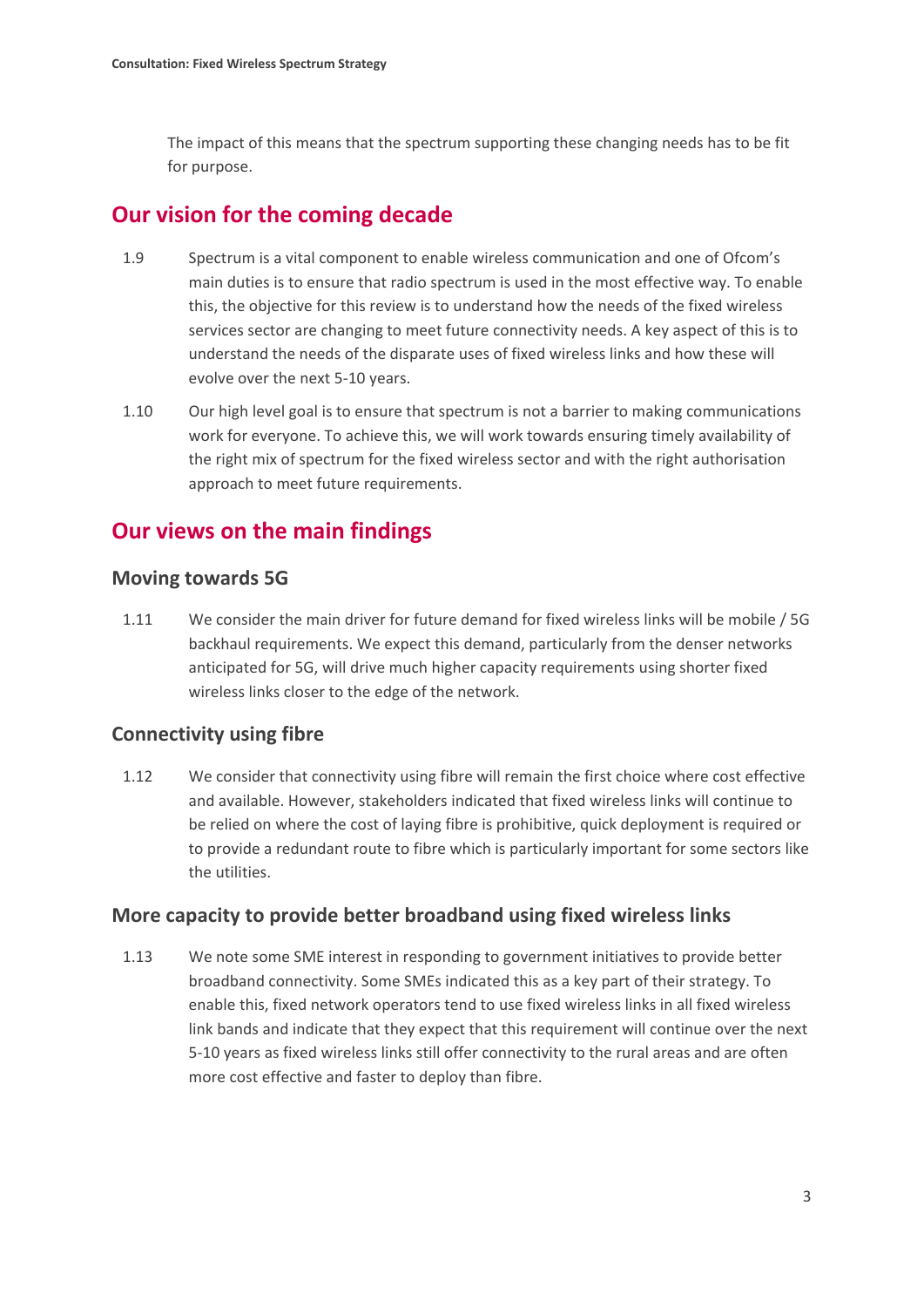# **Monitoring the possible impact due to a more distributed model for electricity generation**

1.14 Moving from a centralised to a distributed electricity generation model is likely to encompass a variety of ways in which electricity is generated including a drive towards renewable energy sources. Energy distribution along with all the necessary communications and network management, monitoring and control functions all require high reliability communications infrastructures. A change to a more distributed model could result in additional requirements for fixed wireless links which we will monitor.

## **New uses of fixed wireless links**

1.15 We've identified trends in new uses of fixed wireless links for the financial sector which has contributed to one of the largest increases in links since our 2012 review. This is a trend that we will continue to monitor.

# **Our preliminary conclusions**

## **Bands below 20 GHz**

- 1.16 From our findings, we consider that bands below 20 GHz will continue to be required by users requiring longer links in both rural and suburban areas, as well as for applications where an increase in capacity would be required on longer routes. This has also been indicated for wireless backhaul provision of rural broadband (such as connecting between aggregation nodes to local access points) in the cases where fibre is not available or cost effective.
- 1.17 Ofcom has set out plans<sup>[4](#page-6-0)</sup> to make the  $3.6 3.8$  GHz band currently used by fixed wireless links $<sup>5</sup>$  $<sup>5</sup>$  $<sup>5</sup>$  available for mobile. Ofcom is currently considering representations from fixed link</sup> licensees on its proposals to revoke existing fixed link licenses authorising transmission using frequencies in this band, and will notify affected licensees of its decisions on these proposals by the end of this year. This frequency range (channels 1-7 on the 30 MHz channel plan) is closed to new applications for fixed link licences.
- 1.18 European harmonisation of a mobile band plan for the 1.4 GHz band (1492 1518 MHz) is currently underway in CEPT<sup>[6](#page-6-2)</sup>. In addition, there are plans for the band to be harmonised for mobile use (SDL)<sup>[7](#page-6-3)</sup> on a EU wide basis under EU harmonisation measures<sup>[8](#page-6-4)</sup>.

<span id="page-6-0"></span><sup>4</sup> [https://www.ofcom.org.uk/\\_\\_data/assets/pdf\\_file/0017/103355/3-6-3-8ghz-statement.pdf](https://www.ofcom.org.uk/__data/assets/pdf_file/0017/103355/3-6-3-8ghz-statement.pdf)

<span id="page-6-1"></span><sup>5</sup> At the time of writing of this consultation there are 26 fixed links in the 3.6 – 3.8 GHz band.

<span id="page-6-2"></span> $6$  CEPT (the European Conference of Postal and Telecommunications Administrations) is a regional European body of 48 countries that carries out technical studies to promote harmonisation of spectrum use and enable economies of scale in spectrum technology.

<span id="page-6-4"></span><span id="page-6-3"></span><sup>7</sup> Mobile Fixed Communication Network Supplemental Downlink (MFCN SDL, generally referred to as SDL in this document) <sup>8</sup> https://circabc.europa.eu/sd/a/0518563d-6cbc-4f51-aa48-02ce20413a96/RSCOM17- 41%20Draft%20Amending%20Decision%201.5\_GHz.pdf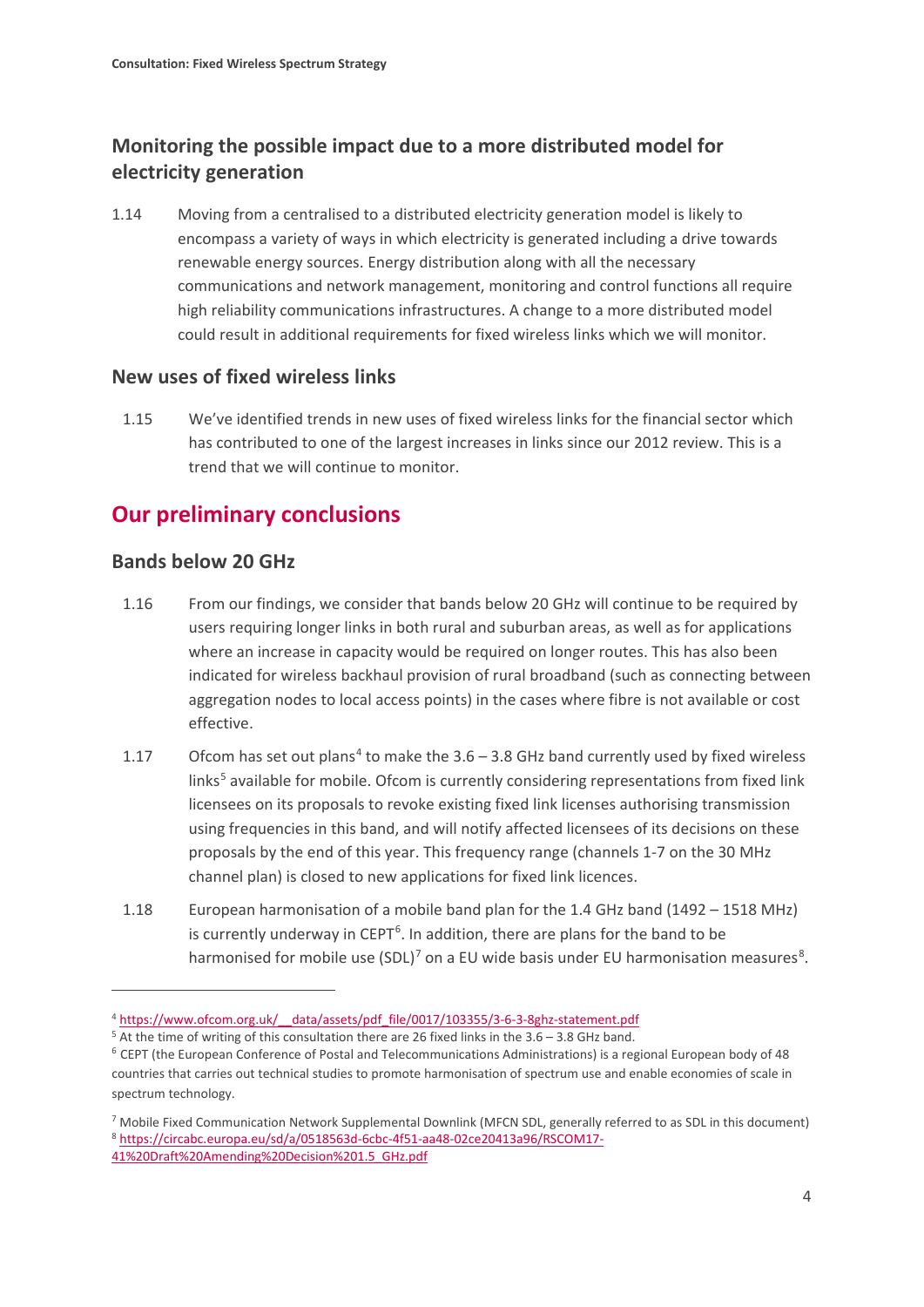Taking these developments into account, we are seeking further information and views regarding the suitability of the 1350 - 1375 MHz band for low capacity TDD fixed wireless link applications. We also wish to further explore small channels based on CEPT channel plans at 6 GHz as potential replacement option for low capacity links in the 1.4 GHz band noting that spectrum at 6 GHz is also currently being considered for radio local area network (RLAN) within Europe[9.](#page-7-0)

## **Bands between 20 and 45 GHz**

- 1.19 The primary use in these bands is for mobile backhaul. With greater fibre penetration in urban areas, we anticipate new backhaul links in urban areas would focus on bands above 60 GHz including different network topologies such as point to multipoint/mesh architecture operating closer to the edge of the network. The spectrum at this frequency range offers shorter connections but higher capacity backhaul to fibre point of presence. From our discussions with stakeholders, there are indications that there would also be an increase in capacity requirements for backhaul to mobile macro cells in suburban areas where fibre is not cost effective.
- 1.20 Licensees with block assigned<sup>[10](#page-7-1)</sup> spectrum expect to make more use of their "blocks" than requesting additional spectrum managed by Ofcom. Indications from MNOs therefore point to a reduction in the number of fixed wireless links in Ofcom managed spectrum between 20 GHz and 45 GHz due to this increased use of block assigned spectrum.
- 1.21 Within Europe, the Radio Spectrum Policy Group (RSPG)<sup>[11](#page-7-2)</sup> has identified the 26 GHz band<sup>[12](#page-7-3)</sup> as the European pioneer millimetre wave band for 5G and Ofcom has recently published a Call for Input<sup>[13](#page-7-4)</sup> on 5G spectrum access at 26 GHz.
- 1.22 Our preliminary view is that making the 26 GHz band available for mobile is unlikely to have an adverse impact on the overall ability to provide connectivity by fixed wireless links given the greater use of self-managed spectrum and shift in focus to higher bands for higher capacity shorter hop systems.

## **Bands above 45 GHz**

**.** 

1.23 From our discussions with stakeholders we expect greater take-up of the 60/65 GHz band (V band) for street level small cell and fixed wireless access for last mile connectivity.

<span id="page-7-0"></span><sup>9</sup> https://circabc.europa.eu/sd/a/d63ea67f-8171-4619-a53d-8feb57387c27/RSCOM17-40\_RLAN%206%20GHz.pdf

<span id="page-7-1"></span><sup>&</sup>lt;sup>10</sup> Block assigned bands referred to in this review were made available through auction on a technology neutral basis and licensees have chosen to utilise these blocks for fixed wireless links.

<span id="page-7-2"></span><sup>&</sup>lt;sup>11</sup> RSPG which is a high-level advisory group that assists the European Commission in the development of radio spectrum policy.

<span id="page-7-3"></span> $12$  The 26 GHz band in this context refers to the 24.25 – 27.5 GHz band.

<span id="page-7-4"></span><sup>&</sup>lt;sup>13</sup> https://www.ofcom.org.uk/ data/assets/pdf file/0014/104702/5G-spectrum-access-at-26-GHz.pdf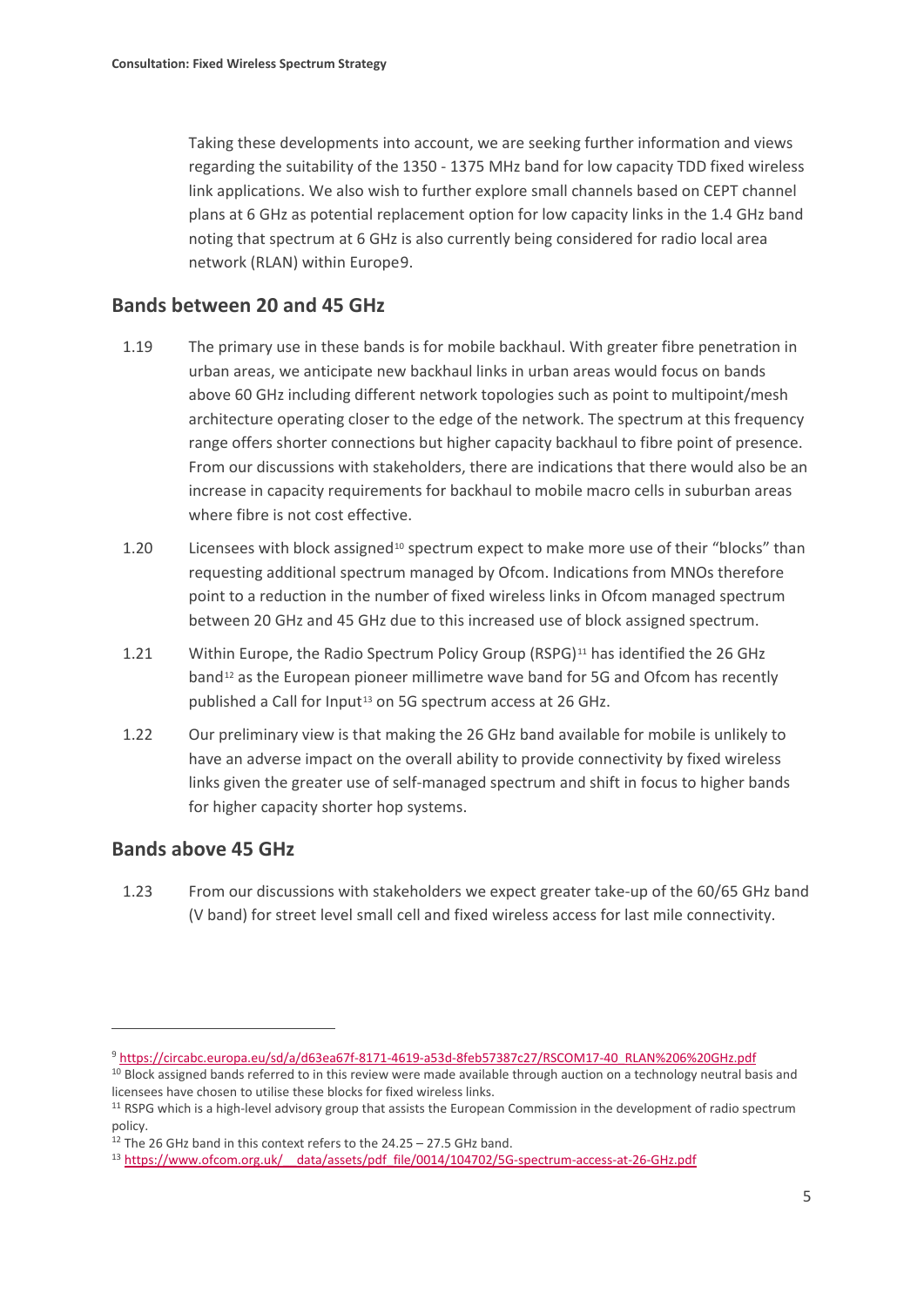- 1.24 We expect continued growth in demand in the 70/80 GHz band (E band) for very high capacity backhaul (multigigabit) for urban macro cell connectivity and wireless broadband.
- 1.25 In order to cater for the higher capacity requirements of the future, there is a need to consider the possibility of additional spectrum in the 92 – 114.25 GHz band ("W") and 130 – 174.8 GHz ("D") bands to complement the use of 60 GHz and 70/80 GHz bands.

## **Proposals on which we are consulting**

## **Specific proposals**

- 1.26 Based on our findings, we are making specific proposals as part of this consultation on the regulatory framework for the 57 – 66 GHz band (V band).
- 1.27 We consider the need to review the technical framework in V band as a high priority work item. There is equipment innovation in this range and indications of likely demand for alternative fixed wireless topologies such as point to multipoint and mesh architecture. To enable the new uses cases, we consider that it will require a change to the technical framework.

## **Areas in which we are seeking further information**

- 1.28 We also consider the areas that require further work, or where we need to seek further information as part of this review are as follows:
	- i) **Further information about low capacity spectrum at 1350 - 1375 MHz and smaller channels at 6 GHz.** There are current plans for the band to be harmonised on a EU wide basis under EU harmonisation measures. Noting this development, we are seeking further information and views regarding the suitability of the 1350 - 1375 MHz band for low capacity TDD fixed wireless link applications. We also wish to further explore small channels based on CEPT channel plans at 6 GHz to enable such low capacity applications in the future, noting that spectrum at 6 GHz is also currently being considered for RLAN within Europe.
	- ii) **Consideration of alternative authorisation approaches for 52 GHz and 55 GHz.** We note the significant interest in utilising spectrum around 60 GHz. We further note that the nearby spectrum currently available at 52 GHz and 55 GHz, both with harmonised channel arrangements and made available for HDFS<sup>[14](#page-8-0)</sup> applications worldwide, remains unused in the UK. We therefore seek views on whether alternative authorisation approaches would facilitate interest and use of these bands.
	- iii) **Consideration of spectrum at W band and D band for future fixed wireless links**. There has been a consistent message from stakeholders around the need for very

**.** 

<span id="page-8-0"></span><sup>&</sup>lt;sup>14</sup> RR 5.547 High density applications in the fixed service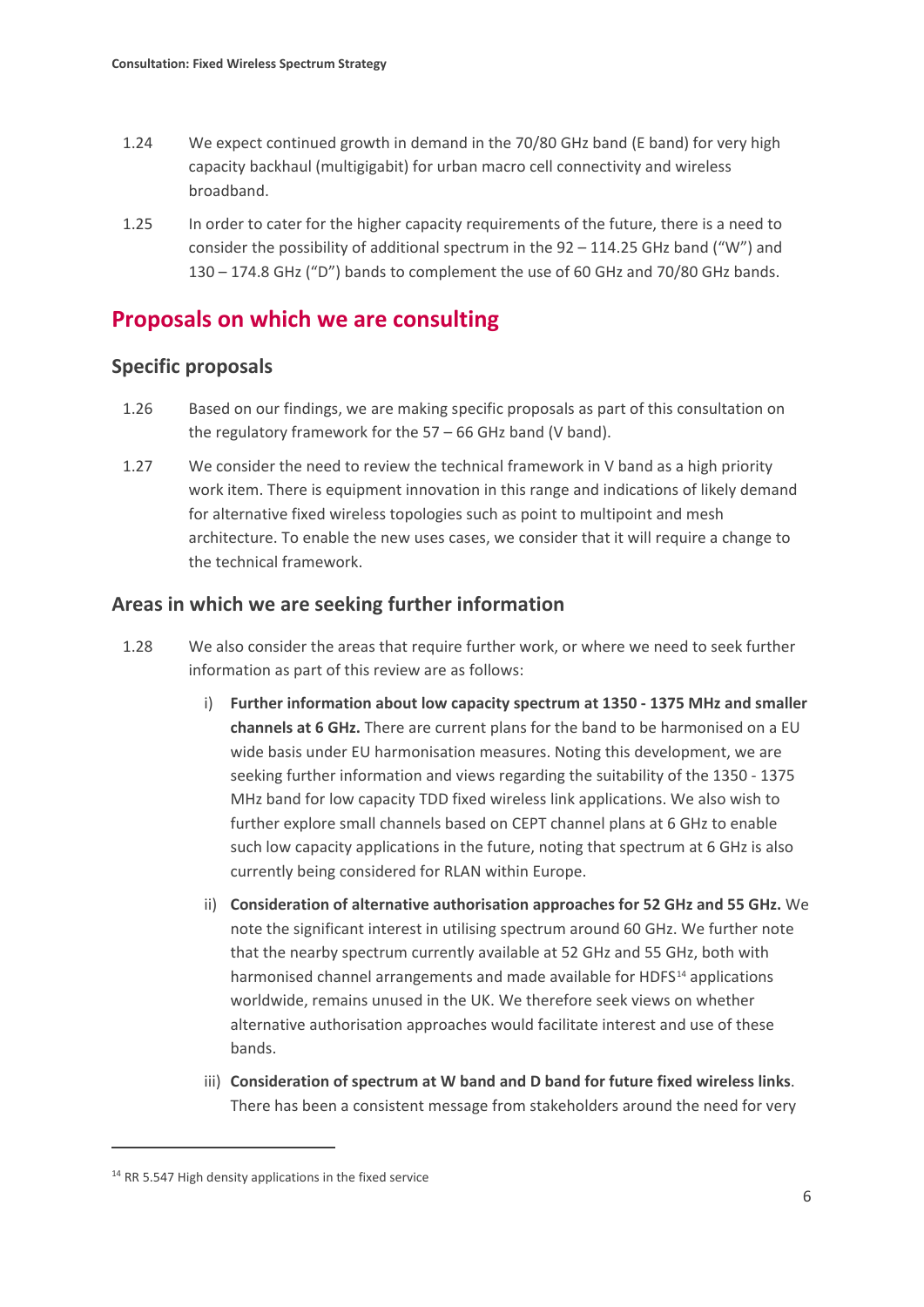high capacity channels to meet future requirements for mobile backhaul connectivity, particularly at the edges of the network. Both W and D bands spectrum are also being studied in Europe and by various specialist groups as key spectrum to enable such applications. We are therefore seeking further information on the likely use cases and timescales for these bands to allow us to further consider if and when this spectrum should be made available.

iv) **New capacity enhancing techniques** *-* here we seek information on new approaches to enhancing capacity such as multiband operation. We would also like to seek views from stakeholders to understand the likelihood of implementing such new techniques.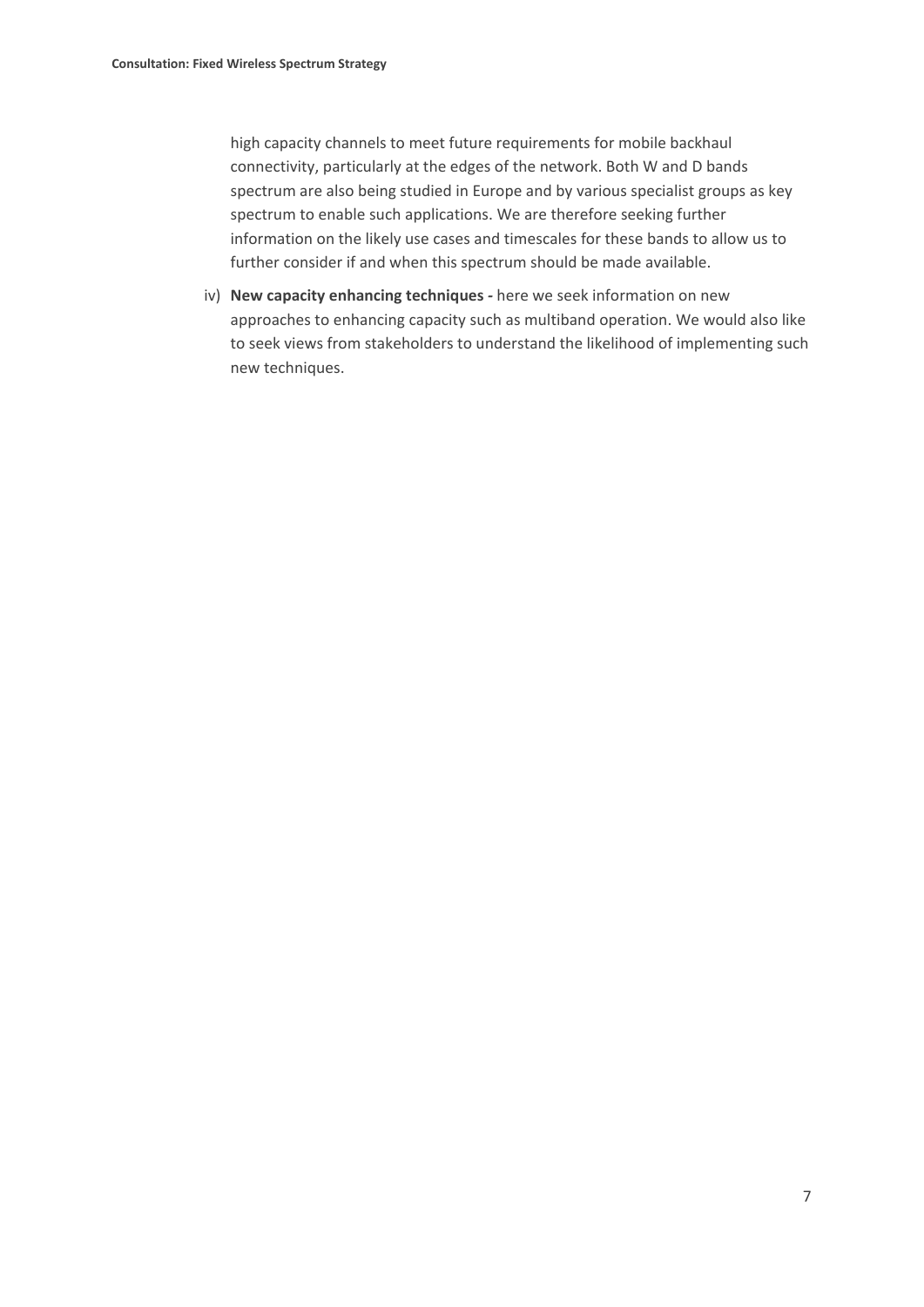# <span id="page-10-0"></span>2. Introduction

# **About fixed wireless links**

- 2.1 A fixed wireless link, also referred to as a microwave link, is the wireless transmission of information between two or more fixed locations using electromagnetic waves. Fixed wireless links complement other transmission media such as connections provided by fixed networks e.g. fibre and are used for a variety of backhaul and access applications, including:
	- backhaul provision for mobile network base stations;
	- distributing TV signals from studios to broadcast transmitter sites;
	- connecting nodes within private or corporate communication networks;
	- monitoring and control networks to enable the safe and secure supply of water, electricity and gas in the UK;
	- emergency services backhaul; and
	- the provision of fixed wireless broadband last mile connectivity, commonly known as fixed wireless access.

## **Spectrum used for fixed wireless links and how it is managed**

2.2 A range of specific frequency bands from 1.3 GHz to 86 GHz are used for providing connectivity using fixed wireless links (as shown in Tables 1 and 2 below). Most of this spectrum is usually used in duplexed form, using two specific paired bands. This spectrum consists of Ofcom managed[15](#page-10-1) bands, block assigned bands and bands made available on a licence exempt basis.

| <b>Frequency band</b> | Frequency range <sup>16</sup> | <b>Current management approach</b>             |
|-----------------------|-------------------------------|------------------------------------------------|
| $1.4$ GHz             | 1350 - 1375 MHz               | Ofcom managed – technically assigned on a link |
|                       | $1492 - 1517$ MHz             | by link basis                                  |
| 4 GHz $17$            | 3815 - 3875 MHz               | Ofcom managed – technically assigned on a link |
|                       | 4135 - 4195 MHz               | by link basis                                  |
| 5.8 GHz               | $5725 - 5850$ MHz             | Ofcom managed - light licensed                 |

| Table 1: Frequency bands managed by Ofcom |  |  |
|-------------------------------------------|--|--|

**.** 

<span id="page-10-1"></span><sup>&</sup>lt;sup>15</sup> These are bands that are either technically coordinated by Ofcom on a link by link basis or self-coordinated by the licensee.

<span id="page-10-2"></span><sup>&</sup>lt;sup>16</sup> Note that the ranges given may include edge guard bands and centre gaps. Specific band edges are defined in Ofcom document [OfW48.](https://www.ofcom.org.uk/__data/assets/pdf_file/0016/92203/ofw48.pdf)

<span id="page-10-3"></span><sup>&</sup>lt;sup>17</sup> It should be noted that the 3.6-3.8 GHz band is currently being considered **separately**. The 3.6-3.8 GHz frequency range (channels 1-7) is closed to new applications for fixed wireless link licences.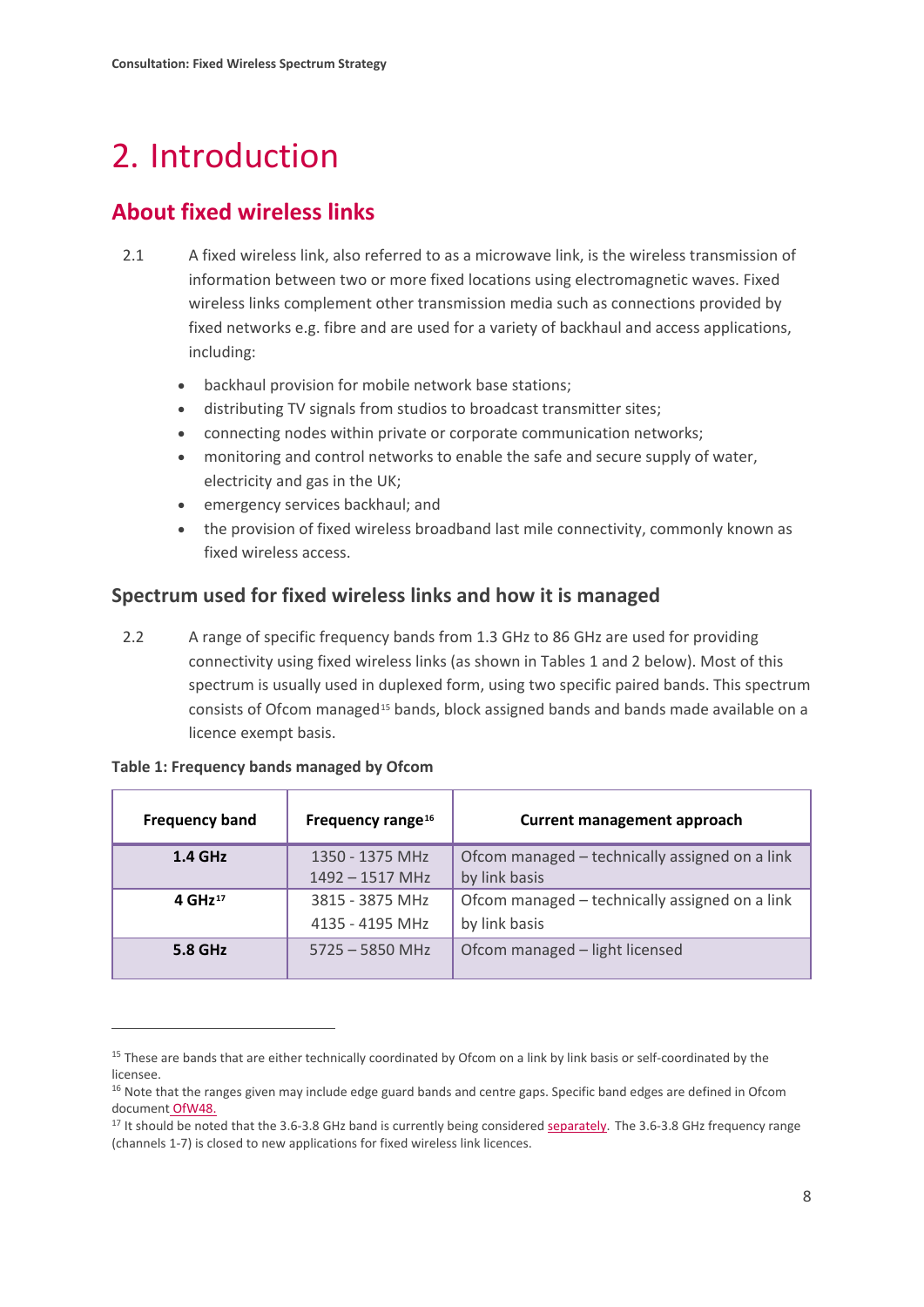| <b>Frequency band</b> | Frequency range <sup>16</sup>      | <b>Current management approach</b>                                                                                                                          |
|-----------------------|------------------------------------|-------------------------------------------------------------------------------------------------------------------------------------------------------------|
| Lower 6 GHz           | 5925 - 6425 MHz                    | Ofcom managed - technically assigned on a link<br>by link basis                                                                                             |
| <b>Upper 6 GHz</b>    | 6425 - 7125 MHz                    | Ofcom managed - technically assigned on a link<br>by link basis                                                                                             |
| 7.5 GHz               | 7425 - 7900 MHz                    | Ofcom managed - technically assigned on a link<br>by link basis                                                                                             |
| <b>13 GHz</b>         | 12.75 -13.25 GHz                   | Ofcom managed - technically assigned on a link<br>by link basis                                                                                             |
| 15 GHz                | 14.5 - 15.35 GHz                   | Ofcom managed - technically assigned on a link<br>by link basis                                                                                             |
| 18 GHz                | 17.7 - 19.7 GHz                    | Ofcom managed - technically assigned on a link<br>by link basis                                                                                             |
| 23 GHz                | 22 - 23.6 GHz                      | Ofcom managed - technically assigned on a link<br>by link basis                                                                                             |
| 26 GHz <sup>18</sup>  | 24.5 - 26.5 GHz                    | Ofcom managed - technically assigned on a link<br>by link basis                                                                                             |
| <b>31 GHz</b>         | 31.0 - 31.3 GHz<br>31.5 - 31.8 GHz | Ofcom managed - technically assigned on a link<br>by link basis                                                                                             |
| 38 GHz                | 37 - 39.5 GHz                      | Ofcom managed - technically assigned on a link<br>by link basis                                                                                             |
| 52 GHz                | 51.4 - 52.6 GHz                    | Ofcom managed - technically assigned on a link<br>by link basis                                                                                             |
| 55 GHz                | $55.78 - 57$ GHz                   | Ofcom managed - technically assigned on a link<br>by link basis                                                                                             |
| 60 GHz ("V" band)     | 57 - 64 GHz                        | Licence exempt                                                                                                                                              |
| 65 GHz ("V" band)     | 64 - 66 GHz                        | Ofcom managed - self coordinated on a link by<br>link basis                                                                                                 |
| 70/80 GHz ("E" band)  | 71-76 GHz<br>$81 - 86$ GHz         | 71.125-73.125 GHz and 81.125-83.125 GHz:<br>Ofcom managed - technically assigned on a link<br>by link basis.<br>73.375-75.875 GHz and 83.375-875 GHz: Ofcom |
|                       |                                    | managed - self coordinated on a link by link<br>basis                                                                                                       |

<span id="page-11-0"></span><sup>&</sup>lt;sup>18</sup> The 26 GHz band is being considered in https://www.ofcom.org.uk/ data/assets/pdf file/0014/104702/5G-spectrum[access-at-26-GHz.pdf.](https://www.ofcom.org.uk/__data/assets/pdf_file/0014/104702/5G-spectrum-access-at-26-GHz.pdf)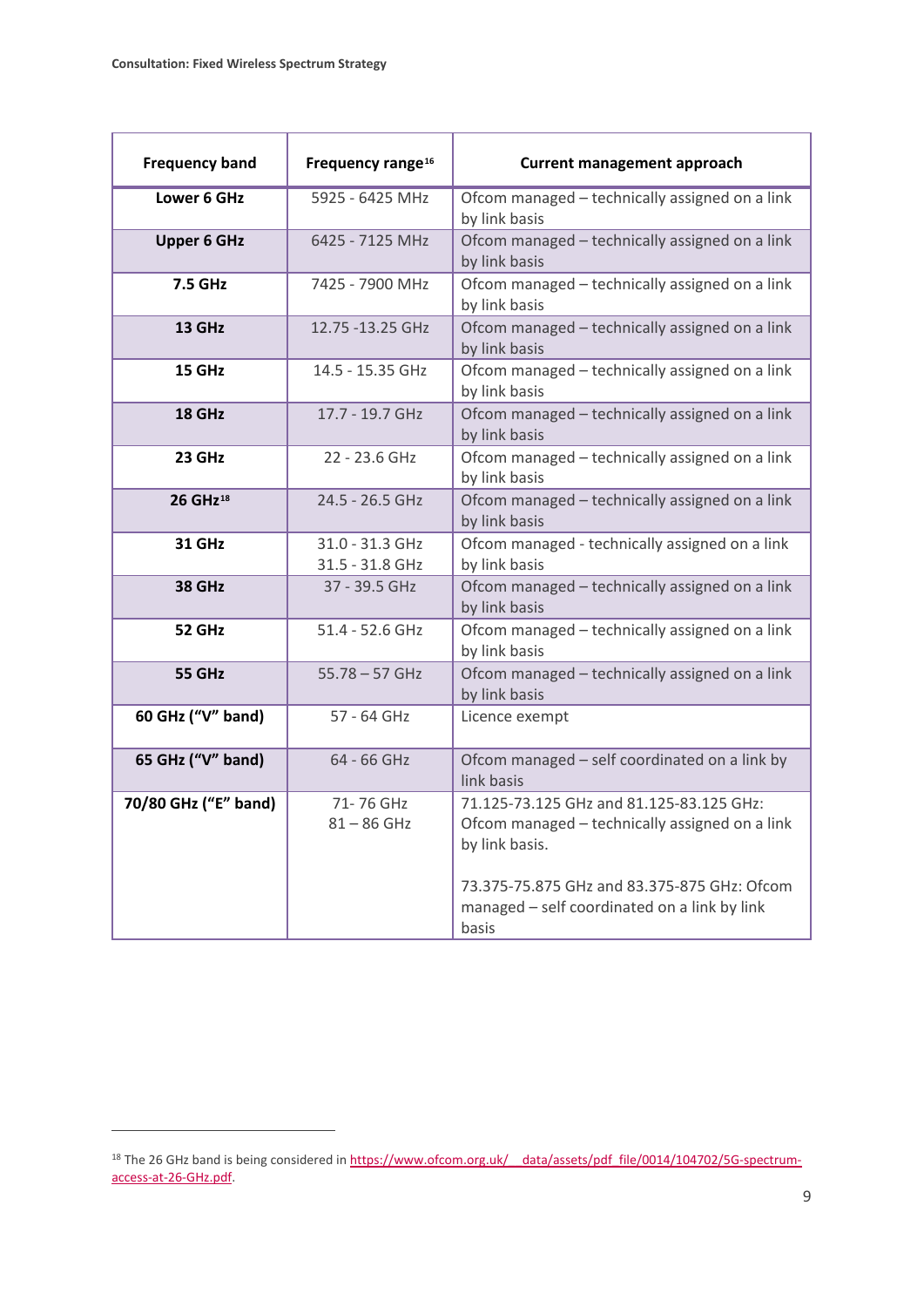#### **Table 2: Block assigned frequency bands**

| <b>Frequency band</b> | <b>Frequency range</b>                         |
|-----------------------|------------------------------------------------|
| 4 GHz                 | 3605 - 3689 MHz<br>3925 -4009 MHz              |
| 10 GHz                | 10.125 - 10.225 GHz<br>10.475 - 10.575 GHz     |
| 28 GHz                | 27.8285 - 28.4445 GHz<br>28.8365 - 29.4525 GHz |
| <b>32 GHz</b>         | $31.8 - 33.4$ GHz                              |
| 40 GHz                | $40.5 - 43.5$ GHz                              |

- 2.3 The wide range of bands used by fixed wireless links is due to a number of factors that need to be taken into consideration when planning a link. These include the path length, the propagation availability requirement (i.e. how resilient the signal needs to be against the impact of precipitation such as rain), and the capacity of the connection. Generally, as the frequency increases, link lengths get shorter as the signal becomes more susceptible to rain fade. However, while links become shorter with increasing frequency the capability of carrying more information increases as the bandwidth available also increases. Planners of fixed wireless links therefore take such properties into account, alongside other parameters such as antenna size, when deciding on the optimum band to choose for their fixed wireless link.
- 2.4 An indication of the mix of spectrum management approaches is shown in Figure 1. Within the UK, there are currently around 45,000 fixed wireless links<sup>[19](#page-12-0)</sup> deployed in both Ofcom managed spectrum and block assigned spectrum.

**.** 

<span id="page-12-0"></span><sup>19</sup> Most of these are bi-directional fixed wireless links.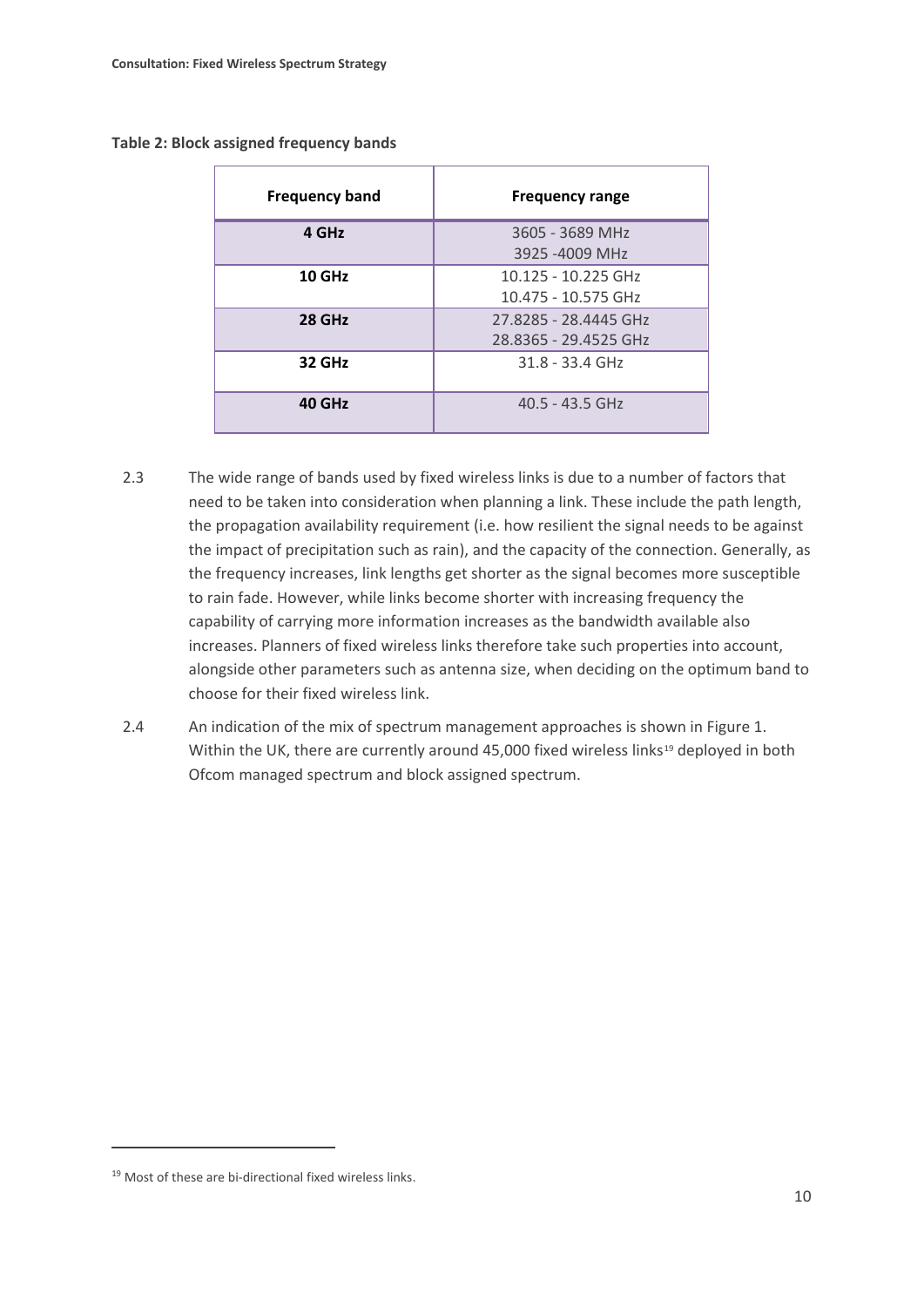

#### **Figure 1: Current spectrum management split**

2.5 Figure 2 provides a high-level view of the variety of uses of fixed wireless links across a range of available Ofcom managed bands, along with a comparative indication of how much a given band is used in the UK.

| <b>User types</b>           | $1.4$ GHz | 4 GHz | Lower 6 GHz | Upper 6 GHz | 7.5 GHz   | 13 GHz    | 15 GHz   | <b>18 GHz</b> | 23 GHz | 25 GHz | 38 GHz       | <b>70/80 GHz</b> | 70/80 GHz SC |
|-----------------------------|-----------|-------|-------------|-------------|-----------|-----------|----------|---------------|--------|--------|--------------|------------------|--------------|
| Mobile network<br>operators | ×         |       |             | ٠           |           |           |          |               |        |        |              |                  |              |
| Telecom<br>operators        | ٠         |       |             |             | ٠         | $\bullet$ | ٠        |               |        |        |              |                  |              |
| <b>Public safety</b>        |           |       |             |             | ٠         |           |          |               |        |        |              |                  |              |
| <b>Utilities</b>            |           |       |             |             | ٠         |           |          |               | ٠      | ٠      |              |                  |              |
| <b>Financial sector</b>     |           |       |             |             | ٠         | ٠         | ٠        | ۰             | ٠      |        |              |                  |              |
| <b>Broadcaster</b>          | ٠         |       |             |             |           |           |          |               | ٠      | ٠      | ٠            |                  |              |
| Local authorities           | $\bullet$ |       |             | ٠           | ٠         | ٠         | $\alpha$ |               | ٠      | ٠      |              |                  |              |
| Oil & gas                   | ٠         |       | ٠           | ٠           | ٠         | ٠         | ٠        |               |        | ٠      | $\epsilon$   |                  |              |
| Transport                   | ٠         |       |             | ٠           | ٠         | ٠         | ٠        | ٠             |        | ٠      | $\mathbf{r}$ |                  |              |
| Other                       | ٠         |       |             | $\bullet$   | $\bullet$ | ٠         | ٠        |               |        | ٠      | ٠            |                  |              |

**Figure 2: Indicative categorisation of Fixed Service spectrum[20](#page-13-0) managed by Ofcom with usage shown by user types – the size of the circle is relative to the number of fixed wireless links licensed in the UK (based on fixed wireless link data of June 2016)**

## **Our approach to the review**

**.** 

2.6 As set out in our CFI, we have taken a phased approach to our review of the sector:

a) We have sought to understand the key drivers of changes in demand for the spectrum used for fixed wireless links and how this demand might change over the next 5-10 years.

<span id="page-13-0"></span><sup>&</sup>lt;sup>20</sup> There is limited use in the 31 GHz band (31.0-31.3 GHz and 31.5-31.8 GHz).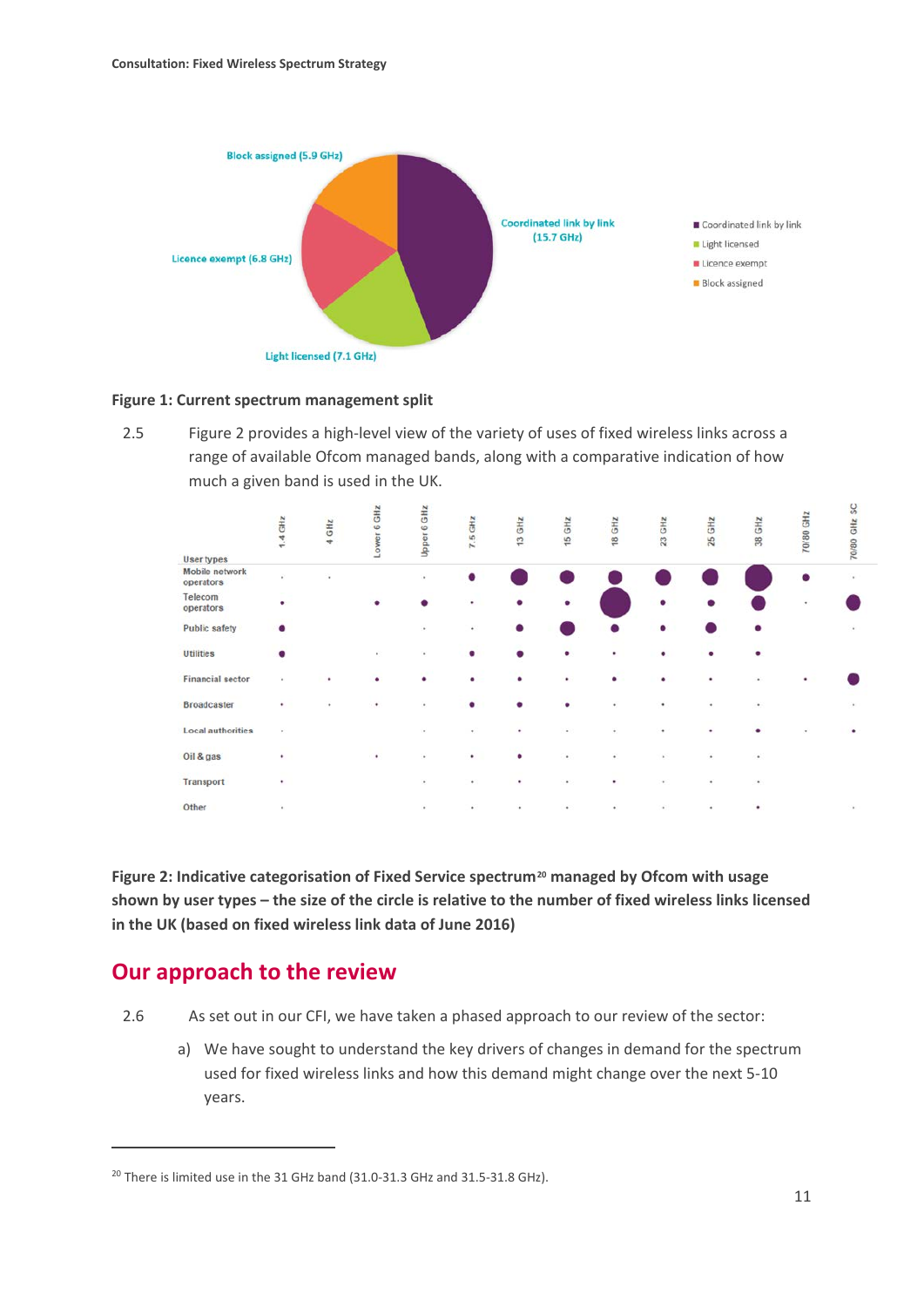- b) In light of this, we have considered whether there would be benefits in changing aspects of our spectrum policy or the way in which spectrum is managed to enable future uses of fixed wireless links.
- 2.7 To help us understand the future demand drivers, we asked specific questions in our CFI on the range of uses of fixed wireless links and met with stakeholders wishing to engage with us. These views have enabled us to consider the implications for spectrum used for fixed wireless links and make specific proposals for consultation.
- 2.8 In our CFI, we highlighted developments that we consider have significant impact on the use of fixed wireless links in the UK requiring us to undertake a strategic review of this sector now; notably the growing consumer demand for mobile broadband, greater capacity and better coverage leading to an increased demand for backhaul capacity. We also recognise that different users of fixed wireless links have different spectrum requirements.
- 2.9 In parallel, several frequency bands used by fixed wireless links are being considered for mobile access, including for  $5G^{21}$  $5G^{21}$  $5G^{21}$  (see Figure 3), which could impact the future nature of availability of these spectrum bands for fixed wireless links.

<span id="page-14-0"></span><sup>&</sup>lt;sup>21</sup> As part of the World Radio Conference 2019 Agenda Item 1.13, 8 out of the 13 bands currently available for fixed wireless links are being studied for potential identification of frequency bands for the future development of International Mobile Telecommunications (IMT), including possible additional allocations to the mobile service on a primary basis, in accordance with Resolution 238 (WRC-15).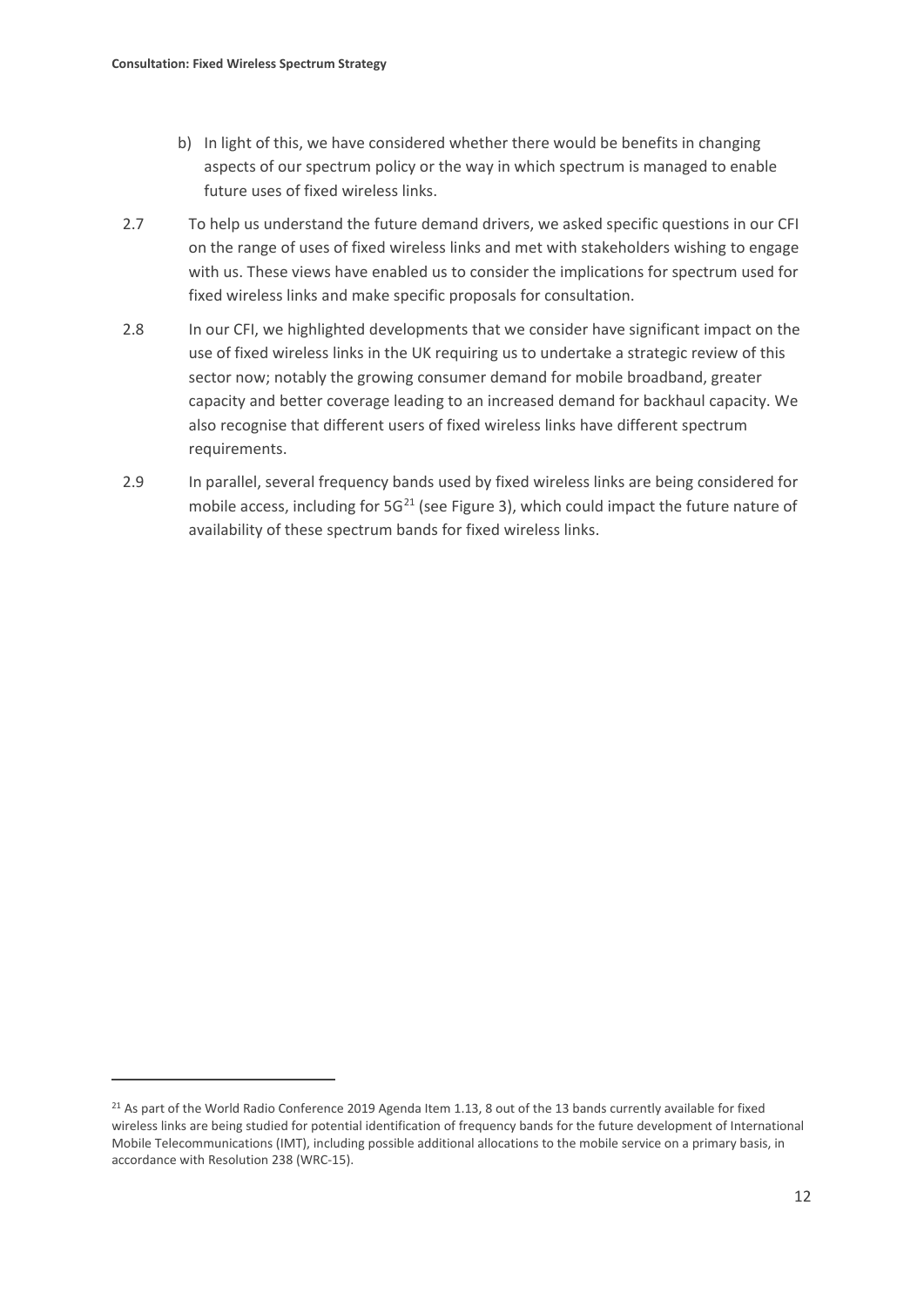

**Figure 3: Bands used for fixed wireless links with an indication of those being considered for other uses (frequency shown in GHz)**

# **Statutory framework**

- 2.10 Our consultation proposals were developed with regard to Ofcom's spectrum management key principles, which are set out in legislation and summarised below.
- 2.11 Section 3(1) of the Communications Act 2003 (the "Act") provides that our principal duties in carrying out our functions are:
	- to further the interests of citizens in relation to communication matters; and
	- to further the interest of consumers in relevant markets, where appropriate, by promoting competition.
- 2.12 Ofcom is required to secure the optimal use of spectrum. In carrying out our spectrum management duties, Ofcom must have particular regard to the different needs and interests of all persons who wish to make use of spectrum.
- 2.13 Ofcom must also have regard to the principles under which regulatory activities should be transparent, accountable, proportionate and consistent and targeted only at cases in which action is needed.
- 2.14 In carrying out our radio spectrum functions, we must have particular regard to: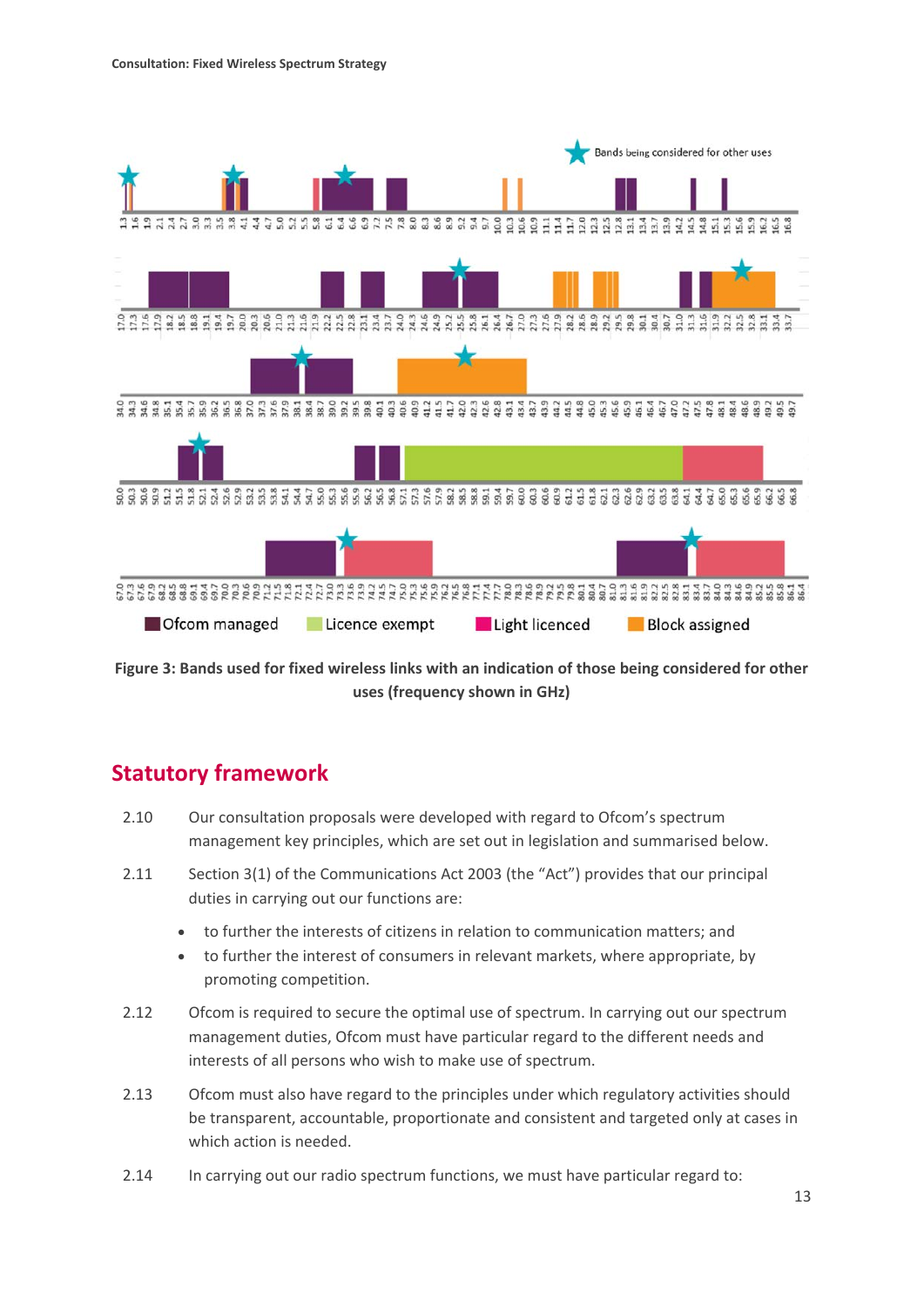- availability of spectrum for use, or further use, for wireless telegraphy; and
- current and likely future demand for the use of the spectrum for wireless telegraphy.
- 2.15 And to the desirability of promoting:
	- efficient management and use of the spectrum available for wireless telegraphy;
	- economic and other benefits arising from the use of wireless telegraphy;
	- development of innovative services; and competition in the provision of electronic communications services.

# **Impact analysis**

- 2.16 The analysis presented in this document represents an impact assessment, as defined in section 7 of the Communications Act 2003 (the Act).
- 2.17 Ofcom is separately required by statute to assess the potential impact of all our functions, policies, projects and practices on equality. Equality Impact Assessments (EIAs) also assist us in making sure that we are meeting our principal duty of furthering the interests of citizens and consumers regardless of their background or identity. We do not consider the impact of the proposals in this consultation to be to the detriment of any group within society.

# **This publication**

- 2.18 This publication provides stakeholders with the key messages and issues that have been raised as part of this review:
	- Section 3 summarises the main drivers of change that we consider will impact demand for spectrum and how we believe this will change over the next 5-10 years;
	- Section 4 gives our conclusions on demand and future fixed wireless spectrum requirement;
	- Section 5 provides our next steps and proposals for consultation including specific proposals for regulatory change in the 57 – 66 GHz band; and
	- Annex A2 gives a summary of the key messages received from the CFI.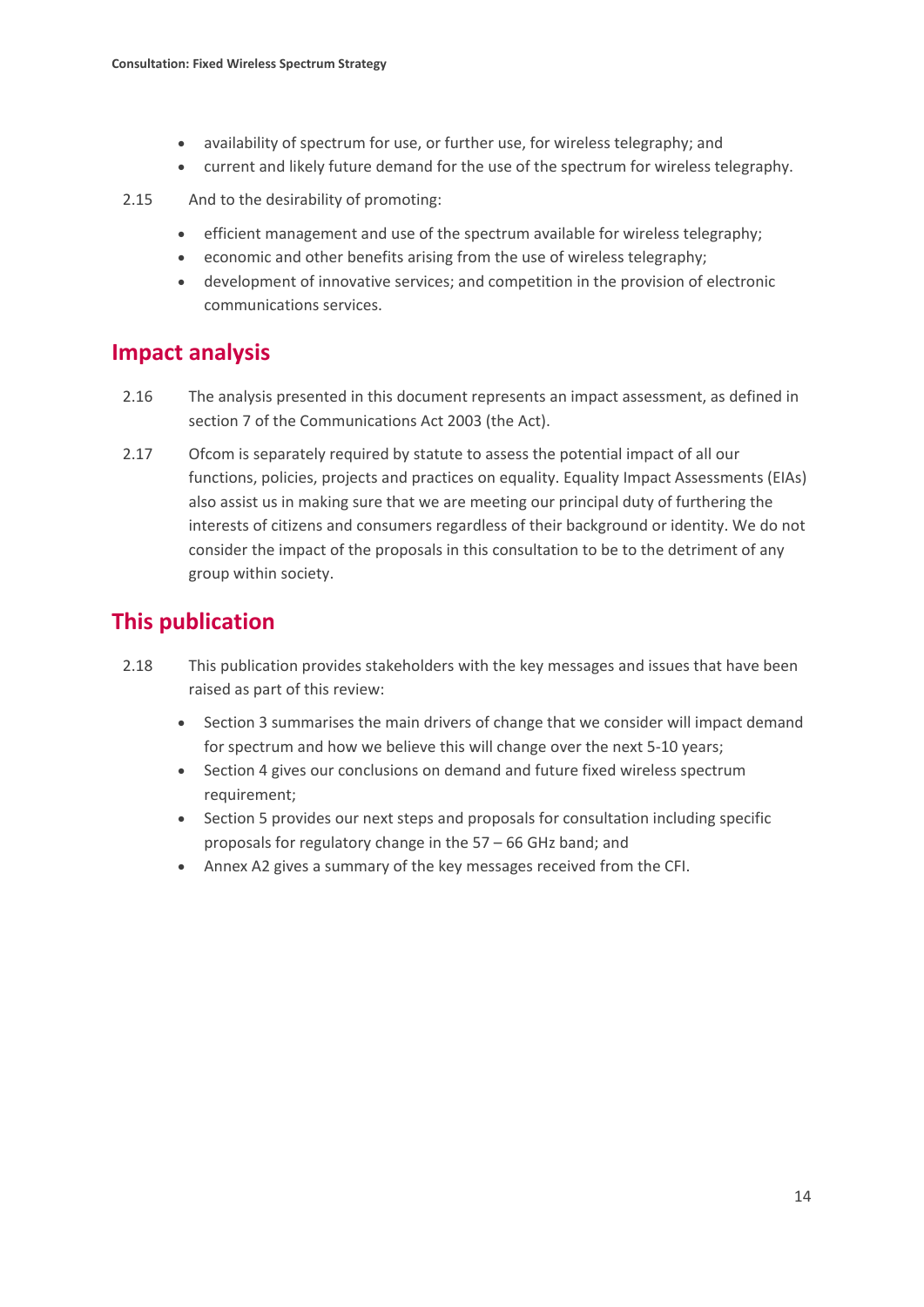# <span id="page-17-0"></span>3. How demand for spectrum is likely to change over the next 5-10 years

# **Introduction**

- 3.1 In this section, we summarise the key market trends and demand drivers we have drawn out from the CFI process that are likely to affect the future use of fixed wireless links. We have extracted those that we consider are most likely to have a material impact on future spectrum requirements. Where we have identified a trend that is less clear in terms of its spectrum impact, we consider that we should closely monitor such trends to gain a clearer picture.
- 3.2 A full summary of the key messages from stakeholders to our CFI is given in Annex A2.
- 3.3 While fibre remains the first choice for connectivity where cost effective and available, the consistent message indicated by stakeholders was that fixed wireless links will continue to be relied on where the cost of laying fibre is prohibitive, quick deployment is important or where a backup route to fibre is required. The requirement for backup diversity was indicated as particularly important for some sectors like the utilities.

## **Usage trends since our last review**

- 3.4 Since our last review in 2012, we have observed an increase in capacity carried over fixed wireless links. Our discussions with stakeholders indicate this trend is mainly due to changes in the mobile backhaul network sector where much greater capacity is being planned to meet anticipated future demand.
- 3.5 Over this period, we have observed less reliance on Ofcom managed bands with a decrease in the number of fixed wireless links authorised by us in these bands. However, overall numbers of fixed wireless links in the UK have remained approximately the same reflecting greater infrastructure sharing between MNOs along with increased use of block assigned spectrum.

# **Demand drivers over the next 5-10 years**

## **Increasing demand for mobile services including 5G**

- 3.6 Stakeholders have indicated that the key drivers for the evolution envisaged in mobile backhaul networks to deliver 5G services would be to provide greater reach, capacity and service availability to the end consumer.
- 3.7 To enable this, we expect the mobile backhaul networks to be much denser than they are now with greater deployment of small cells and potentially using alternative topologies such as fixed wireless access for last mile connectivity from fibre point of presence. While fibre will be a key enabler to these new network topologies, MNOs have also indicated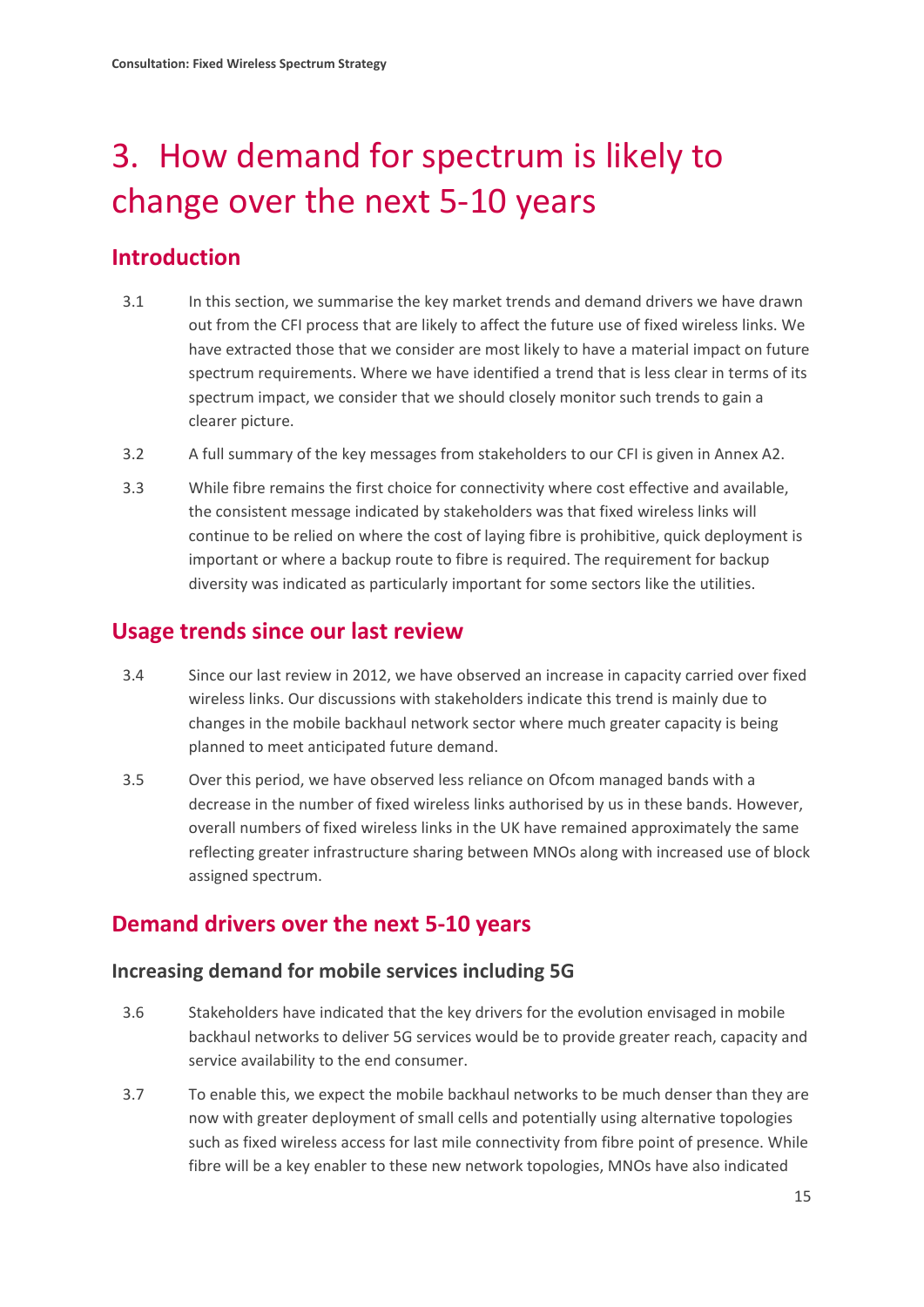that connectivity using fixed wireless links will continue to be required where fibre is not available, particularly in the rural areas or hot spots where many small cells will be deployed.

- 3.8 MNOs further indicated they are already planning capacity upgrades to their existing fixed wireless links in readiness for 5G, with deployment of higher order modulation, wider channels, use of more data compression techniques, multiband operation and cross polarisation. However, in certain use cases, the greater capacity requirements of the future (e.g. n x 1Gbps and n x 10Gpbs) can only be met in millimetre bands that have much wider channel bandwidths.
- 3.9 The expectation is that the millimetre bands above 60 GHz (i.e. V, E, W and D bands) would provide the ability to carry the data required as these bands offer around 10 times or more bandwidth available per channel than traditional bands offer. MNOs have indicated they expect these bands to be capable of carrying traffic capacities of 10 Gbps and are expecting this to increase to 30-50 Gbps over time. We consider that the majority of current available channel sizes in the lower bands do not offer enough spectrum to deliver such capacities.
- 3.10 Respondents also provided information on capacity enhancing techniques that were being considered and in some cases with trials underway to demonstrate the validity of these approaches; techniques such as full duplex operation and multi-band working which are detailed in Annex A2. We intend to seek further information on the use of such techniques. We consider this further later in this section.

#### **Changes in backhaul architecture for 5G will still need fixed wireless links**

- 3.11 The responses to our CFI indicated that the evolved architecture to deliver future 5G services could lead to a different functional split in the radio access network to the current distributed radio access network. The different functional split would consist of a centralised radio access network (C-RAN) concept where the radio unit would no longer be located at the same site as the base band unit. The two would instead be connected by a "fronthaul" interface of either fibre or fixed wireless links. This concept could provide efficiencies in network management by enabling all the processing of multiple cell sites to be conducted in a centralised manner rather than at each individual cell site.
- 3.12 However, due to challenges in terms of latency and linearity, respondents indicated they were looking to develop backhaul architectures using solutions that could to lead to something in between the current generation IP backhaul and next generation C-RAN, referred to as "x-haul". While all these changes would result in the future network architectures looking different, stakeholders indicated that they would still require the need for high capacity connectivity and that fixed wireless links are a key component to delivering this as a complementary technology to fibre.
- 3.13 The other change noted was that with the greater availability of fibre the requirement for fixed wireless links was moving further to the edge of the networks i.e. providing last mile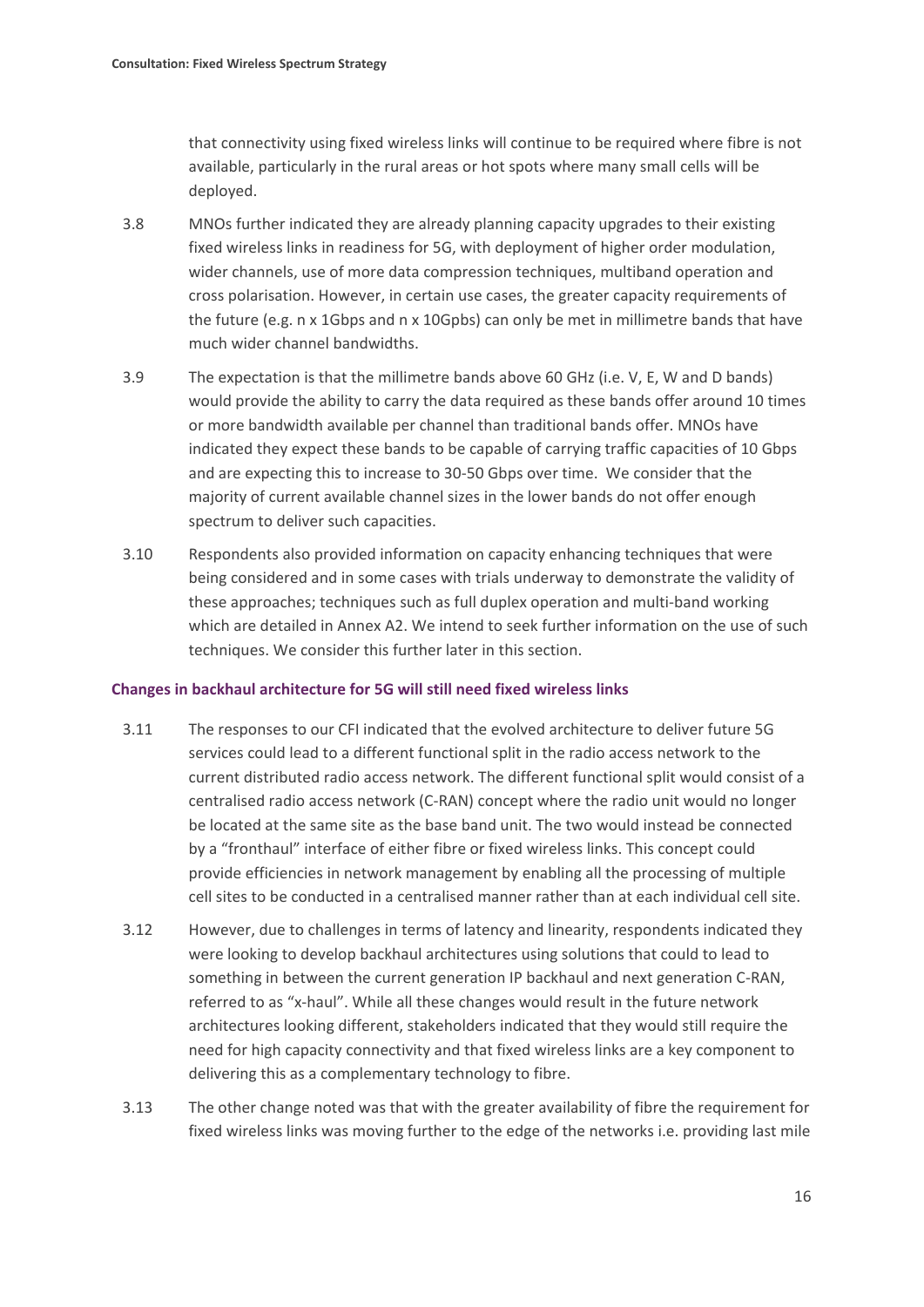connectivity from fibre point of presence, particularly in urban areas with high fibre penetration.

## **More capacity in broadband provision, particularly for last mile connectivity and in rural areas**

- 3.14 One of the uses of fixed wireless links is to provide backhaul to support broadband delivery to citizens and consumers. Fixed network operators, like MNOs, use fixed links in combination with fibre to provide connectivity. Stakeholders make use of most bands in Table 1 and if available also those in Table 2. This includes the use of spectrum such as 5.8 GHz for providing fixed wireless access.
- 3.15 Due to initiatives from the UK government and devolved nations to increase superfast broadband coverage across the UK $^{22}$ , some SMEs indicated that they are also including such initiatives as part of their strategy to increase broadband reach to remote regions of the UK. To enable this, fixed network operators tend to use fixed wireless links in all fixed wireless link bands and indicate that they expect that this requirement will continue over the next 5-10 years as fixed wireless links still offer the necessary reach to the rural areas and are often more cost effective and faster to deploy than fibre. For some stakeholders, the use of fixed wireless links is preferred to maintain network ownership and reduces reliance on access to third party networks.

## **Potential changes in electricity distribution in future utility networks**

- 3.16 As indicated in our stakeholder engagement and responses to the CFI, the key driver of change envisaged in future demand by the utility sector is the move from a centralised electricity generation model to a distributed electricity generation model. The distributed model would encompass a variety of ways in which electricity is generated including a drive towards renewable energy sources. Energy distribution along with all the necessary communications and network management, monitoring and control functions all require high reliability communications infrastructures. A change to a more distributed model would require:
	- more points of presence along with the necessary connectivity infrastructure; and
	- increased network capacity to facilitate other data services and security applications such as monitoring using CCTV.
- 3.17 In addition, responses outlined a requirement to replace obsolete services and that the new "smart grid" would require connectivity to between 100 to 1000 times more devices than current connections. The specific technology to deliver this was still under discussion at the time of our CFI. However, it was indicated that this would likely require connectivity to centralised control points using wireless solutions which would most likely be in the form of fixed wireless links.

**.** 

<span id="page-19-0"></span><sup>22</sup> <https://www.gov.uk/guidance/broadband-delivery-uk>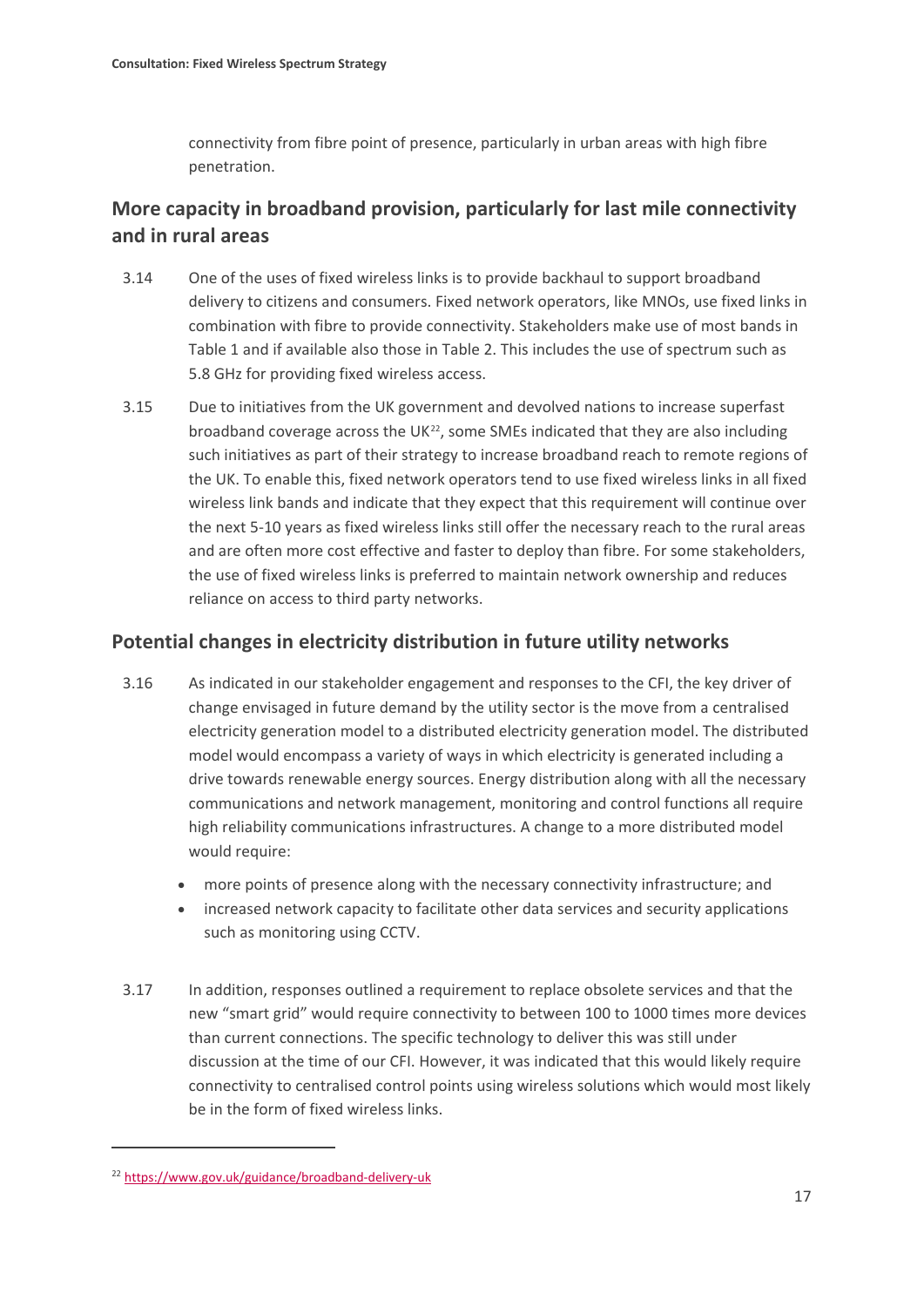**.** 

- 3.18 The water industry indicated that their networks could require more real-time monitoring and control of their networks. They indicated that their networks would also likely require increased data delivery, the use of adaptive modulation techniques as well as a move towards carrier Ethernet technology. They also indicated that their fixed wireless links would probably need an increase in their capacity capability, with capacity enhancing measures such as the use of co-channel cross polarisation systems.
- 3.19 In terms of the need for spectrum, although alternative means such as fibre or satellite links are considered for utility networks, frequency bands between 7.5 GHz and 38 GHz continue to be used to deliver telemetry, voice, data and video services to many electricity, gas and water installations. Indications from the sector are that demand for resilient links will continue. Respondents have indicated they are considering trials of TDD equipment at 1.4 GHz and that the lower 1.4 GHz band duplex (1350 – 1375 MHz) should be considered for future low capacity fixed wireless link applications.

## **Impact of changes in delivery of the public safety network**

- 3.20 The current provider of the public safety network (Airwave) covering Great Britain will cease its service provision as the network transitions to LTE technology using the EE network. At this point, Airwave would no longer require their fixed wireless links. However, they suggested that in the time period leading to this there is likely to be a large increase in fixed wireless links as the new emergency service network rolls out into rural and isolated areas, as both networks would need to be up and running in parallel to ensure a smooth transition and switch over.
- 3.21 In preparation for the transition to EE's network, EE indicated that it is deploying additional backhaul links to enhance the overall network availability.

## **Potential use of high altitude platform stations to deliver connectivity**

- 3.22 One of the new technology areas that has recently increased in international interest is connectivity via High Altitude Platform Stations (HAPS)<sup>[23](#page-20-0)</sup>. These include use cases such as delivering broadband in underserved areas, extending backhaul reach and for emergency and disaster recovery situations. Our understanding is that these developments are mainly focussed on equatorial countries at this stage and may evolve to other areas in the future. The key application indicated for HAPS is to extend coverage and capacity to areas where other technologies may not be available or suitable.
- 3.23 The topic is currently under discussion as part of the preparations for WRC-19 $^{24}$  $^{24}$  $^{24}$ . The WRC-19 agenda item is aimed at enabling greater harmonisation of the existing HAPs frequency designations and looking at possible additional harmonised spectrum on a

<span id="page-20-1"></span><span id="page-20-0"></span><sup>&</sup>lt;sup>23</sup> High Altitude Platform Station (HAPS) is defined in the Radio Regulations as a station located on an object at an altitude of 20 to 50 km and at a specified, nominal, fixed point relative to the Earth and is used to provide wireless connectivity. <sup>24</sup> WRC-19 Agenda Item 1.14 - to consider, on the basis of ITU-R studies in accordance wit[h Resolution 160 \(WRC-15\),](https://ofcomuk-my.sharepoint.com/personal/mrinal_patel_ofcom_org_uk/Documents/FWSS/Consultation%20Sept%202017/FWSS%20DRAFT%20Consultation_working%20v%202.0.docx#RES_160) appropriate regulatory actions for high-altitude platform stations (HAPS), within existing fixed-service allocations.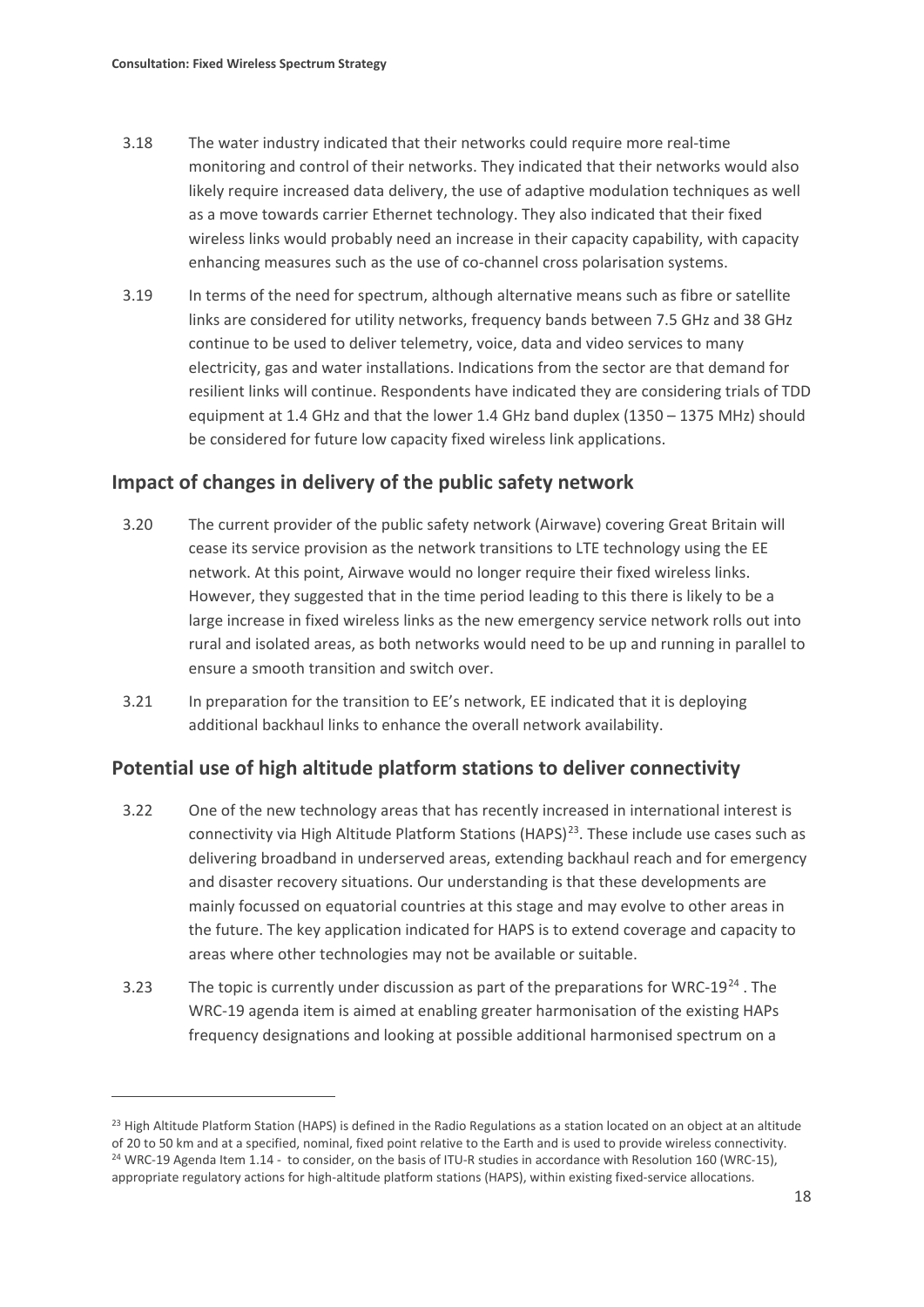regional/global level. Preparations for this agenda item are being managed as part of our ongoing preparations for WRC-19.

## **Trends in the financial sector**

3.24 We identified trends in newer uses of fixed wireless links for the financial sector as this sector has seen one of the largest increases in the number of links since our 2012 review. Our stakeholder engagement on this indicated that the use of fixed wireless links by the financial sector were now expected to remain stable in terms of capacity requirements. Fixed wireless links are mainly used in the south east of England and across the English Channel. Demand from this sector for access to direct paths between data centres is expected to remain.

### **Question 1:**

Do you agree that we have identified the key drivers likely to have a significant impact on the spectrum demand for fixed wireless links? If not, please provide further detail and evidence to support your answer.

Do you have other comments to make/points to raise with us on these issues?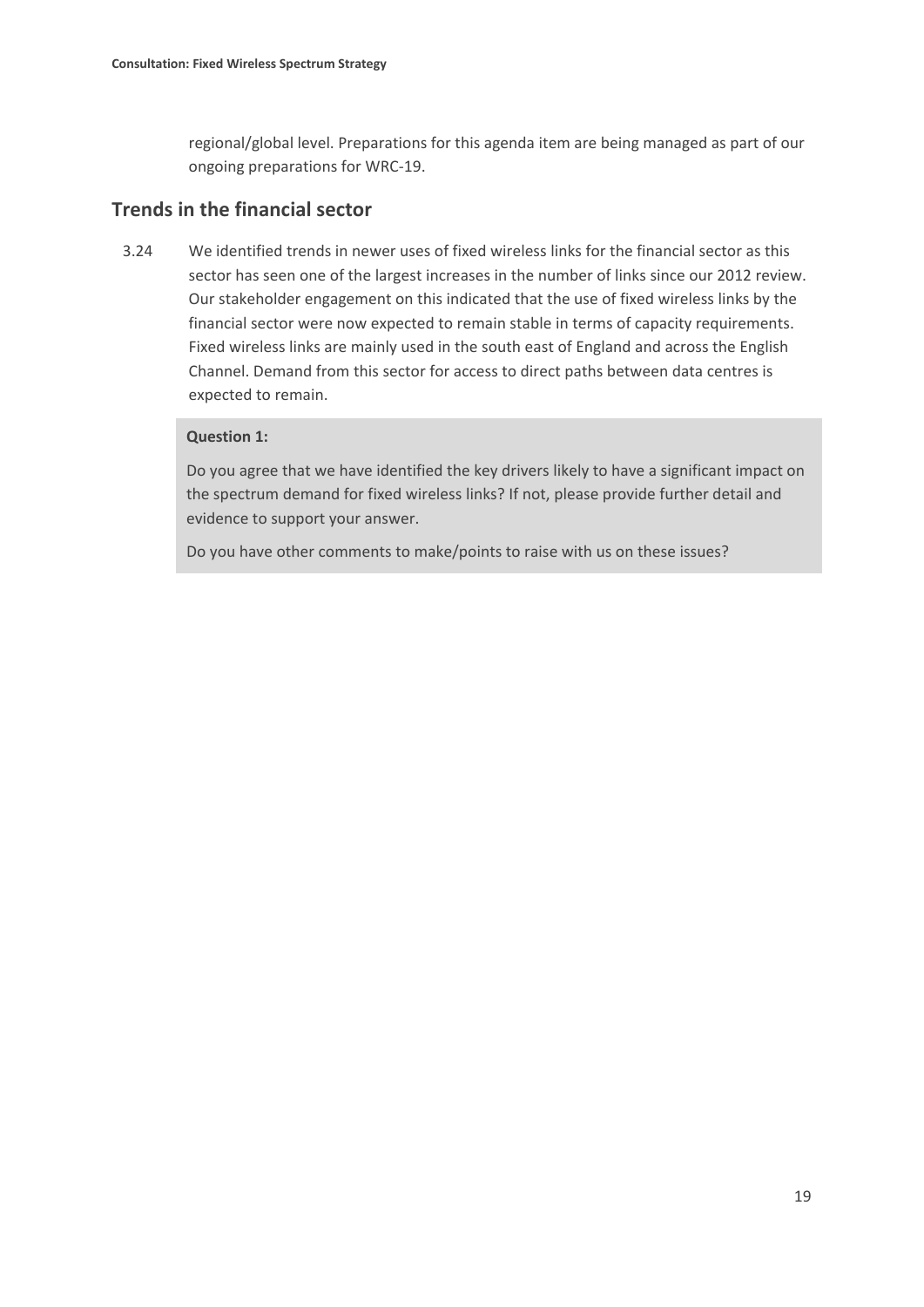# <span id="page-22-0"></span>4. Our preliminary conclusions on demand and future fixed wireless spectrum requirements

# **Introduction**

- 4.1 In this section, we provide our view of what the key drivers identified in the previous section mean for spectrum requirements for fixed wireless links over the next 5-10 years.
- 4.2 Relevant to this consideration are the future potential changes in spectrum use and availability for fixed wireless links as some bands are being considered for mobile access in international discussions and by the UK.
- 4.3 Taking both the future demand drivers and potential changes in the spectrum landscape into account, we provide our views on the impact on future spectrum requirements for fixed wireless links set out by bands. These are as follows:
	- Bands below 20 GHz;
	- Bands between 20 GHz and 45 GHz; and
	- Bands above 45 GHz
- 4.4 Based on the CFI responses received, the following subsections draw out the key highlevel drivers of demand.

# **Bands below 20 GHz**

## **Potential change in spectrum availability**

## **1492 – 1517 MHz ("1.4 GHz")**

- 4.5 In our discussion of this band in the CFI, we had indicated that the 1492-1518 MHz band was considered a 'high priority' for mobile, as set out in our June 2016 Mobile Data Strategy (MDS)[25.](#page-22-1) We also indicated in the June 2016 MDS that the UK had a large number of fixed wireless links in this band, supporting a range of applications and that we would consider the options on whether and how to make this band available for mobile.
- 4.6 CEPT has recently completed a series of technical studies in response to a European Commission Mandate on 1.4 GHz[26](#page-22-2) on harmonised technical conditions of use. There are current plans for the band to be harmonised on a EU wide basis under EU harmonisation measures<sup>[27](#page-22-3)</sup> for SDL in the  $1427 - 1452$  MHz and  $1492 - 1518$  MHz bands.

<span id="page-22-1"></span><sup>&</sup>lt;sup>25</sup> <https://www.ofcom.org.uk/consultations-and-statements/category-1/mobile-data-strategy>

<span id="page-22-3"></span><span id="page-22-2"></span><sup>&</sup>lt;sup>26</sup> http://ec.europa.eu/newsroom/document.cfm?doc\_id=45863

<sup>&</sup>lt;sup>28</sup> https://www.ofcom.org.uk/ data/assets/pdf file/0017/103355/3-6-3-8ghz-statement.pdf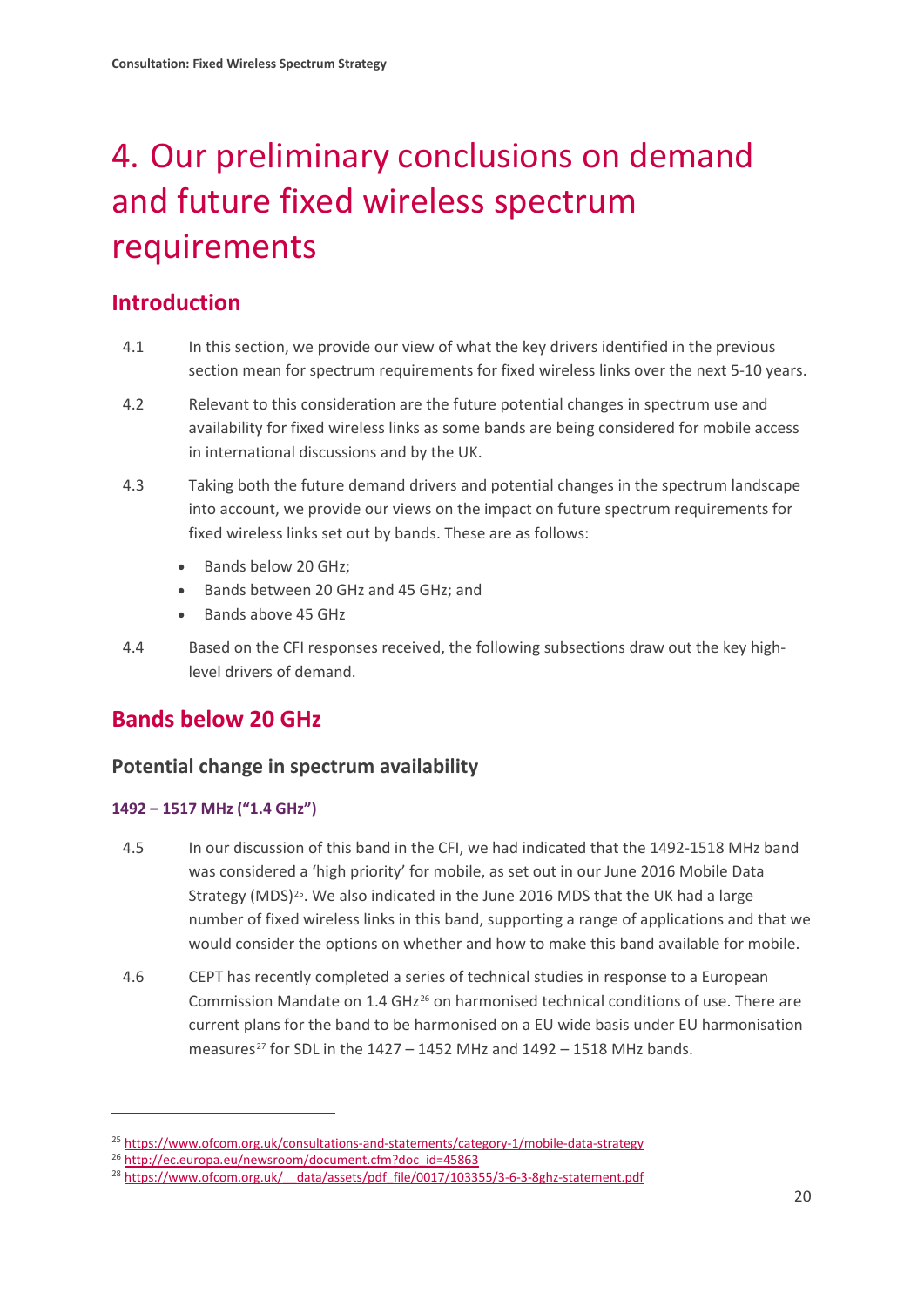4.7 While we accept that this creates uncertainty for existing uses of 1492-1517 MHz, we note that alternatives are being considered in CEPT at around 6 GHz which is also being studied for RLAN. We also note the possible interest in utilising the lower duplex portion of the band on its own for possible future low capacity applications on a TDD basis.

## **3.6 – 3.8 GHz**

- 4.8 On 26 October 2017 we published a statement on improving consumer access to mobile services at 3.6 - 3.8 GHz[28](#page-23-0). This confirmed Ofcom's intended approach to expanding spectrum access for future mobile services in the 3.6 GHz to 3.8 GHz band in order to enable consumers and citizens across the UK to benefit from future mobile services including 5G. The statement explained that Ofcom would commence the statutory process to:
	- a) propose to revoke current authorisations for fixed links in the 3.6 GHz to 3.8GHz band, with a notice period of 5 years; and
	- b) propose to vary existing authorisations for receiving satellite earth stations operating under Permanent Earth Station licences and grants of Recognised Spectrum Access for Receive Only Earth Stations such that, with effect from 1 June 2020, we would no longer take registered satellite earth stations with a receive component in this band into account for frequency management purposes.
- 4.9 The statement also set out that we would aim for these fixed links operations to migrate to alternative frequencies by 1 June 2020 where possible.
- 4.10 Ofcom is currently considering representations from affected licensees and grantholders on its proposals and will notify affected licensees and grantholders of its decisions on these proposals by the end of this year.

## **3.8 - 4.2 GHz**

- 4.11 In April 2016 we sought input from stakeholders through a CFI<sup>[29](#page-23-1)</sup> which introduced the 3.8 GHz to 4.2 GHz band as a candidate band for enhanced spectrum sharing, for potential new innovative applications.
- 4.12 Stakeholder feedback included information on the potential types of new applications that could possibly share with incumbents, as well as the associated technical challenges. In light of the responses we indicated in our update in August 2016 that we believed there was potential for further exploring enhanced sharing based on geographically defined authorisations while continuing to allow current and future deployments of incumbent Fixed and Fixed Satellite Services.
- 4.13 We plan to consult on enabling further sharing in the 3.8GHz to 4.2GHz band in 2018, with a view to enabling innovative uses. Our preliminary view, as indicated in our 2016 Call for Input and subject to further consultation, is that in any future framework all existing and

<span id="page-23-1"></span><span id="page-23-0"></span><sup>&</sup>lt;sup>28</sup> https://www.ofcom.org.uk/ data/assets/pdf file/0017/103355/3-6-3-8ghz-statement.pdf

<sup>&</sup>lt;sup>29</sup> [3.8 GHz to 4.2 GHz band: Opportunities for Innovation](https://www.ofcom.org.uk/__data/assets/pdf_file/0031/79564/3.8-GHz-to-4.2-GHz-band-Opportunities-for-Innovation.pdf)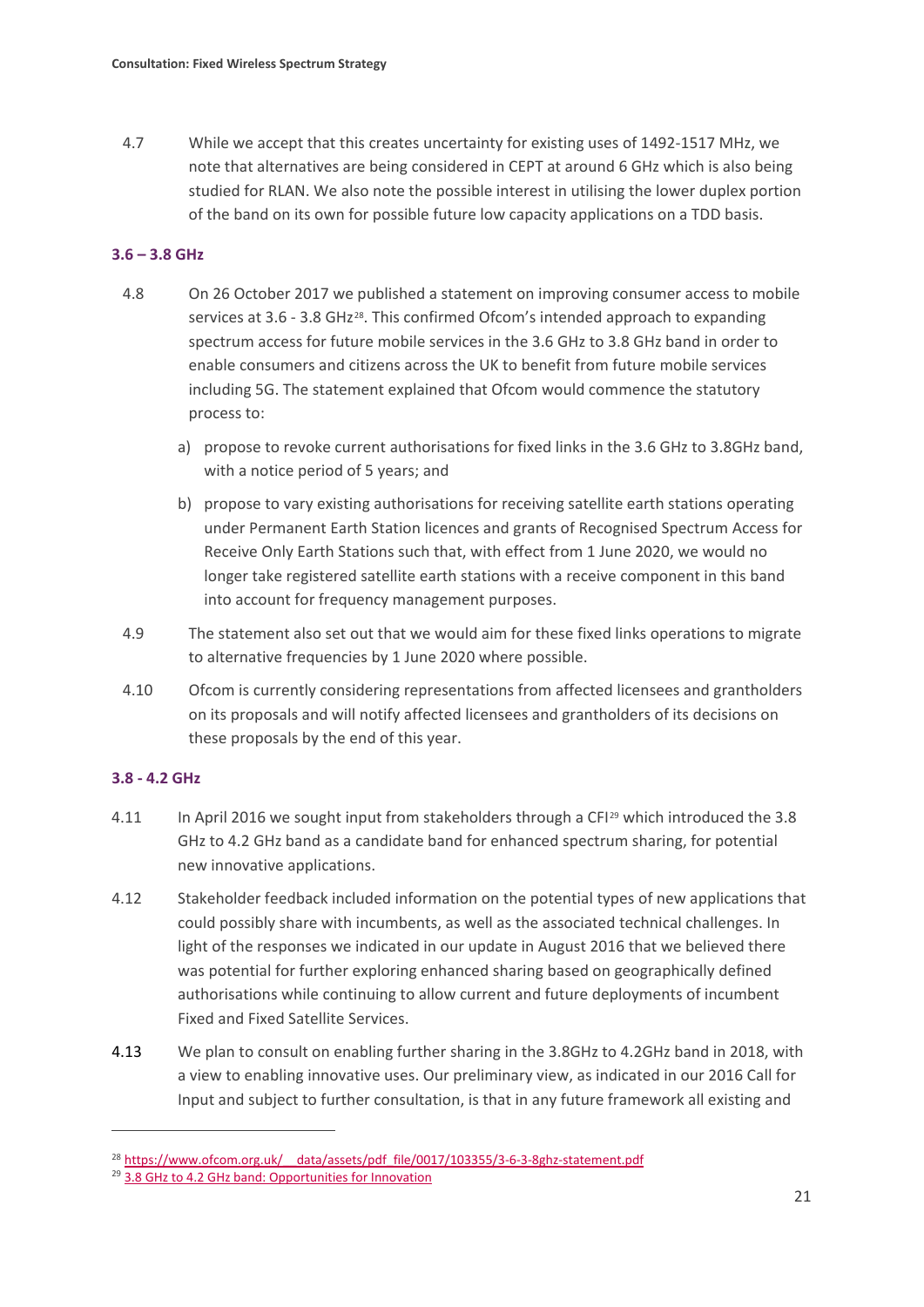new users of the band (including variations to existing fixed links) would be authorised on the basis of first-come first-served coordination mechanisms, as is the case in the band now. We will continue to engage with stakeholders as we develop proposals for consultation.

#### **Lower and Upper 6 GHz**

- 4.14 There is increasing interest at the International level in finding new spectrum for RLANs. CEPT has recently created two new project teams,  $SE45^{30}$  $SE45^{30}$  $SE45^{30}$  and FM57 $31$  to study the feasibility of RLAN use at 6 GHz and the different coexistence issues with incumbent services.
- 4.15 In addition, in the Radio Spectrum Committee (RSC), the European Commission and Member States are discussing a possible mandate to CEPT to look at the feasibility of RLAN use at 6 GHz, the different coexistence issues with incumbent services in these bands and the potential mitigation techniques if RLAN services were to coexist.

# **Our preliminary conclusion on future spectrum requirements for bands below 20 GHz**

- 4.16 For most uses, we expect that the increased capacity and future demand can be met by using the existing bands along with capacity enhancement techniques such as use of wider channel bandwidths and cross polarisation where available.
- 4.17 Regarding the 1.4 GHz band no UK decisions have been taken yet on whether the band will be made available for mobile use in the UK. However, as noted above, discussions are currently underway at the EU level and there is potential for the band 1492-1518 MHz to be harmonised for SDL on an EU wide basis under mandatory harmonisation conditions. Depending on the outcome of these discussions in the RSC, implementation of the EU measures could involve clearance of fixed wireless links from the 1.4 GHz band, on a timeline that would be set by the European Commission decision. Our current view is that there will continue to be demand for narrow band fixed link channels to support niche, low capacity applications in the UK. Therefore, if clearance of 1.4 GHz were to become necessary in the future, alternatives for low capacity connectivity would need to be considered further.
- 4.18 We would therefore like to seek further views and information about potential alternatives to the 1.4 GHz band which we cover in the next section.
- 4.19 Given the current use of the 6 GHz band for long range high capacity connectivity, particularly between remote islands and between oil platforms, we are of the view that the international co-existence studies will first need to be completed to understand the

<span id="page-24-0"></span><sup>30</sup> <https://cept.org/ecc/groups/ecc/wg-se/se-45/client/introduction/>

<span id="page-24-1"></span><sup>31:</sup> <https://cept.org/ecc/groups/ecc/wg-fm/fm-57/client/introduction/>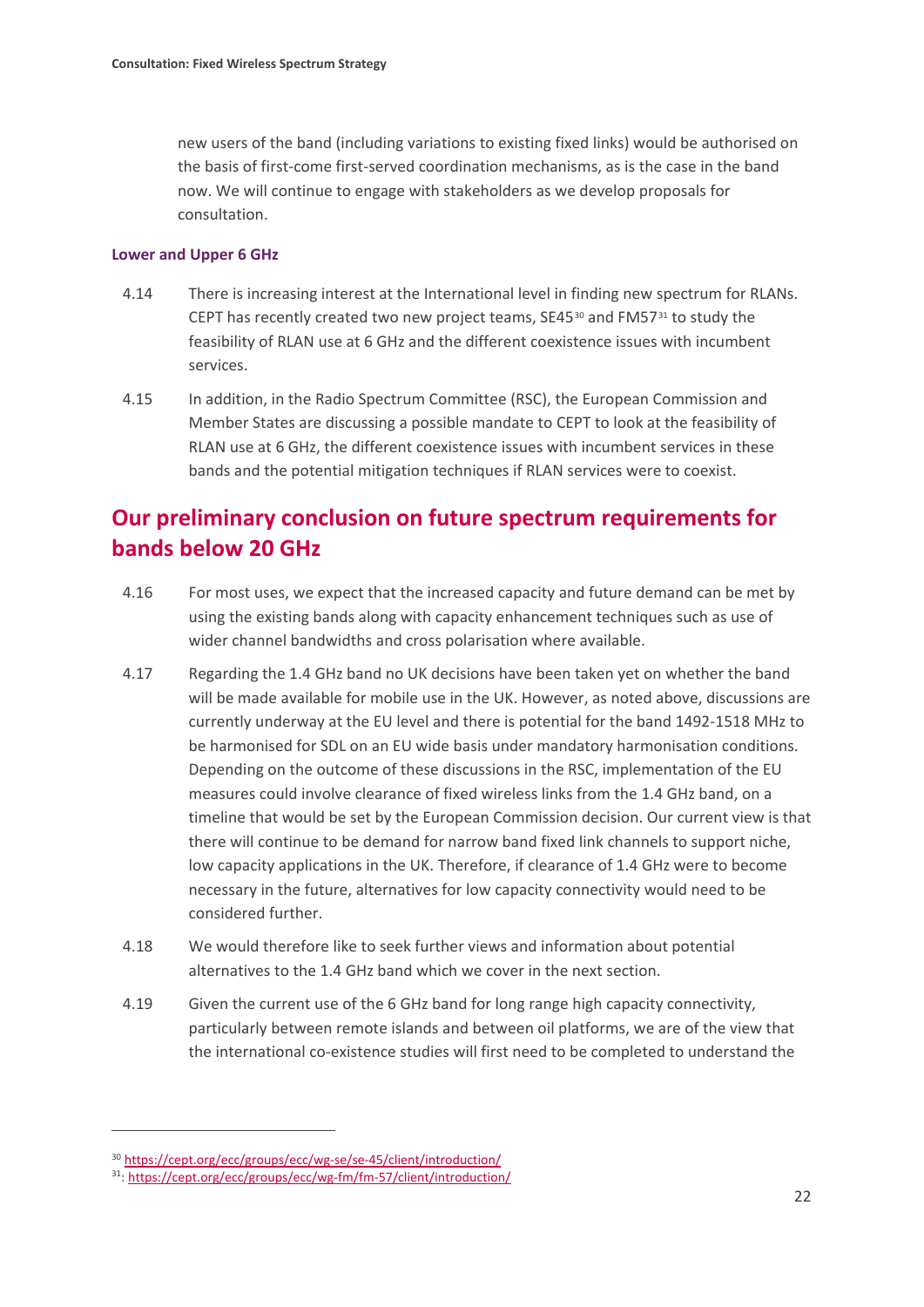feasibility of sharing before any decisions are taken regarding the use of RLANs in these frequency bands.

## **Bands between 20 GHz and 45 GHz**

## **Potential change in spectrum availability**

### **24.5-26.5 GHz**

- 4.20 In the February 2017 update on  $5G^{32}$ , we provided an overview of the international process which led to the identification of 26 GHz as the pioneer band for 5G in Europe.
- 4.21 The 26 GHz band covers the 3.25 GHz of spectrum between 24.25 GHz and 27.5 GHz and is being prioritised across Europe as the first high frequency band for 5G.
- 4.22 To establish the level and type of stakeholder interest in 5G within this band and to explore the different options we published a Call for Input<sup>[33](#page-25-1)</sup> in July 2017 aimed at gathering input from stakeholders on all aspects related to making the 26 GHz band available for 5G. This will be followed by a consultation in due course.

### **37.5-39.5 GHz**

 $\overline{a}$ 

- 4.23 The 38 GHz band falls within one of the frequency bands being studied under WRC-19 Agenda Item 1.13. The Radio Spectrum Policy Group (RSPG) has identified the 40.5 – 43.5 GHz band as a promising and a priority band for study for 5G in Europe.
- 4.24 As part of the roadmap for further bands for 5G mobile use, we consider that the 40.5- 43.5 GHz band together with the lower 37 - 40.5 GHz band have the potential to become a globally harmonised tuning range for 5G equipment. This would allow individual countries flexibility to make all or a sub-set of the frequencies available, depending on their own needs whilst still enabling global economies of scale for equipment.

# **Our preliminary conclusions on the future spectrum requirements between 20 GHz and 45 GHz**

- 4.25 Mobile backhaul is the main application of fixed wireless links in this range. Stakeholders who have access to block assigned (award) spectrum in this frequency range have indicated that their preference is to use this spectrum first which enables them to provide flexible, fast and cost-effective deployment.
- 4.26 Given the above and with the changing network requirements expected in the future, we consider there will be less demand in the Ofcom managed bands between 23 GHz and 45 GHz. This is due to both the increased use of block assigned spectrum in the short term and migration to higher bands in the medium to longer term in order to exploit the

<span id="page-25-0"></span> $\frac{32 \text{ https://www.ofcom.org.uk/\_data/assets/pdf file/0021/97023/5G-update-08022017.pdf}{33 \text{ https://www.ofcom.org.uk/\_data/assets/pdf file/0014/104702/5G-spectrum-access-at-26-GHz.pdf}}$ 

<span id="page-25-1"></span>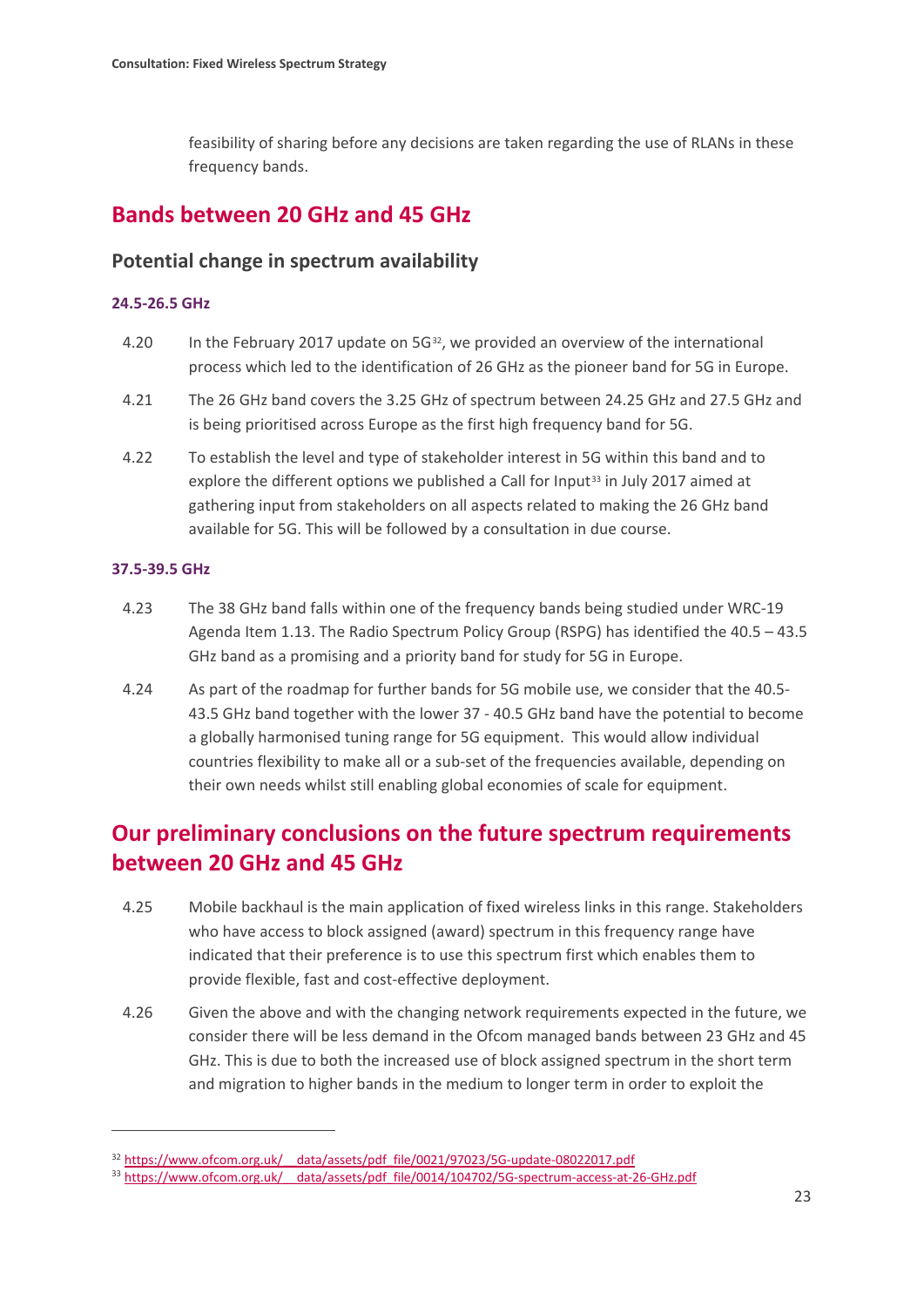$\overline{a}$ 

availability of wider channel bandwidths, particularly for very high capacity links in urban areas.

- 4.27 Based on the responses to the CFI and our stakeholder discussions we consider that the future requirements in Ofcom managed spectrum between 23 and 38 GHz for mobile backhaul will mostly likely be for the wider channels bandwidths (e.g. 56 / 112 MHz) to meet additional capacity requirements particularly in rural and suburban areas if demand cannot be fulfilled in the block assigned bands. The expectation is that over the period covered by this review, although fibre presence will likely increase, fixed links will continue to play a key role. We consider that a similar migration trend could also apply to existing links in the block assigned 28, 32 and 40 GHz bands with a possible shift towards deployment of alternative topologies such as fixed wireless access as networks evolve towards 5G, particularly in the urban areas.
- 4.28 We expect that the bands within this frequency range being considered for 5G will also include elements of self-backhauling, and therefore further reduce the likelihood of spectrum scarcity in this range for the provision of backhaul.
- 4.29 The second largest user type in the 26 GHz band is public safety. As noted above, Airwave has indicated that its existing backhaul infrastructure to support the public safety network would be decommissioned after the transition to the LTE network is completed. While the existing LTE network may require additional backhaul to enhance the overall network availability for public safety provision, we don't expect this to be at the same scale[34](#page-26-0) as the current Airwave network. Therefore, the overall fixed wireless link requirement to meet the future public safety network in Great Britain will likely be less in these bands after the Airwave network is switched off.
- 4.30 For all other uses of fixed wireless links, we expect a continued dependency on bands up to 38 GHz but not to the same scale that mobile backhaul would require.
- 4.31 Our preliminary view is that making the 26 GHz band available for mobile is unlikely to have an adverse impact on the overall ability to provide connectivity by fixed wireless links given the greater use of self-managed spectrum and shift in focus to higher bands for higher capacity shorter hop systems.
- 4.32 Finally, in this frequency range, although we haven't directly received comments on the 31.3-31.5 GHz and 31.5-31.8 GHz band through our CFI, we consider that this spectrum should also be reviewed at some point in the future given the current low usage for analogue CCTV backhaul and that many new CCTV systems are now based on digital technologies.

<span id="page-26-0"></span><sup>&</sup>lt;sup>34</sup> EE is deploying additional backhaul radio links the new network to enhance the overall network availability and in some cases existing links are being provided with equipment protection.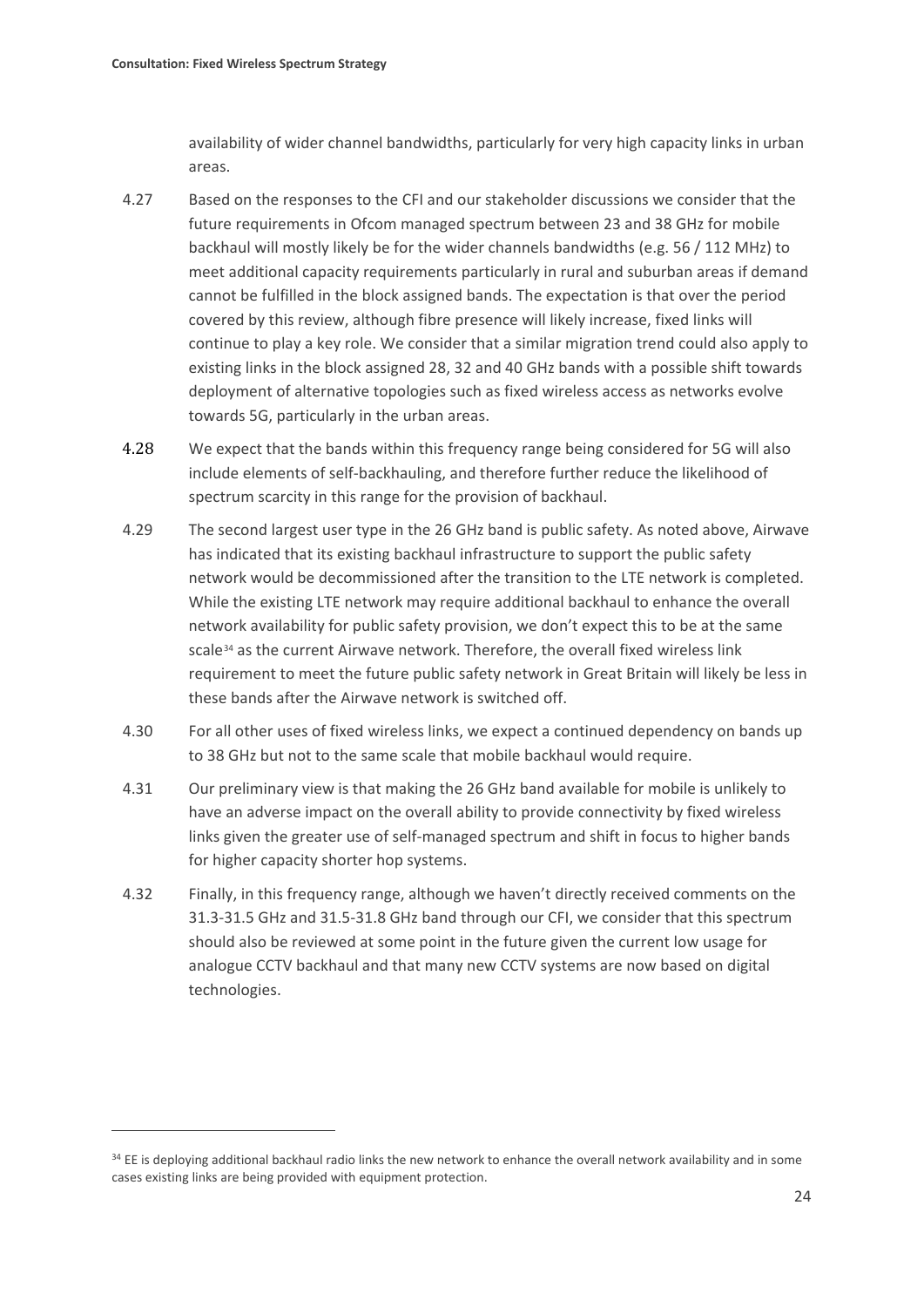# **Bands above 45 GHz**

## **Potential change in spectrum availability**

### **70/80 GHz**

 $\overline{a}$ 

- 4.33 The 66-76 GHz frequency range is being studied for future mobile use by WRC-19 under Agenda Item 1.13. This range includes part of the 70/80 GHZ band which as indicated by this review is being targeted by MNOs to meet the macro cell and small cell backhaul capacity requirements in urban areas in the short/medium term.
- 4.34 In our 5G roadmap to identify further bands for mobile access, we have taken the view that we should focus on promoting the 66-71 GHz portion of the band for 5G in the UK, rather than the wider 66-76 GHz frequency range, due to the strategic importance of the 70/80 GHz band for mobile backhaul. In section 5 of this consultation, we are also seeking initial views on the potential applications and use cases in the 66 -71 GHz band, along with the likely technical parameters to inform our 5G programme of work.

# **Our preliminary conclusion on future spectrum requirements in bands above 45 GHz**

- 4.35 As indicated in the previous section, we have noted a clear trend towards the use of the higher bands for very short hop high capacity links. We note the drive to exploit these higher bands is due to limited availability of wide channel bandwidths in bands below 45 GHz. This in turn is leading to greater focus on the 60/65 GHz and 70/80GHz bands that have much wider channel bandwidths<sup>[35](#page-27-0)</sup> and therefore provide the increased capacity option.
- 4.36 70/80 GHz band is currently the fastest growing band in the UK for fixed wireless links. Use is mainly within the enterprise market for applications such as broadband delivery as well as providing connectivity for high frequency trading networks.
- 4.37 We are also now starting to see the emerging use for mobile backhaul as noted in our previous review. Stakeholders provided consistent message with respect to the future demand for 70/80 GHz band for both urban and suburban mobile macro cell backhaul as well as provision of high capacity broadband as noted above.
- 4.38 70/80 GHz band is also being considered as part of a multi-band solution coupled with a lower frequency band to provide capacity enhancements in the suburban and rural areas, where longer link lengths are required, and path resilience is important. W band has been indicated as the possible complement for 70/80 GHz band when the latter reaches saturation.

<span id="page-27-0"></span><sup>&</sup>lt;sup>35</sup> Channel sizes in V and E band are typically much larger i.e. 250 MHz / 500 MHz and greater compared to the available channel sizes in the lower bands where the current maximum size is 112 MHz.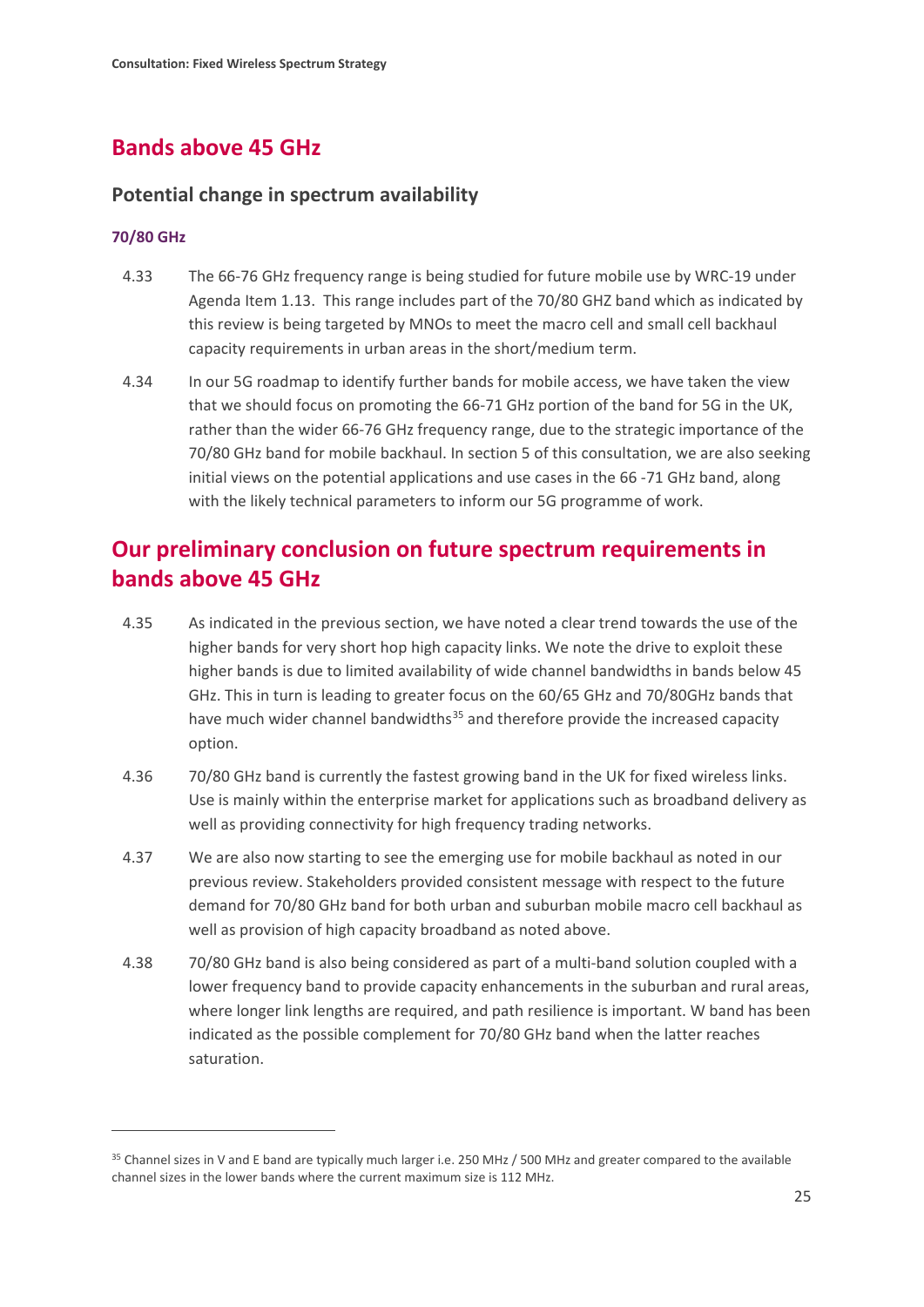- 4.39 As noted in the previous section, with increased fibre reach and denser networks (particularly for 5G small cells), the need for fixed wireless connectivity will move further towards the edges of the networks in order to provide short hop extensions to fibre point of presence. This could also potentially be in the form of alternative topologies such as point to multipoint and mesh architecture to connect 5G small cells to macro cells and to provide last mile fixed wireless access broadband connectivity. This is currently being explored in the V band with D band being suggested as a possible additional band in the future.
- 4.40 In the short to medium term, we therefore expect the 60/65 GHz and 70/80 GHz bands to play a key role in providing the required capacity increases for the different use cases. There will be a need to consider additional spectrum at W and D band when demand can no longer be met in the 60/65 GHz and 70/80 GHz bands. We expect the requirement for additional spectrum at W and D band to largely depend on the speed of 5G rollout.
- 4.41 The growing interest to use 60/65 GHz band for street level small cells using point to multipoint or mesh architecture with self-organising network (SON) technology has required us to further consider the regulatory framework to enable this as point to multipoint/mesh deployment is not currently enabled under existing authorisation approaches. This is considered further in the next section.
- 4.42 In the long term, D band has been indicated by some stakeholders as the preferred option for future 5G small cell infrastructure with a preference for a regulatory framework that allows for a managed interference environment.
- 4.43 Finally, we observed that the frequency bands 52 GHz and 55 GHz continue to be unused and responses indicated limited interest in using these bands under the present arrangements. While equipment is available at 52 GHz, we are not aware of any current manufacturers' plans to develop equipment in the 55 GHz band. The 52 GHz and 55 GHz bands are both bands that are identified as available for high density applications in the fixed service within the Radio Regulations<sup>[36](#page-28-0)</sup> and have harmonised channel arrangements in CEPT<sup>[37](#page-28-1)</sup>. In this consultation, given the emerging interest in utilising spectrum in the 60 GHz range for high capacity short hops, we would also like to explore further with stakeholders whether there would be any interest in using these two bands if an alternative approach to authorisation was considered, such as block assignment, and if this is something that would allow for this spectrum to be utilised in the future.

## **Equipment innovation to support capacity enhancement**

4.44 We note that existing users are already introducing adaptive and higher order modulation technology, packet compression and cross polarisation<sup>[38](#page-28-2)</sup> operation to enhance capacity and improve the spectral efficiency of their fixed wireless links.

<span id="page-28-1"></span><span id="page-28-0"></span><sup>&</sup>lt;sup>36</sup> Article 5.547 in the Radio Regulations<br><sup>37</sup> 52 GHz: CEPT/ERC/REC 12 – 11 E and 55 GHz: CEPT/ERC/REC 12 – 12 E

<span id="page-28-2"></span><sup>&</sup>lt;sup>38</sup> Cross polarisation enables doubling of capacity on the same channel.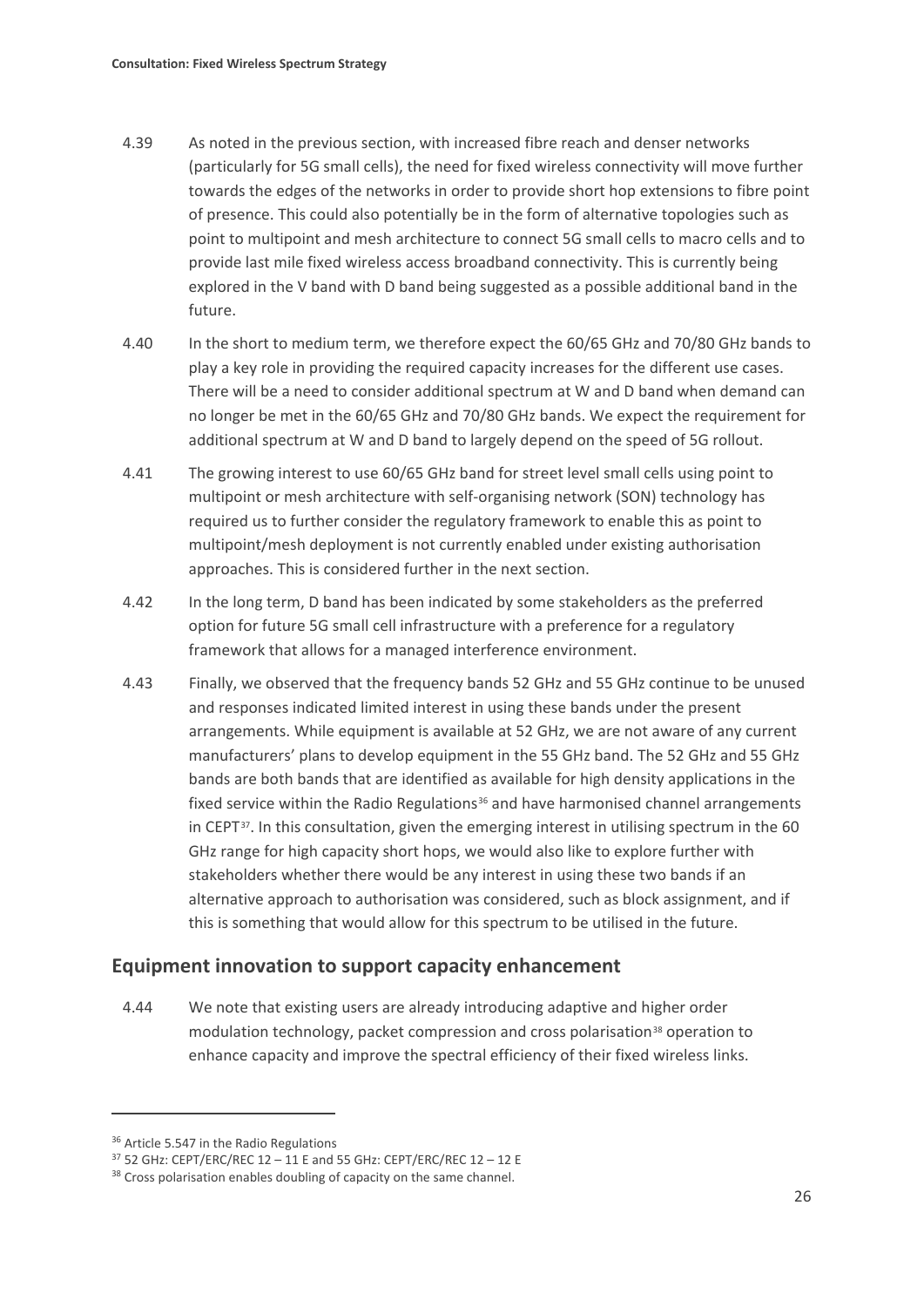- 4.45 In addition, we note that stakeholders have referred to new ways of increasing capacity such as carrier or band aggregation techniques. Vendors have indicated that multiband equipment is being trialed for example to aggregate a longer (high propagation availability) link in 18 GHz with a (high capacity) link in 70/80 band using a single dual band antenna (similar to carrier aggregation in mobile access networks) to maximise availability and capacity according to the propagation environment.
- 4.46 We also note that although higher order modulation equipment up to 2048 QAM is already available, most stakeholder views have indicated that modulation rates above 512 QAM would be unlikely to deliver much greater benefit in practice given the greater link margins required and the increased sensitivity of such systems to unwanted signals i.e. requiring large wanted to unwanted (W/U) protection ratios.
- 4.47 Some vendors have also indicated that they are developing full duplex capabilities within their radios (simultaneous same frequency transmission at both ends of the link) to maximise spectral efficiency.
- 4.48 We would like to further our understanding of such capacity enhancing techniques as part of this work. Specifically, we would like to understand how much demand there would be for such capabilities in fixed wireless link equipment. This is to enable us to assess the impact and whether further work would be required to our current fixed wireless link assignment process. We consider this further in our section on next steps.

# **Overall conclusion for each band based on our view of the future spectrum requirements**

- 4.49 We conclude from our findings that a mix of spectrum bands will continue to be required to meet the future needs of the fixed wireless sector.
- 4.50 We summarise these in Table 3 and Table 4 below.

 $\overline{a}$ 

| <b>Frequency band</b> | Frequency range <sup>39</sup>        | Proposed future strategy for this band or further<br>action required                                                                                                                                                                         |
|-----------------------|--------------------------------------|----------------------------------------------------------------------------------------------------------------------------------------------------------------------------------------------------------------------------------------------|
| $1.4$ GHz             | 1350 - 1375 MHz<br>$1492 - 1517$ MHz | 1492-1517 MHz: Currently under consideration for<br>international mobile harmonisation for downlink<br>only wireless broadband operation.<br>Seek stakeholder views on suitability of 1350-1375<br>MHz for future low capacity applications. |

### **Table 3: Proposed future strategy for existing Ofcom managed bands**

<span id="page-29-0"></span><sup>&</sup>lt;sup>39</sup> Note that the ranges given may include edge guard bands and centre gaps. Specific band edges are defined in Ofcom document OfW48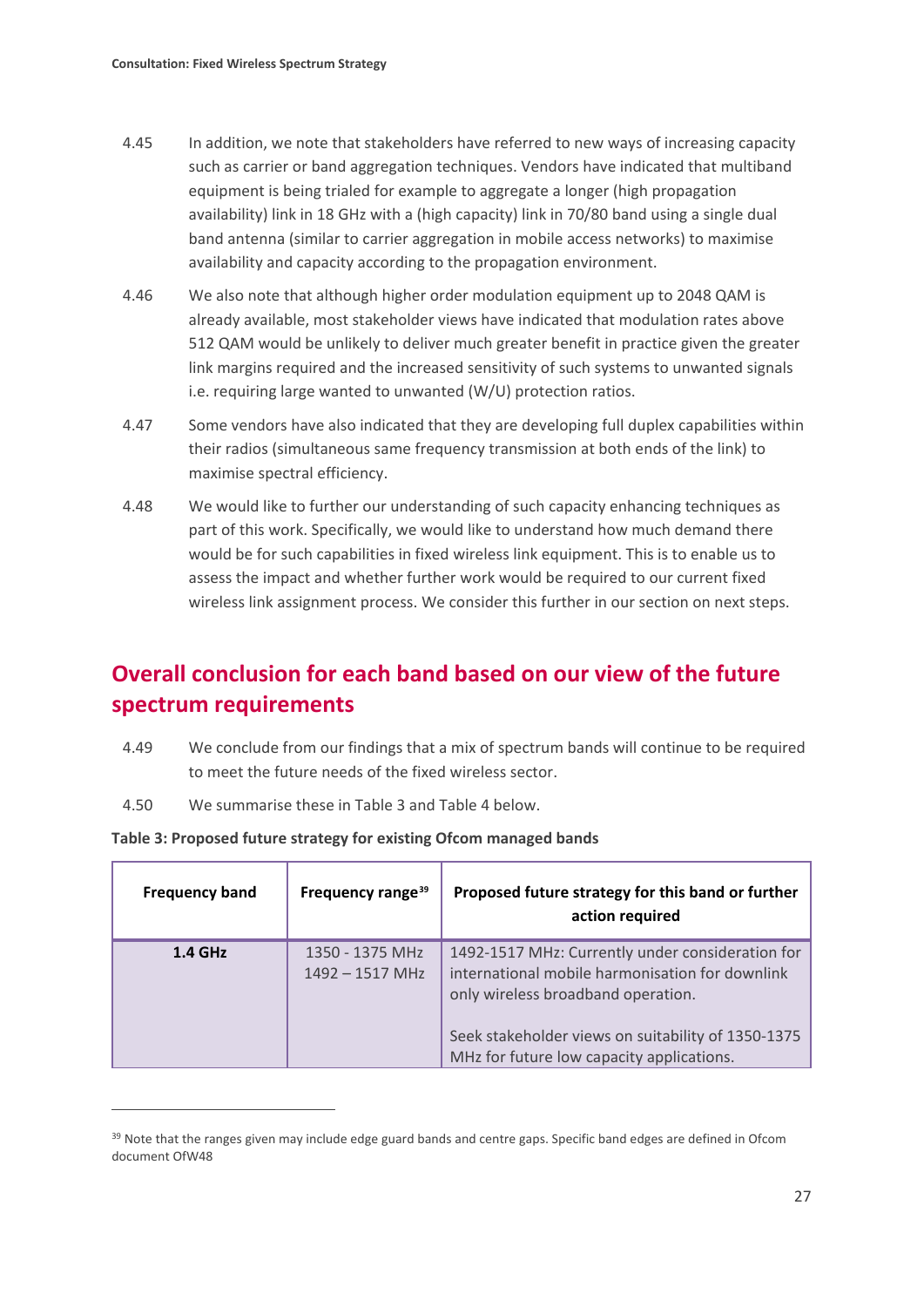| <b>Frequency band</b> | Frequency range <sup>39</sup>      | Proposed future strategy for this band or further<br>action required                                                                                                                                                                                           |
|-----------------------|------------------------------------|----------------------------------------------------------------------------------------------------------------------------------------------------------------------------------------------------------------------------------------------------------------|
|                       |                                    |                                                                                                                                                                                                                                                                |
| 4 GHz <sup>40</sup>   | 3815 - 3875 MHz<br>4135 - 4195 MHz | 3.6-3.8 GHz: Closed to new fixed wireless links.<br>3.8 - 4.2 GHz: Being considered for increased<br>sharing.                                                                                                                                                  |
| <b>5.8 GHz</b>        | $5725 - 5850$ MHz                  | Ofcom has recently published <sup>41</sup> the statement to<br>remove the 20 MHz frequency 'notch' between<br>5795 and 5815 MHz to allow FWA to access these<br>frequencies, enabling a greater number of higher<br>capacity channels within the 5.8 GHz band. |
| Lower 6 GHz           | 5925 - 6425 MHz                    | Continue access for fixed wireless links                                                                                                                                                                                                                       |
| <b>Upper 6 GHz</b>    | 6425 - 7125 MHz                    | Continue access for fixed wireless links                                                                                                                                                                                                                       |
| 7.5 GHz               | 7425 - 7900 MHz                    | Continue access for fixed wireless links                                                                                                                                                                                                                       |
| 13 GHz                | 12.75 -13.25 GHz                   | Continue access for fixed wireless links                                                                                                                                                                                                                       |
| 15 GHz                | 14.5 - 15.35 GHz                   | Continue access for fixed wireless links                                                                                                                                                                                                                       |
| 18 GHz                | 17.7 - 19.7 GHz                    | Continue access for fixed wireless links                                                                                                                                                                                                                       |
| 23 GHz                | 22 - 23.6 GHz                      | Continue access for fixed wireless links.                                                                                                                                                                                                                      |
| 26 GHz <sup>42</sup>  | 24.5 - 26.5 GHz                    | Being considered as a pioneer band for 5G mobile<br>access.                                                                                                                                                                                                    |
| <b>31 GHz</b>         | 31.0 - 31.3 GHz<br>31.5 - 31.8 GHz | Candidate band for review due to reduced/no<br>demand for analogue CCTV backhaul                                                                                                                                                                               |
| <b>38 GHz</b>         | 37 - 39.5 GHz                      | Continue access for fixed wireless links.                                                                                                                                                                                                                      |
| 52 GHz                | 51.4 - 52.6 GHz                    | Possible consideration for alternative<br>authorisation approaches.                                                                                                                                                                                            |
| 55 GHz                | $55.78 - 57$ GHz                   | Possible consideration for alternative<br>authorisation approaches.                                                                                                                                                                                            |

**.** 

<span id="page-30-0"></span><sup>&</sup>lt;sup>40</sup> It should be noted that the 3.6-3.8 GHz band is currently being considered separately:

https://www.ofcom.org.uk/ data/assets/pdf file/0017/103355/3-6-3-8ghz-statement.pdf. The 3.6-3.8 GHz frequency range (channels 1-7 on the 30MHz channel plan) is closed to new applications for fixed link licences.

<span id="page-30-1"></span><sup>41</sup> [https://www.ofcom.org.uk/consultations-and-statements/category-2/improving-access-5.8-ghz-broadband-fixed](https://www.ofcom.org.uk/consultations-and-statements/category-2/improving-access-5.8-ghz-broadband-fixed-wireless-access)[wireless-access](https://www.ofcom.org.uk/consultations-and-statements/category-2/improving-access-5.8-ghz-broadband-fixed-wireless-access)

<span id="page-30-2"></span><sup>&</sup>lt;sup>42</sup> The 26 GHz band is being considered in https://www.ofcom.org.uk/ data/assets/pdf file/0014/104702/5G-spectrum[access-at-26-GHz.pdf](https://www.ofcom.org.uk/__data/assets/pdf_file/0014/104702/5G-spectrum-access-at-26-GHz.pdf)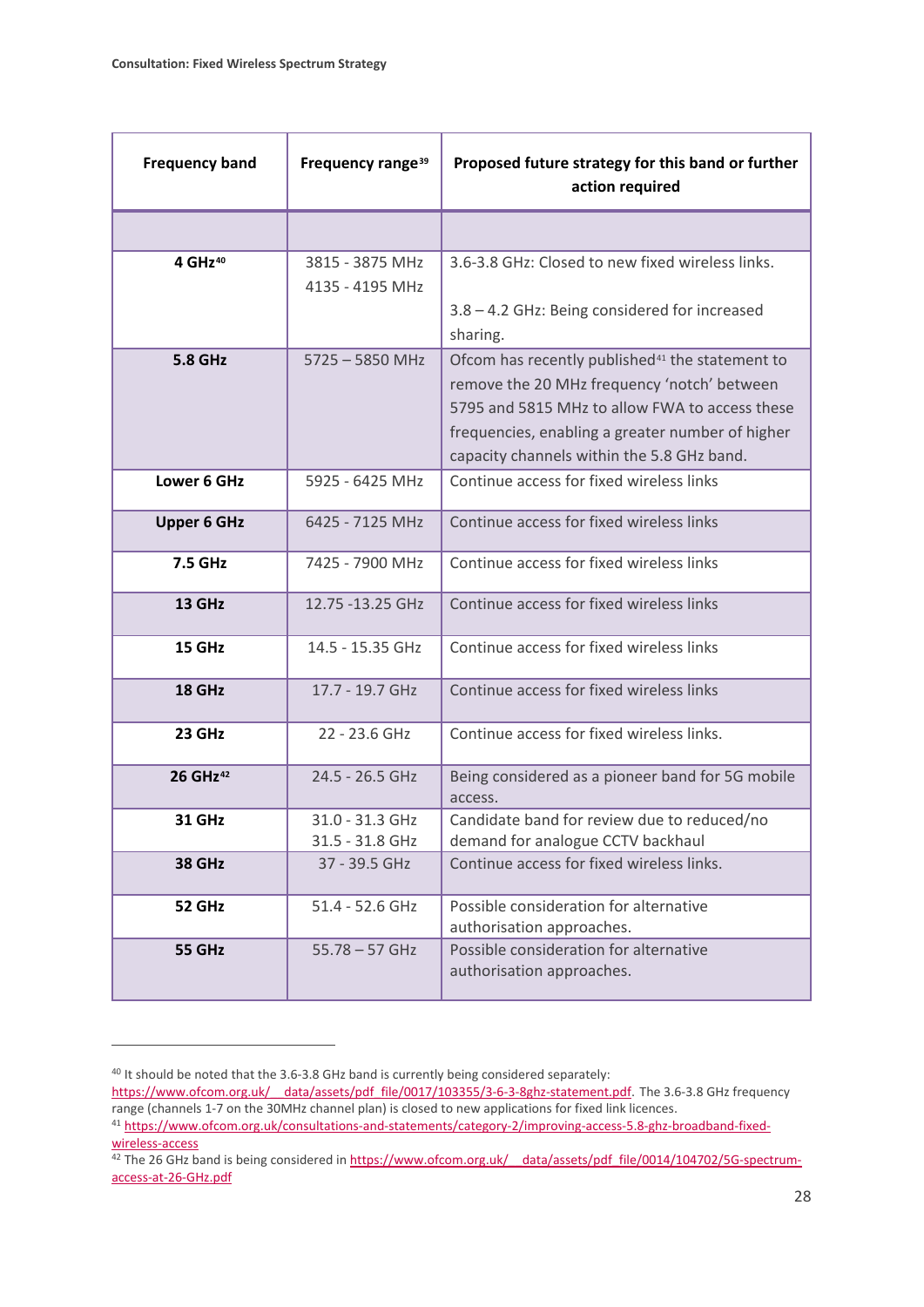| <b>Frequency band</b> | Frequency range <sup>39</sup>                                  | Proposed future strategy for this band or further<br>action required                                             |
|-----------------------|----------------------------------------------------------------|------------------------------------------------------------------------------------------------------------------|
| 60 GHz ("V" band)     | 57 - 64 GHz                                                    | Propose regulatory changes to enable point to<br>multipoint/mesh technologies on a licence exempt<br>basis       |
| 65 GHz ("V" band)     | $64 - 66$ GHz                                                  | Propose to change to licence exempt<br>authorisation with similar technical conditions as<br>the 57-64 GHz band. |
| 70/80 GHz ("E" band)  | 71.125 - 75.875<br><b>GHz</b><br>81.125 - 85.875<br><b>GHz</b> | Continue access for fixed wireless links.                                                                        |

## **Table 4: Proposed strategy for additional band for fixed wireless**

| <b>Frequency Band</b> | <b>Frequency Range</b> | Proposed future strategy for this band or further<br>action required                                             |
|-----------------------|------------------------|------------------------------------------------------------------------------------------------------------------|
| " $W$ " band          | 92-114.5 GHz           | Consideration for future uses of fixed wireless<br>links and seek views on appropriate authorisation<br>approach |
| " $D$ " band          | 130-174.8 GHz          | Consideration for future uses of fixed wireless<br>links and seek views on appropriate authorisation<br>approach |

## **Question 2**:

Do you agree with our conclusions on spectrum implications and our proposed strategy/next steps for each band?

Are there any other considerations of significance that you feel we should have included or do you have other comments to make/points to raise with us on these issues?

Please provide as much detail as possible to support your answer.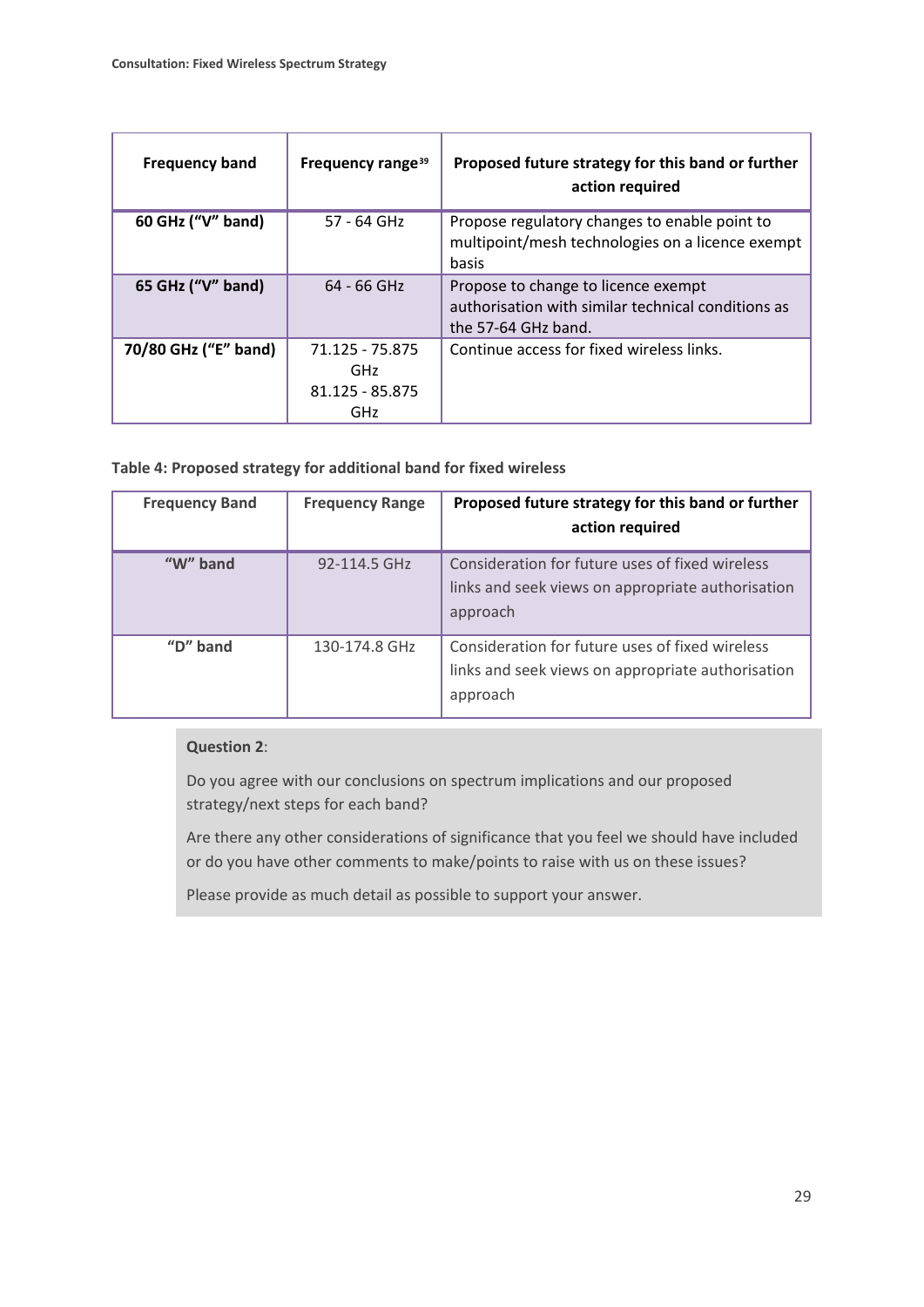# <span id="page-32-0"></span>5. Our proposed next steps

# **Introduction**

5.1 Based on our understanding of the changing demand for fixed wireless links, we have identified an area where we believe specific proposals for regulatory change are required now and other areas where further information is required to assist us in further developing our approach and priorities.

# **Specific proposals**

- 5.2 We are making specific proposals as part of this consultation on the regulatory framework for the 57 – 66 GHz band (V band).
- 5.3 We consider the need to review the technical framework in V band as a high priority work item. There is equipment innovation in this range and indications of likely demand for alternative fixed wireless topologies such as point to multipoint and mesh which will require a change to the technical framework to enable these new use cases.

# **Areas in which we are seeking further information**

- 5.4 We also consider the areas that require further work, or where we need to seek further information as part of this review. These are as follows:
	- i) **further information about low capacity spectrum at 1350 - 1375 MHz and smaller channels at 6 GHz.** Based on views expressed by the sectors that require low capacity connectivity, we are seeking further information regarding the possibility of making the 1350 - 1375 MHz band available for low capacity TDD fixed link applications noting current plans for 1492-1518 to be harmonised on a EU wide basis under EU harmonisation measures. We are also considering small channels based on CEPT channel plans at 6 GHz to enable such applications in the future.
	- ii) **Consideration of alternative authorisation approaches for 52 GHz and 55 GHz.** We note the significant interest in utilising spectrum around 60 GHz. We further note that the nearby spectrum currently available at 52 GHz and 55 GHz, both with harmonised channel arrangements and made available for HDFS<sup>[43](#page-32-1)</sup> applications worldwide, remains unused in the UK. We therefore seek views on whether alternative authorisation approaches would increase interest and use of these bands.
	- iii) **Consideration of spectrum at W band and D band for future fixed wireless links**. There has been a consistent message on the need for very high capacity spectrum to meet future requirements for mobile backhaul connectivity, particularly at the

**.** 

<span id="page-32-1"></span><sup>&</sup>lt;sup>43</sup> RR 5.547 High density applications in the fixed service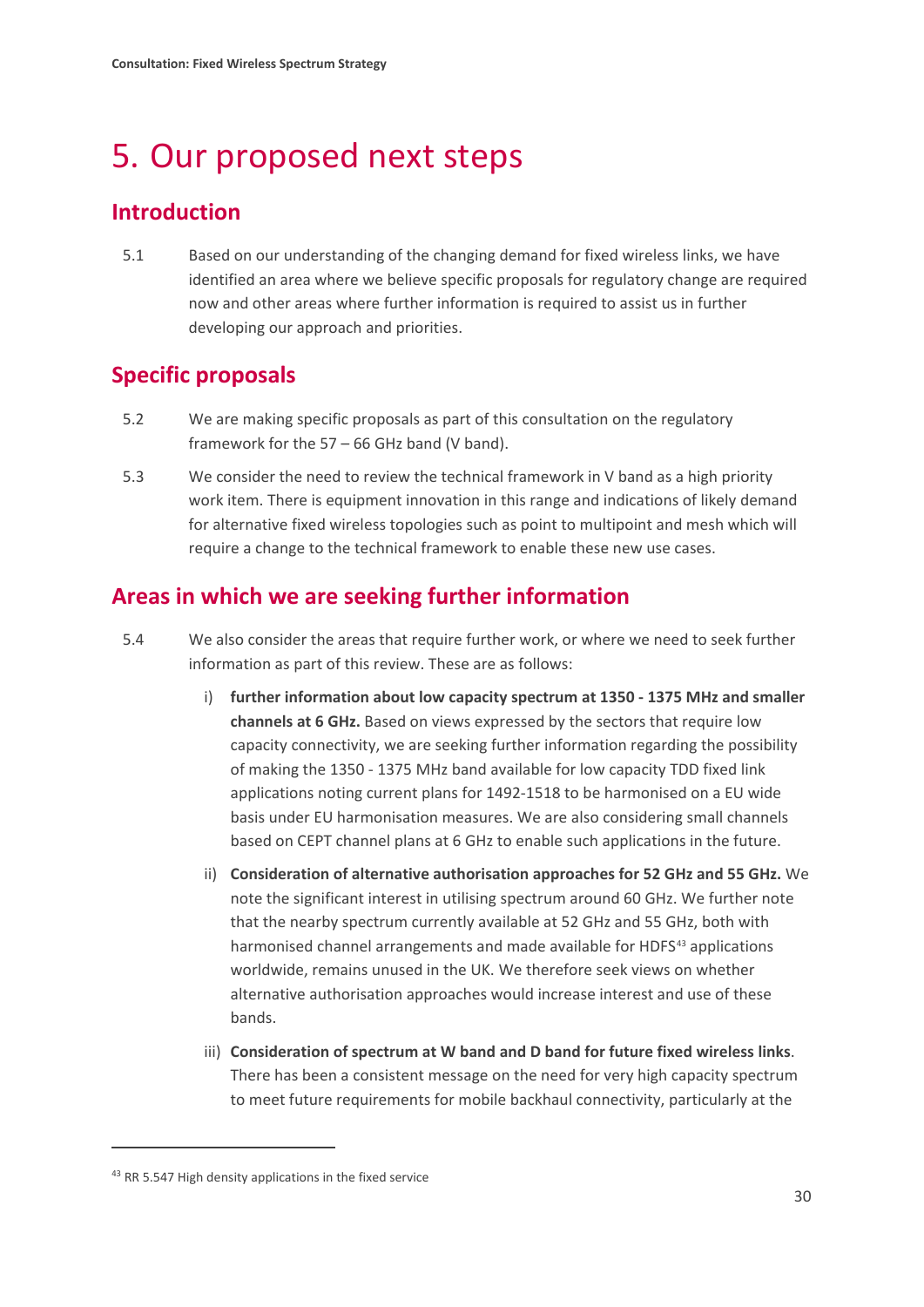edges of the network. Both W and D band spectrum is also being studied in Europe and by various specialist groups as key spectrum to enable such applications. We are therefore seeking further information on the likely use cases and timescales for these bands to allow us to further consider if and when this spectrum should be made available.

- iv) **New capacity enhancing techniques** *-* here we seek information on new approaches to enhancing capacity and information about the likelihood of implementation.
- 5.5 We take each item separately in the rest of this section, although the main substance of the proposals will be on the V band which we consider to be a high priority for regulatory action. On the other work items, we will establish a priority based on our consultation findings.

### **Question 3:**

**.** 

Do you agree with the items we have identified for further consideration? Are there any other significant areas that you believe should be included? If so, please include all necessary evidence to support your view.

## **Review of the technical framework at 57 – 66 GHz band**

- 5.6 In section 3, we concluded that future demand for fixed wireless links is expected to move towards the edge of the network to facilitate dense small cell backhaul and last mile fixed wireless access connectivity. This is expected to require very high capacity links at millimetre wave frequencies and which stakeholders indicated, could be in the form of alternative topologies such as point to multipoint/mesh. As indicated in this consultation, stakeholders provided a strong indication that V band is being targeted for such point to multipoint/mesh topology.
- 5.7 The existing fixed wireless authorisation approaches in the 57 66 GHz band are designed for point to point links and do not facilitate point to multipoint/mesh topologies. We are therefore making proposals in this consultation for changes in the regulatory framework in the 57 – 66 GHz band that would facilitate this future demand.
- 5.8 In addition, because of such demand, CEPT<sup>[44](#page-33-0)</sup> is also currently reviewing the regulatory framework in the 57 - 66 GHz band with the aim to establish less restrictive technical conditions that would facilitate outdoor use cases, particularly small cell backhauling and fixed wireless access.

<span id="page-33-0"></span><sup>44</sup> [http://eccwp.cept.org/WI\\_Detail.aspx?wiid=642](http://eccwp.cept.org/WI_Detail.aspx?wiid=642) and [http://eccwp.cept.org/WI\\_Detail.aspx?wiid=563](http://eccwp.cept.org/WI_Detail.aspx?wiid=563)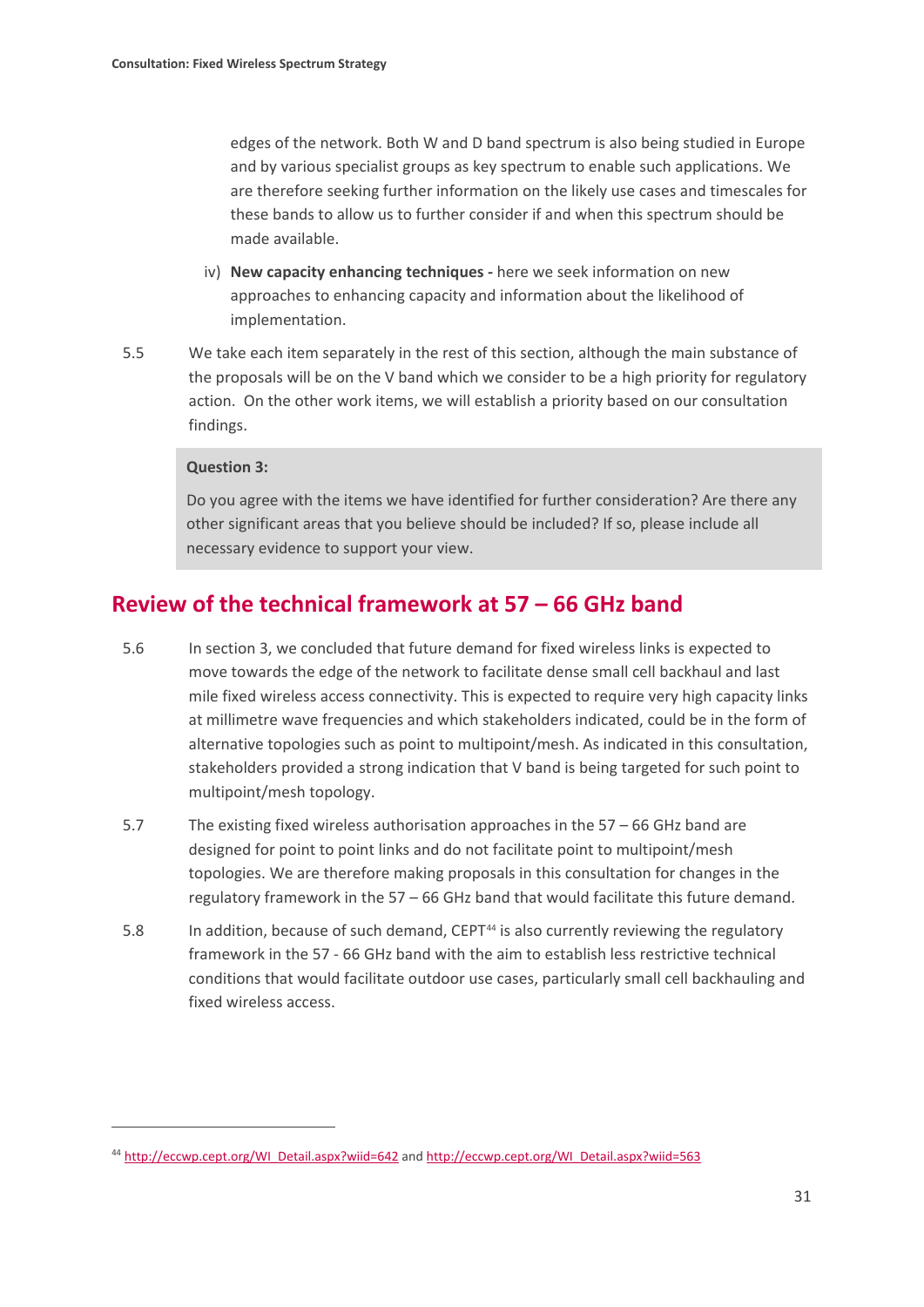## **Existing authorisation approaches in the 57 – 66 GHz band**

5.9 The different authorisation approaches covering the 57 – 66 GHz band are shown in Figure 4<sup>[45](#page-34-0)</sup> below.



Maximum eirp : 40 dBm

### **Figure 4: Existing authorisation approaches in the 57 – 66 GHz band**

- 5.10 The current approach was developed to facilitate coexistence between applications using this band based on studies<sup>[46](#page-34-1)</sup> conducted by CEPT at that time.
- 5.11 The reason for the different approaches to facilitate high density fixed point to point links in the 57 – 64 GHz<sup>[47](#page-34-2)</sup> and 64 – 66 GHz band was mainly due to the difference in the atmospheric attenuation between the two bands which is higher in the 57 – 64 GHz band allowing for lower probability of interference and greater frequency reuse compared to the  $64 - 66$  GHz band. CEPT concluded<sup>[48](#page-34-3)</sup> that the atmospheric attenuation in the  $64 - 66$ GHz band may not be sufficient to ensure that a high density of point to point links could be achieved without suitable management to avoid interference.

## **Our proposals**

**.** 

- 5.12 In reviewing the overall regulatory framework in the 57 66 GHz band, we first consider whether the current authorisation regime in the  $57 - 64$  GHz and  $64 - 66$  GHz bands remains appropriate to facilitate future demand.
- 5.13 As indicated in Figure 4, there are currently various authorisation approaches in the  $57 -$ 66 GHz band to cover the different use cases. Consistent with the CEPT work, we consider that it would be appropriate to consider a common set of technical conditions across the

<span id="page-34-0"></span><sup>45</sup> [https://www.ofcom.org.uk/\\_\\_data/assets/pdf\\_file/0028/84646/ir\\_2078.pdf](https://www.ofcom.org.uk/__data/assets/pdf_file/0028/84646/ir_2078.pdf) https://www.ofcom.org.uk/ data/assets/pdf\_file/0035/84689/IR\_2000.pdf https://www.ofcom.org.uk/ data/assets/pdf file/0028/84970/ir-2030-july-2017.pdf

<span id="page-34-1"></span><sup>46</sup> [http://test.ecodocdb.dk/docdb/download/334c9c8b-fb87/ECCREP113.PDF,](http://test.ecodocdb.dk/docdb/download/334c9c8b-fb87/ECCREP113.PDF) <http://www.erodocdb.dk/docs/doc98/official/pdf/ECCRep114.pdf>

<span id="page-34-2"></span><sup>&</sup>lt;sup>47</sup> Current operation of fixed wireless links is only permitted between 57.1 - 63.9 GHz.

<span id="page-34-3"></span><sup>48</sup> http://www.erodocdb.dk/Docs/doc98/official/pdf/REC0502.PDF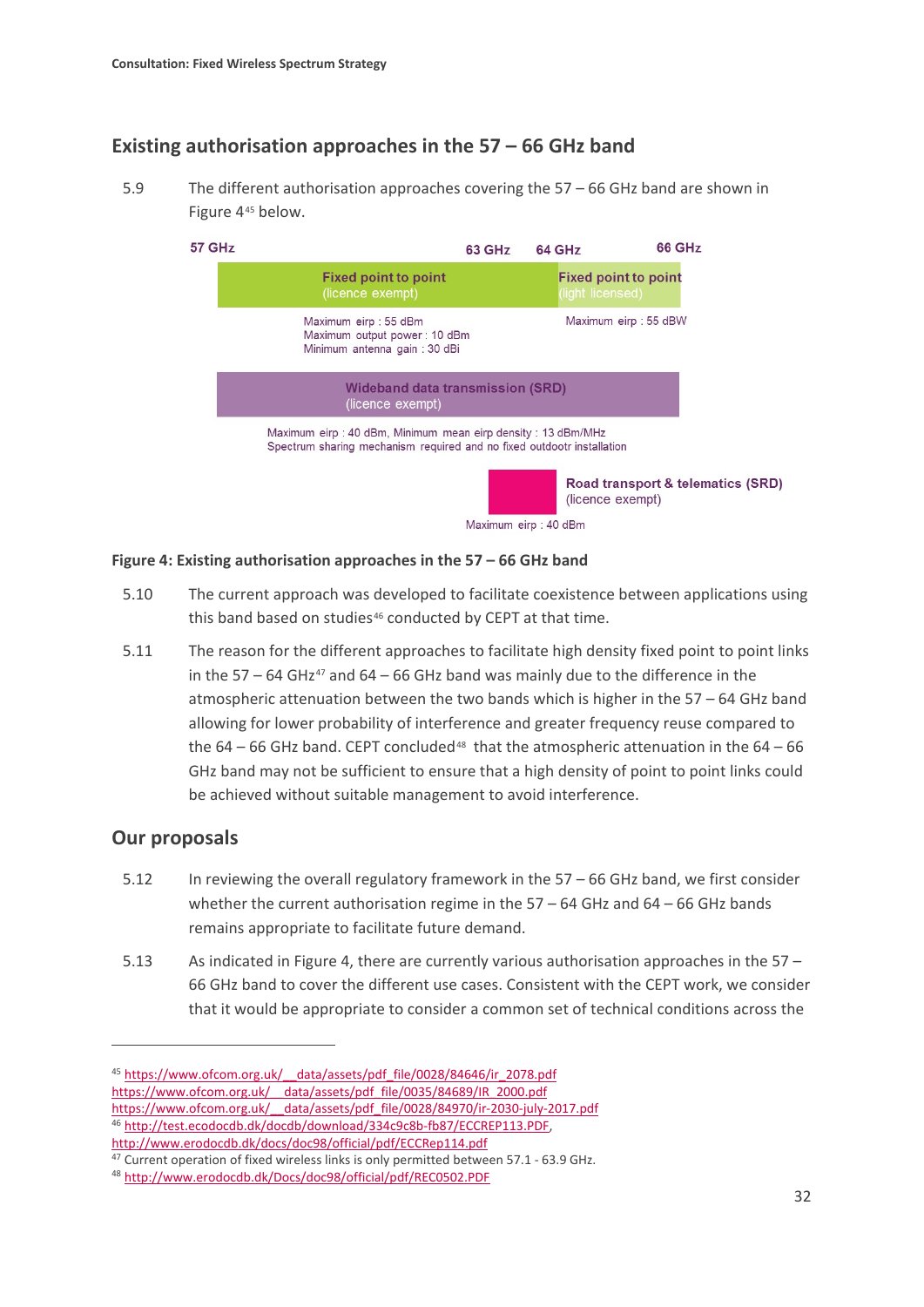full 57 – 66 GHz band to facilitate all the intended use cases. This would enable a more streamlined and simplified approach for V band and the ability to have access to a wider contiguous amount of spectrum under one approach.



#### **Figure 5: Potential network topology and use cases in V band**

- 5.14 This consultation only addresses the relaxation in technical conditions to facilitate new fixed outdoor installation use cases such as those shown in Figure 5, including fixed wireless access, wireless backhaul and wireless multigigabit access points.
- 5.15 We consider that the current technical conditions for wideband data transmission (SRD) with a maximum eirp of 40 dBm for operation in a non-fixed outdoor installation remain appropriate to facilitate outdoor mobile/portable devices.
- 5.16 The use of outdoor fixed wireless multigigabit access points that could communicate with these mobile/portable devices would be facilitated by the proposed changes in the technical conditions in this consultation document.

#### **Proposed change to the authorisation regime in the 64 – 66 GHz band**

5.17 Our provisional view is that in order to achieve a single authorisation approach to facilitate fixed outdoor use across the full 57 – 66 GHz band, it would be appropriate to change the current light licensed authorisation regime for fixed point to point use in the 64 – 66 GHz band to a licence exempt approach. Table 5 below sets out our impact assessment for this change along with the different options we have considered in coming to this view.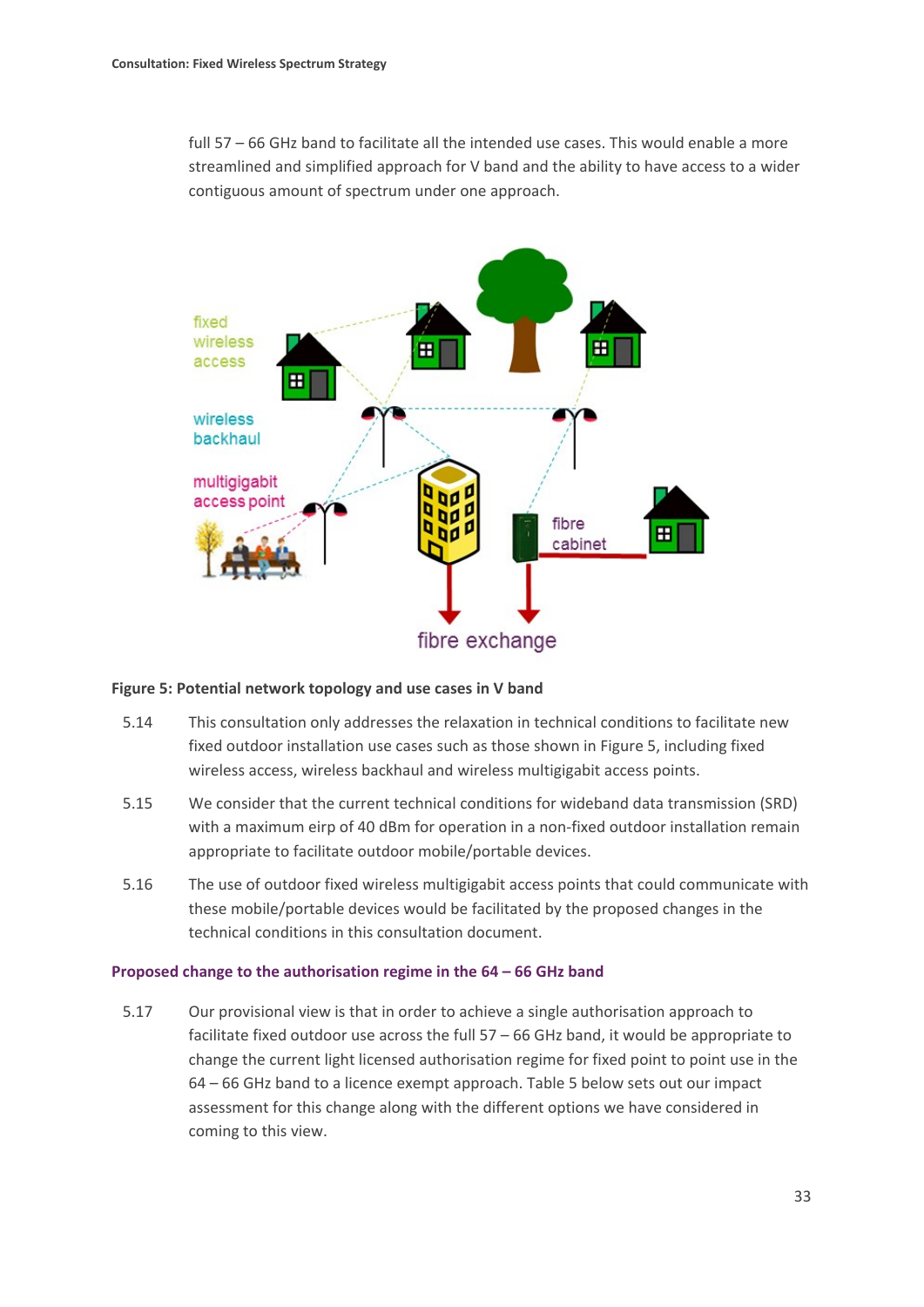| <b>Authorisation</b>                                                              | <b>Pros</b>                                                                                                                                                                                                                                                                                                                                                         | Cons                                                                                                                                                                                                                                                                                                                                                                                                                                                                                  |
|-----------------------------------------------------------------------------------|---------------------------------------------------------------------------------------------------------------------------------------------------------------------------------------------------------------------------------------------------------------------------------------------------------------------------------------------------------------------|---------------------------------------------------------------------------------------------------------------------------------------------------------------------------------------------------------------------------------------------------------------------------------------------------------------------------------------------------------------------------------------------------------------------------------------------------------------------------------------|
| options                                                                           |                                                                                                                                                                                                                                                                                                                                                                     |                                                                                                                                                                                                                                                                                                                                                                                                                                                                                       |
| Do nothing<br>(maintain<br>existing light<br>licence<br>regime in 64 -<br>66 GHz) | No regulatory action required<br>by Ofcom                                                                                                                                                                                                                                                                                                                           | Does not facilitate deployment of<br>new point to multipoint/mesh<br>equipment as current registration<br>system only applies to fixed point to<br>point links.                                                                                                                                                                                                                                                                                                                       |
|                                                                                   |                                                                                                                                                                                                                                                                                                                                                                     | Even if the registration system were<br>to be changed to allow registration of<br>point to multipoint links, we consider<br>that in practice, it is likely to be<br>challenging and impracticable to<br>coordinate dense street level<br>multipoint mesh deployments with<br>very short LOS distances and<br>unpredictable propagation<br>environment.                                                                                                                                |
|                                                                                   |                                                                                                                                                                                                                                                                                                                                                                     | Potentially inefficient use of spectrum<br>as to date there have been no<br>registrations / deployments of fixed<br>point to point links in this band and<br>whilst there have been some<br>indications in our CFI responses that<br>65 GHz may be used in the future this<br>would not be prevented under a<br>licence exempt environment.                                                                                                                                           |
| Licence<br>exempt                                                                 | Would enable a single<br>streamlined regulatory<br>approach along with the 57 -<br>64 GHz band, making it easier<br>and more cost effective for<br>users to deploy high capacity<br>wireless connectivity<br>infrastructure (no formal co-<br>ordination required or<br>spectrum fees under a licence<br>exempt approach) and with<br>access to additional 2 GHz of | There is no absolute guarantee of<br>interference free operation in a<br>licence exempt environment (i.e.<br>where terminals are not individually<br>coordinated) and it would be difficult<br>to change to a different licensing<br>regime should the expected benefit<br>of a licence exempt approach fail to<br>materialise.<br>Inappropriate specification of<br>technical conditions could result in<br>'tragedy of the commons' in which no<br>users want to operate due to the |

## **Table 5: Impact assessment of authorisation options at 64 – 66 GHz band**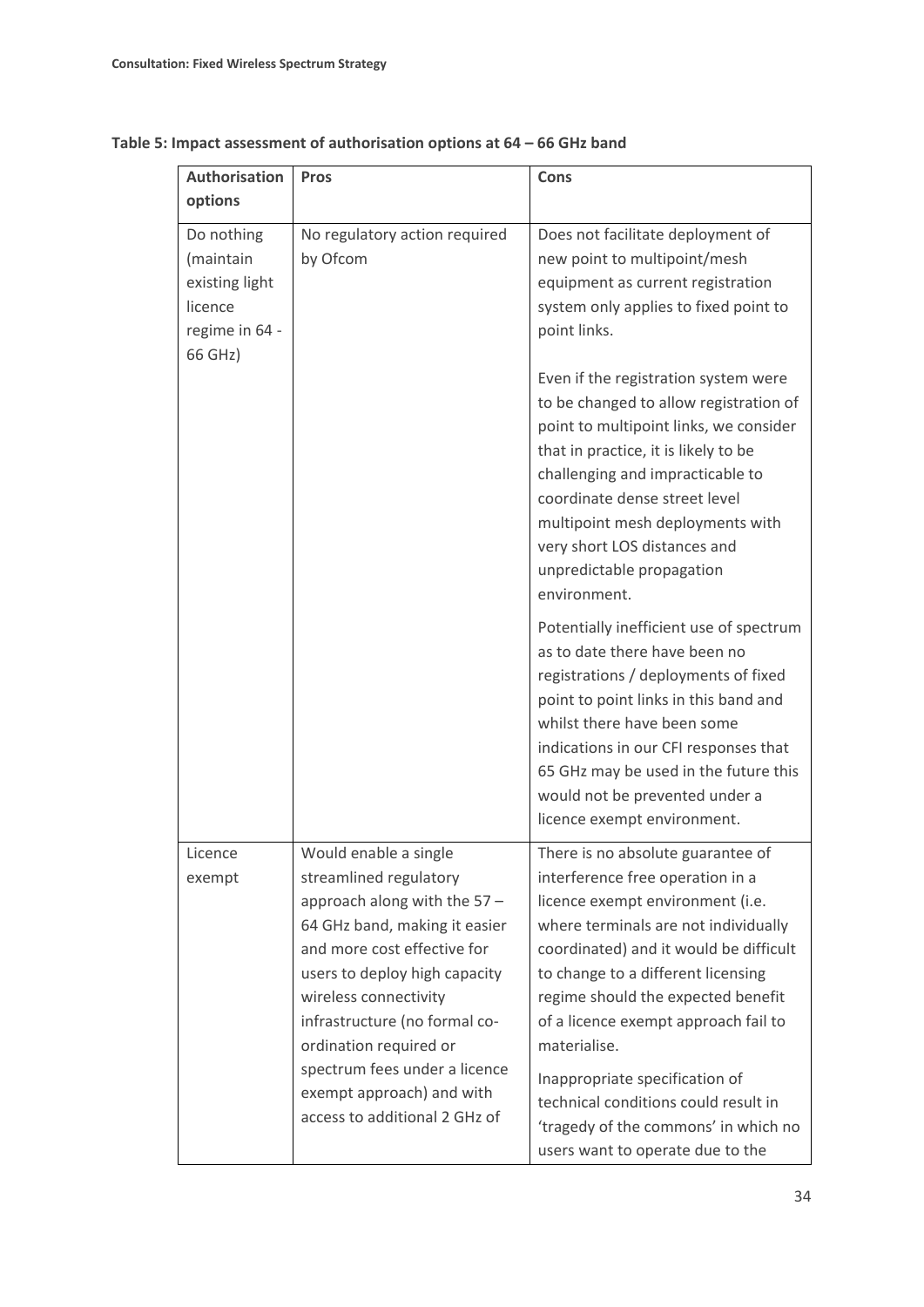| <b>Authorisation</b>     |                                                                                                                                                                                                                                                          |                                                                                                                                                                                                                                                                                                                                                                                                                                                                                                                             |
|--------------------------|----------------------------------------------------------------------------------------------------------------------------------------------------------------------------------------------------------------------------------------------------------|-----------------------------------------------------------------------------------------------------------------------------------------------------------------------------------------------------------------------------------------------------------------------------------------------------------------------------------------------------------------------------------------------------------------------------------------------------------------------------------------------------------------------------|
|                          | <b>Pros</b>                                                                                                                                                                                                                                              | <b>Cons</b>                                                                                                                                                                                                                                                                                                                                                                                                                                                                                                                 |
| options                  |                                                                                                                                                                                                                                                          |                                                                                                                                                                                                                                                                                                                                                                                                                                                                                                                             |
|                          | spectrum leading to 9 GHz of<br>contiguous spectrum.<br>Additional contiguous<br>spectrum would allow for a<br>wider range of applications<br>including the option for further<br>innovation i.e. the spectrum is<br>more likely to be used.             | perception / concern over potential<br>interference risks. We intend to<br>mitigate this risk by consulting on the<br>appropriate technical conditions that<br>would enable deployment of and<br>facilitate coexistence between point<br>to multipoint/mesh equipment as<br>part of this consultation.                                                                                                                                                                                                                      |
|                          | Ensures consistency with CEPT<br>and European harmonisation<br>regulations as CEPT is currently<br>studying the full 57 - 66 GHz<br>band.                                                                                                                |                                                                                                                                                                                                                                                                                                                                                                                                                                                                                                                             |
|                          | Manufacturers/stakeholders/<br>citizen consumers will benefit<br>from economies of scale<br>provided by a harmonised<br>availability of spectrum across<br>the wider European market.                                                                    |                                                                                                                                                                                                                                                                                                                                                                                                                                                                                                                             |
| <b>Block</b><br>assigned | Provides a more certain<br>interference management<br>approach for the individual<br>block licensees i.e. a block<br>licensee can determine how<br>they coordinate their own<br>terminals without having to<br>coordinate with third party<br>terminals. | Dividing the spectrum into smaller<br>blocks suitable for an award would<br>lose the ability to leverage the wide<br>bandwidth properties of this band.<br>i.e. blocks of spectrum would likely<br>have to be limited to smaller blocks<br>to allow for competition e.g. a 4 x 500<br>MHz block approach which would not<br>provide the benefit of contiguous<br>bandwidth available and required at<br>these frequencies for very high<br>capacity / wide bandwidth<br>applications.<br>Limited number of users in a block |
|                          |                                                                                                                                                                                                                                                          | assigned band would limit the<br>number of users with access to the<br>spectrum which could result in<br>potential competition concerns,                                                                                                                                                                                                                                                                                                                                                                                    |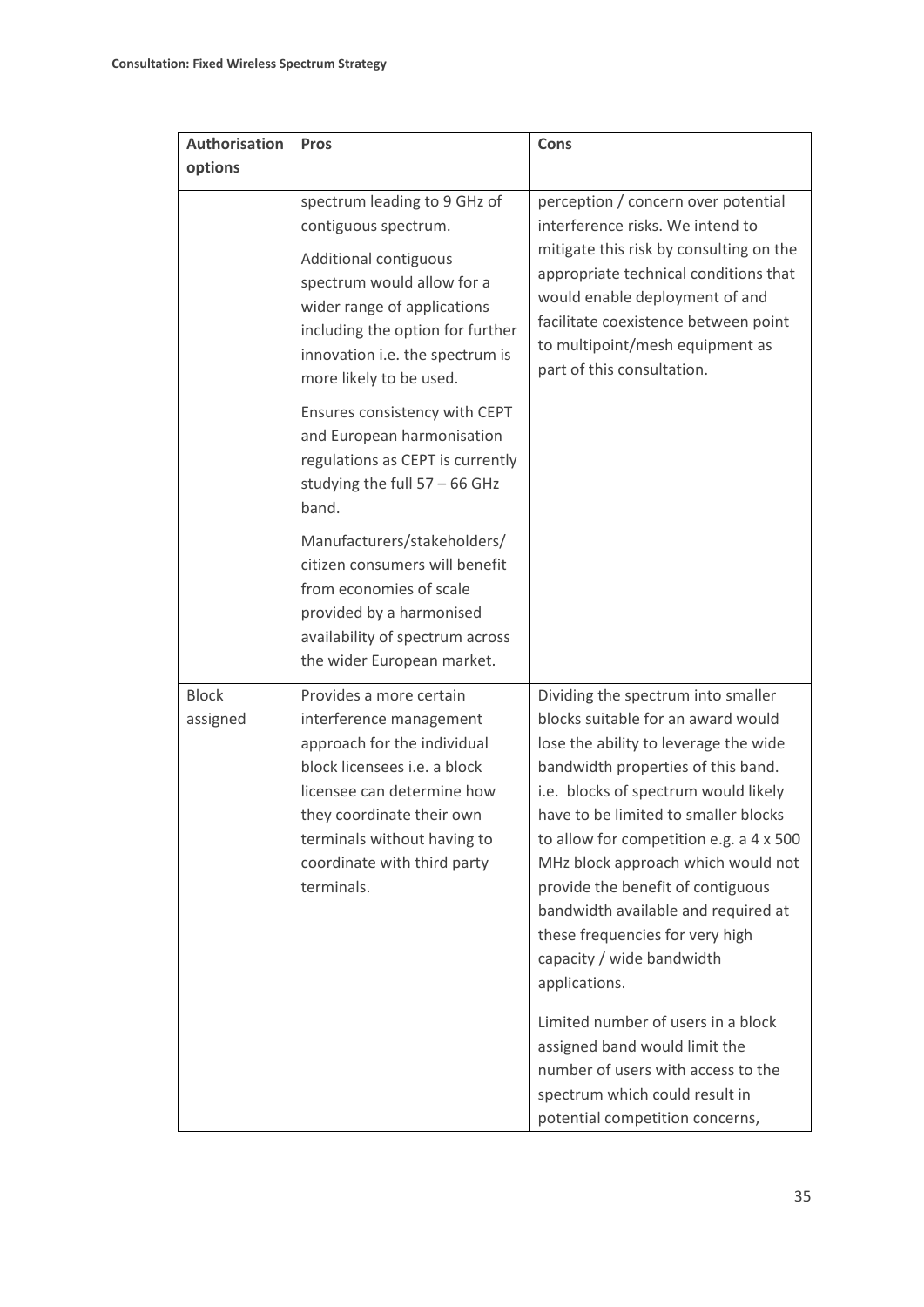| <b>Authorisation</b> | <b>Pros</b> | <b>Cons</b>                                                                                                                                                                                                                                                                                                     |
|----------------------|-------------|-----------------------------------------------------------------------------------------------------------------------------------------------------------------------------------------------------------------------------------------------------------------------------------------------------------------|
| options              |             |                                                                                                                                                                                                                                                                                                                 |
|                      |             | prevent smaller enterprise operators<br>to gain access and reduce innovation.                                                                                                                                                                                                                                   |
|                      |             | This approach would take longer to<br>deliver and the design of the<br>appropriate block assigned<br>authorisation approach along with<br>the need to take into account any<br>competition aspects would delay the<br>benefit that could be provided by<br>early deployment in a licence exempt<br>environment. |
|                      |             | A multiple spectrum block approach<br>runs the risk of fragmenting this<br>spectrum and would be inconsistent<br>with potential new European<br>harmonisation regulations.                                                                                                                                      |
|                      |             | Existing equipment / standards may<br>not be optimised / suitable for this<br>type of arrangement.                                                                                                                                                                                                              |
|                      |             | Taken together the above<br>considerations, this is likely to create<br>a significant risk of non-optimal use of<br>this spectrum and blunting the ability<br>for new technology innovation.                                                                                                                    |

- 5.18 Taking into account the different pros and cons for each of the options given in the above table, we consider that the most appropriate way forward would be to change the authorisation approach within the 64-66 GHz band from a light licensed, self-coordinated approach to a licence exempt approach. This will enable the 64 - 66 GHz band to be aligned with the lower adjacent band along with a single set of technical conditions.
- 5.19 As there are currently no users in the band, (nor have we identified any potential future users under the existing framework), the costs in taking this approach are likely to be low, potentially even zero. We consider that the risk of interference can be sufficiently mitigated by a single set of minimal technical conditions as set out below.
- 5.20 Making available the entire 57 66 GHz band on a licence exempt basis would also provide a single technical condition for fixed outdoor installation use consistent with the study underway in CEPT as part of a wider harmonisation initiative.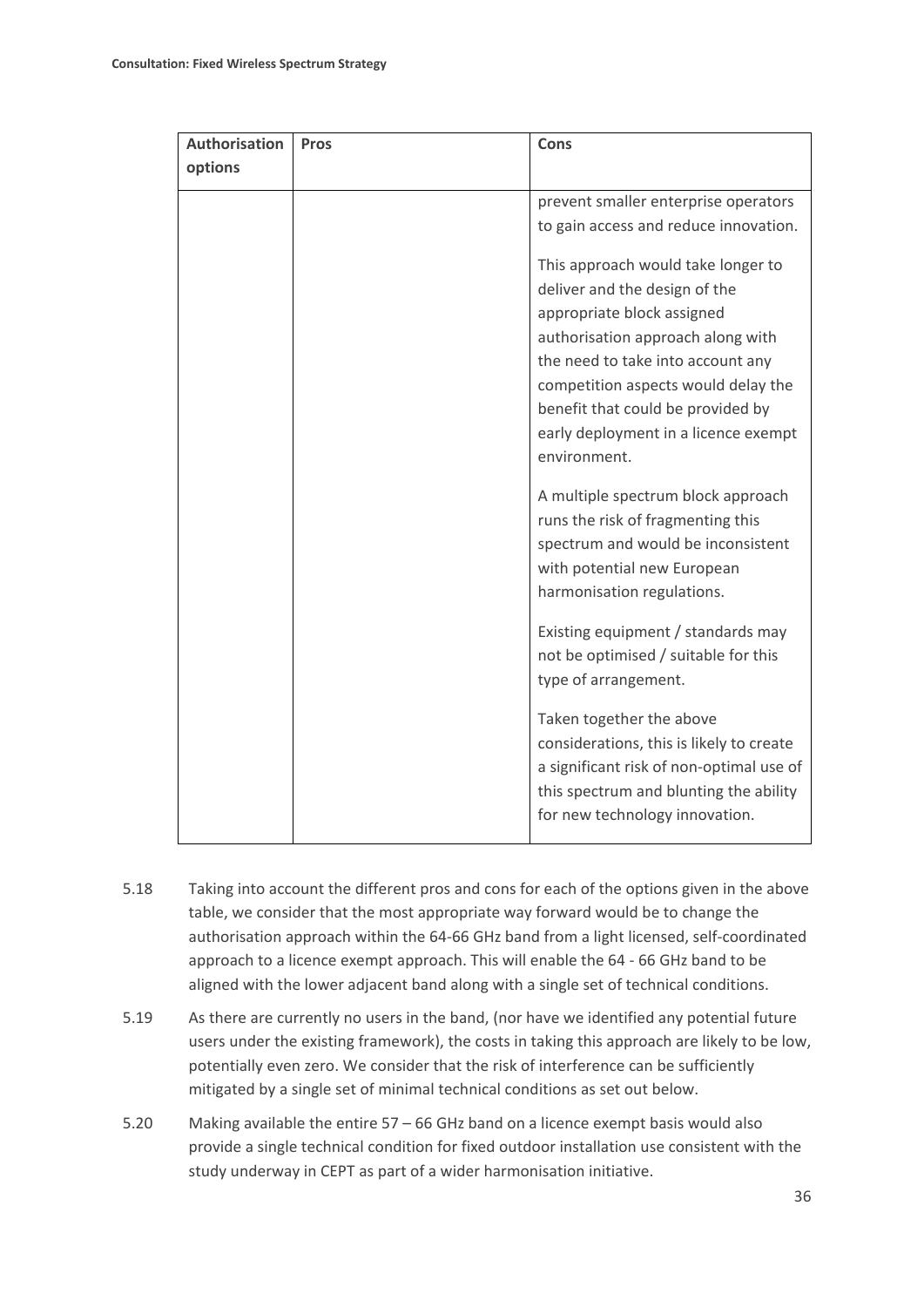- 5.21 In order to implement the change in the 64 66 GHz regulatory regime, Ofcom will be required to vary Schedule 1 of the self-coordinated licence<sup>[49](#page-39-0)</sup> to remove reference to the 64 – 66 GHz band. The self-coordinated licence currently includes both the 64 – 66 GHz band and the 70/80 GHz band. This would have the effect of removing the ability of existing licensees to register links in the 64 – 66 GHz band.
- 5.22 However, as there are no links currently registered in the 64 66 GHz band, we consider that there is no impact to existing self-coordinated licensees. Should these licensees intend to deploy links in the 64 - 66 GHz band in the future, they could do so without the need to register and pay for each registered links, thereby removing costs and administrative burden for future access to the band.
- 5.23 We therefore consider that the licence variation to the self-coordinated licence to be an administrative change which has no impact on existing licensees' ability to access the 64 - 66 GHz band in the future.

## **Question 4:**

**.** 

Do you agree with our proposal to change the authorisation regime in the 64 – 66 GHz band to licence exempt to create a common authorisation approach across the 57 – 66 GHz band for fixed outdoor installation use and that this would be a benefit to UK citizens and consumers?

### **Proposed change to the technical conditions in the 57 – 66 GHz band for fixed outdoor installation**

- 5.24 Regarding the appropriate technical conditions across the 57 66 GHz band to facilitate new outdoor use cases, we consider some small changes to the existing technical conditions will be required.
- 5.25 Our primary objective is to ensure that users of equipment installed outdoor can operate with a low probability of interference under a licence exempt approach.
- 5.26 Taking the existing fixed point to point authorisation approach in the 57 64 GHz band as a starting point, we propose to relax the existing minimum antenna gain requirement of 30 dBi to 20 dBi and to remove the maximum output power limitation for equipment operating at eirp level of 40 dBm and below. From our discussions with stakeholders and material they have presented to us, our understanding is that current phase array antennas in point to multipoint/mesh equipment typically have a gain of at least 20 dBi. We also believe there could be continued merit to specify a minimum antenna gain value to help aid co-existence between different systems.
- 5.27 For higher power operation, we propose to retain the existing minimum antenna gain requirement of 30 dBi and maximum output power of 10 dBm for equipment operating at eirp above 40 dBm to 55 dBm. This will maintain the current co-existence environment

<span id="page-39-0"></span><sup>&</sup>lt;sup>49</sup> https://www.ofcom.org.uk/ data/assets/pdf\_file/0021/84018/ofw\_369\_guidance\_notes\_65\_70-80ghz\_final.pdf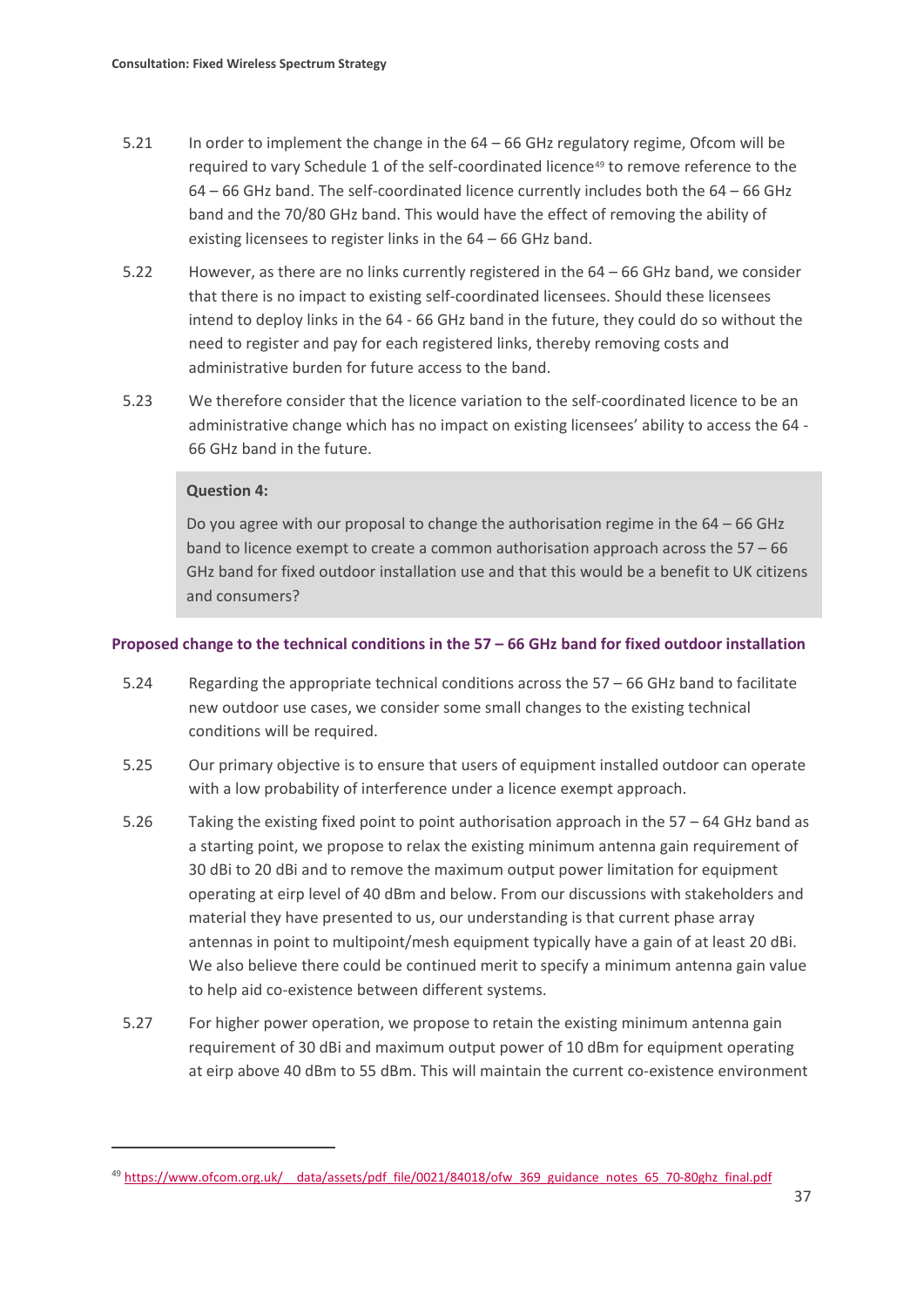as is presently in place for higher power operation. Our proposal is summarised in Table 6.

| <b>Transmit eirp</b>        | Requirement                                                      | <b>Note</b>                             |
|-----------------------------|------------------------------------------------------------------|-----------------------------------------|
| $\leq 40$ dBm               | Minimum antenna gain of 20 dBi                                   | New technical<br>condition              |
| 40 dBm < eirp $\leq$ 55 dBm | Minimum antenna gain of 30 dBi<br>Maximum output power of 10 dBm | <b>Existing technical</b><br>conditions |

5.28 In Figure 6, we show the change to the technical conditions in comparison with the existing point to point authorisation approaches in the 57 – 64 GHz band. The purple shaded area represents the relaxation to the existing technical conditions for point to point fixed wireless links to enable new outdoor use cases.



### **Figure 6: Summary of proposed new technical conditions for fixed outdoor installation**

5.29 The proposed relaxation of the technical conditions for use in fixed outdoor installations could potentially increase the risk of interference with respect to other outdoor users compared to the current interference environment. However, we believe that the overall coexistence environment remains possible for the different use cases given the availability of multiple channels and high atmospheric attenuation across the majority of

**.** 

<span id="page-40-0"></span><sup>&</sup>lt;sup>50</sup> Mandatory exclusion zones for 59-63.9 GHz as given in section 4 o[f IR2048](https://ofcomuk-my.sharepoint.com/personal/mrinal_patel_ofcom_org_uk/_layouts/15/WopiFrame.aspx?sourcedoc=%7BABFF415E-9303-4D05-AAC8-CDF16032EE2B%7D&file=FWSS%20DRAFT%20Consultation_working%20v%204.docx&action=default) (October2010) would continue to apply.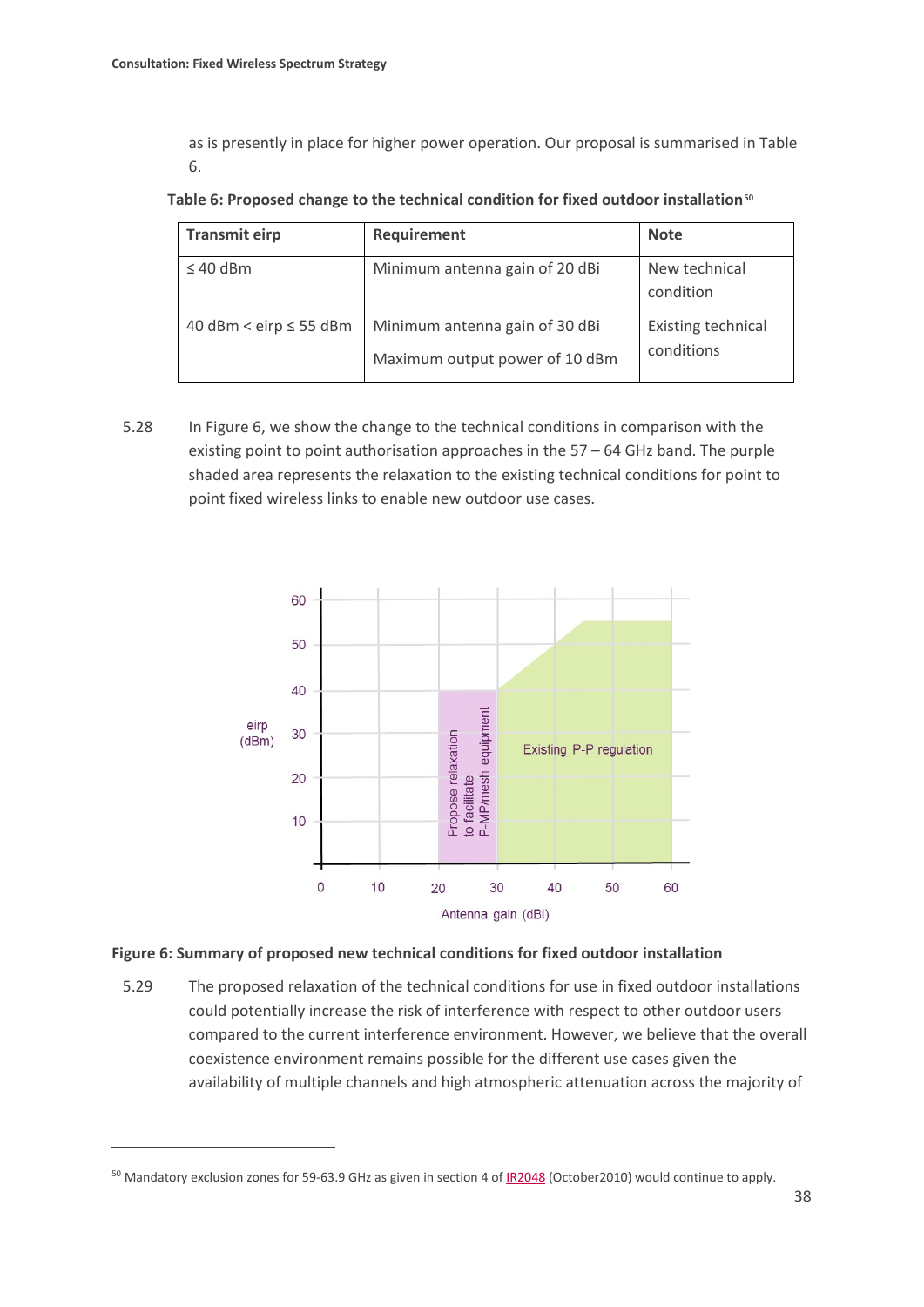the band. In addition, the next generation of equipment is expected to have intelligent self-organising capabilities to improve interference mitigation.

- 5.30 Furthermore, we consider that this relaxation to enable point to multipoint/mesh use cases on a licence exempt basis will complement other block assigned bands to provide a lower cost spectrum solution.
- 5.31 Next, we consider the impact of the proposed new technical conditions on existing use in the  $57 - 66$  GHz band.
	- a) Fixed point to point use in the  $57 64$  GHz and  $64 66$  GHz bands

To date, our understanding is that there has been limited deployment in the  $57 - 64$ GHz band and there are no fixed wireless links registered in the  $64 - 66$  GHz band. Therefore, we consider that the impact of the proposed new technical conditions to the existing fixed point to point users will be minimal. We recognise that future coexistence between adaptive point to multipoint/mesh equipment and non-adaptive point to point fixed wireless links could be a slightly higher risk scenario from an interference management perspective. However, we consider that it will be for the users to assess the cost/performance trade-off between both technologies recognising that interference free operation cannot always be guaranteed in a non-protected licence exempt environment, irrespective of technology deployed.

b) Short range devices in the 57 – 66 GHz band

We consider that the impact to mobile/portable SRD will not be greater than that experienced currently. Wireless multigigabit access points that could be installed outdoor to provide access and offload would be enabled by the proposed relaxation in technical conditions. These would operate in a similar interference environment to other outdoor uses such as small cell backhaul and fixed wireless access.

c) Road transport and telematics in the  $63 - 64$  GHz band (also known as intelligent transport systems, ITS)

The licence exempt road transport and telematics authorisation within the  $63 - 64$  GHz band already operates alongside the existing licence exemptions for SRDs and point to point links. We believe our proposals do not alter in a significant way the overall coexistence environment with road transport and telematics. We are also not aware of any current deployment in this band so there is unlikely to be any impact to existing use. Furthermore, we note that a new work item<sup>[51](#page-41-0)</sup> has recently been initiated in ETSI on technical characteristics of multiple gigabit wireless systems (MGWS) in radio spectrum between 57 GHz and 71 GHz including proposal to move the existing ITS allocation to a single MGWS channel.

5.32 Given the above, we are of the view that the proposed technical conditions in the 57 – 66 GHz band to facilitate new fixed outdoor installation use cases are not likely to have any

<span id="page-41-0"></span><sup>51</sup> <https://www.efis.dk/documents/73635>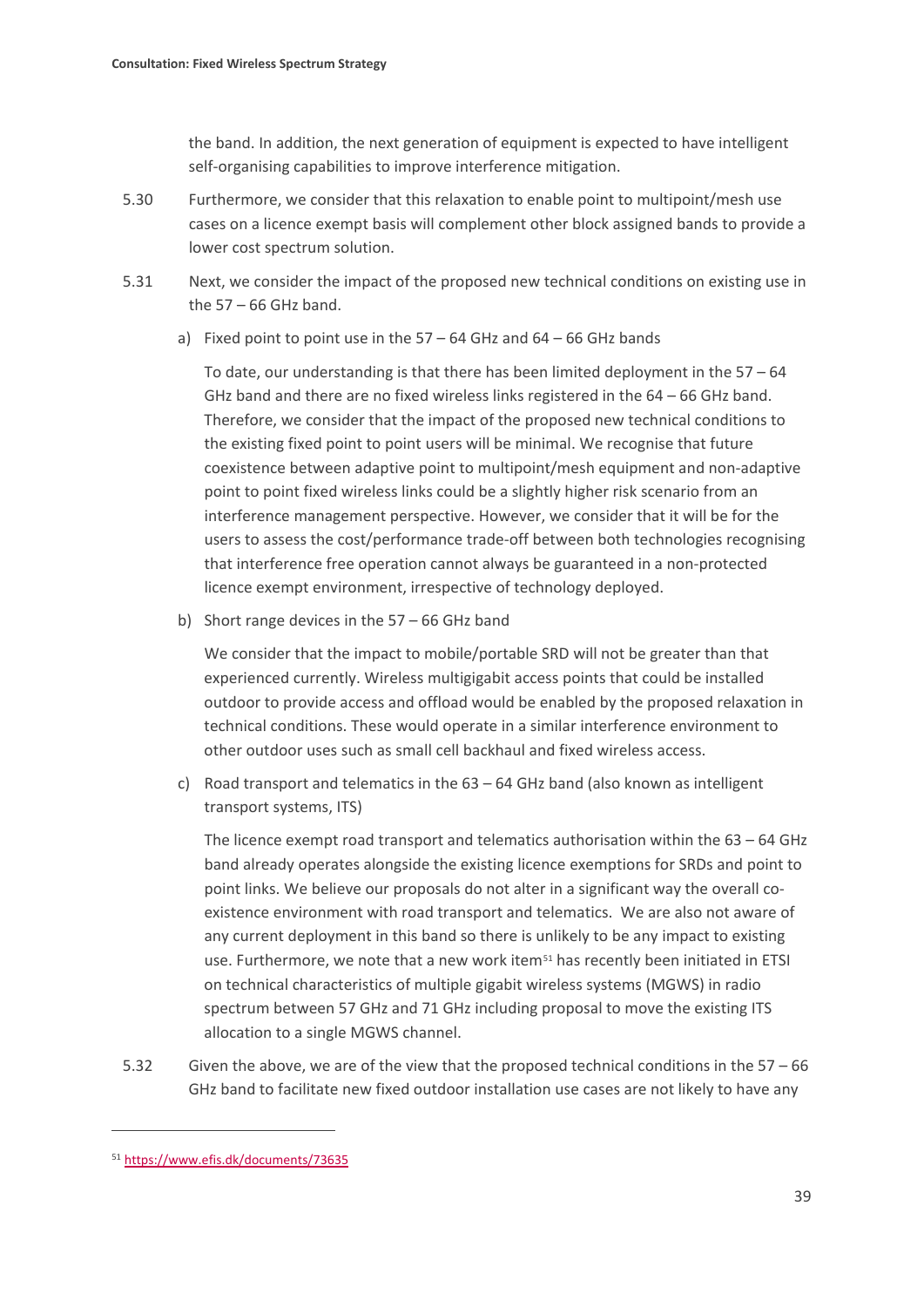significant change in impact on existing users. The proposed changes achieve the right balance between relaxing existing technical conditions to enable new use cases whilst managing the interference environment for the different outdoor use cases in a pragmatic way.

5.33 We intend to use the responses to this consultation document to consider this matter further and as input to develop our position for the ongoing work in CEPT. The current timetable for completion of the CEPT work is in 2018. Depending on the actual completion date, we may proceed to implement the regulatory changes proposed in this consultation document prior to completion of the CEPT work. This avoids further delay the benefit provided by the applications enabled through the revised regulatory framework.

### **Question 5**:

a) Do you agree with the proposed new technical conditions in Table 6 to facilitate equipment intended for fixed outdoor installation in the 57 – 66 GHz band? Please provide evidenced views /alternatives if you disagree with our proposal. Do you consider any additional conditions should be mandated as part of a licence exemption to manage the interference environment?

b) Do you agree with our assessment that the proposed changes in technical conditions will have minimal impact on existing use and are appropriate to manage the future outdoor interference environment?

c) Are there likely to be any fixed outdoor installation use cases that will require operation at eirp levels above 55 dBm? If so, please provide evidence of how the coexistence with the different outdoor users could be ensured?

#### **Potential use of the 66 – 71 GHz band**

.<br>-

- 5.34 In our CFI on 5G spectrum access at 26 GHz and update on bands above 30 GHz<sup>52</sup>, we indicated our current assessment that the 66 - 71 GHz should be promoted as a priority band for study for 5G services and made available on a licence exempt basis. Given its proximity to the 57 – 66 GHz band that is being made available in many countries for licence exempt use by multigigabit applications, equipment could potentially be available in this band relatively early by building on the existing multigigabit ecosystem.
- 5.35 The 5G applications envisaged in the 66 71 GHz band are likely to encompass both fixed and mobile use cases. For example, the network topology and the broadband fixed wireless access/ wireless backhaul use cases shown in Figure 5 could also be envisaged in the  $66 - 71$  GHz range. The lower atmospheric attenuation<sup>[53](#page-42-1)</sup> in the  $66 - 71$  GHz band may

<span id="page-42-0"></span><sup>52</sup> https://www.ofcom.org.uk/consultations-and-statements/category-2/5g-access-at-26-ghz

<span id="page-42-1"></span><sup>53</sup> Attenuation due to atmospheric gases peak at around 16 dB/km at 60 GHz and reduce to around 3 dB/km at 65 GHz and 0.6 dB/km at 70 GHz respectively.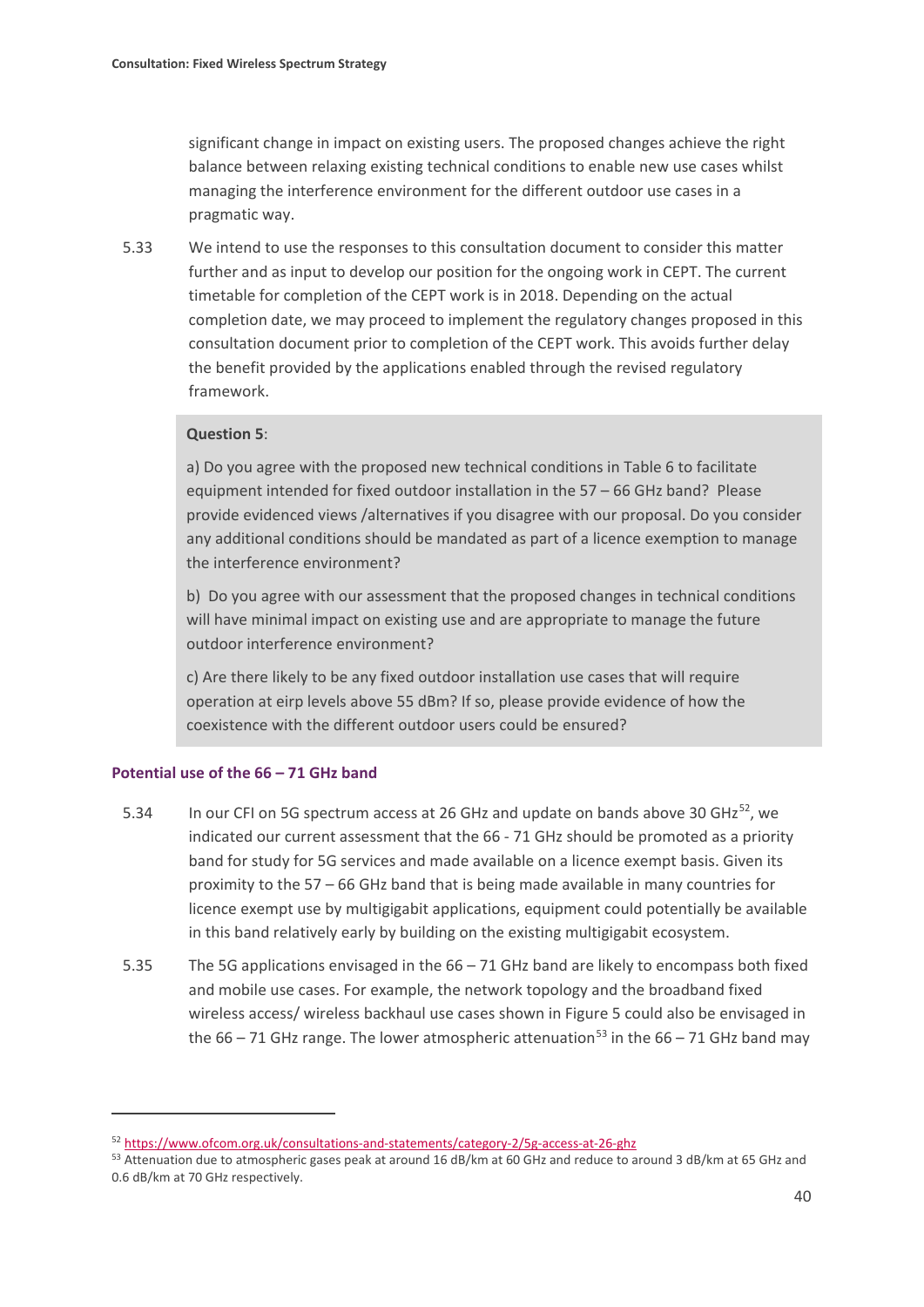facilitate longer range outdoor applications but with a potentially slightly higher risk of interference due to the lower amount of attenuation.

5.36 As indicated in 5.33 above, we will further consider this band for 5G and are taking the opportunity in this consultation to seek initial views on the potential applications and use cases in the 66 -71 GHz band, along with the likely technical parameters to inform our programme of work.

#### **Question 6**:

a) What are the use cases and technical parameters envisaged for the 66 - 71 GHz band? Are they likely to be similar to those in the 57 – 66 GHz band? If so, what are your views on extending the same or similar technical conditions as described above for the 57 - 66 GHz band (both existing wideband data transmission (SRD) and new fixed outdoor technical conditions) to the 66 – 71 GHz band to facilitate both fixed and mobile use cases.

b) Please provide your view on whether the technical parameters of wideband data transmission (SRD) as shown in Figure 4 are suitable to facilitate mobile/portable equipment including use outdoor? If you do not consider they are suitable, what alternative technical parameters do you think should be considered?

Please provide as much detail to your answer as possible and your considerations on the co-existence aspects.

# **Consideration of spectrum for the provision of low capacity fixed wireless links**

- 5.37 We note the significant use of the 1.4 GHz band for low capacity fixed wireless links. We also provided an update in this consultation that to date no further decisions on the mobile use of 1492 - 1518 MHz in the UK have been taken. However, there are current plans for the band 1492-1518 to be harmonised for SDL on a EU wide basis under an EU harmonisation measure. Our current conclusion is that low capacity applications will continue to be required over the period covered by this strategy.
- 5.38 We also note that some stakeholders have expressed an interest in possibly utilising spectrum in the remaining sub band 1350 - 1375 MHz for future low capacity application on a TDD basis.
- 5.39 We are therefore seeking further information about future possible low capacity requirements should the upper 1.4 GHz sub band (1429 – 1517 MHz) be made available for future mobile use.
- 5.40 Although our CFI reported limited interest in the use of smaller channels in the gaps within 6 GHz spectrum, this was mainly due to lack of equipment availability. However, the need for low capacity connectivity, as indicated by some stakeholders (e.g. for utility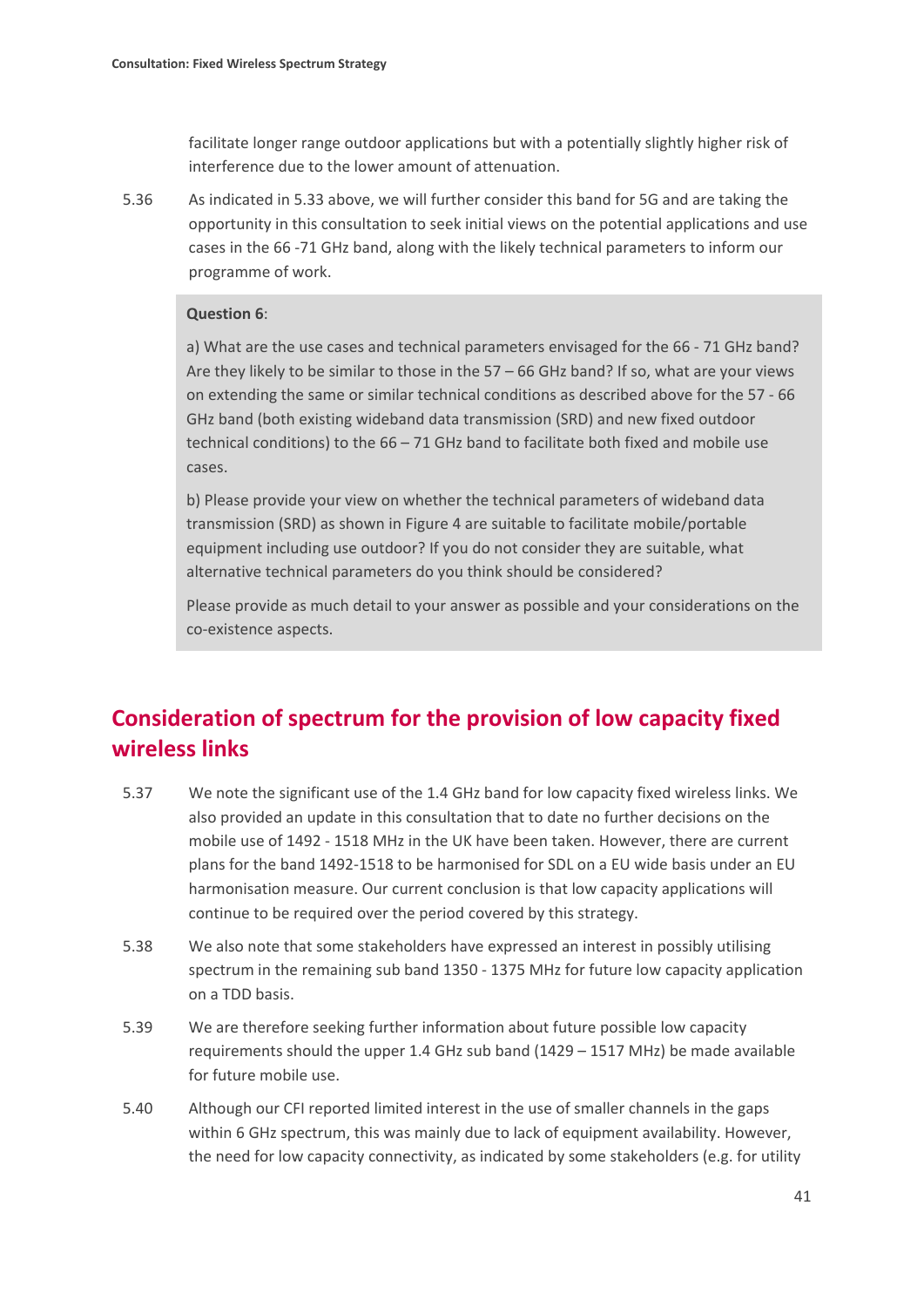uses) remains. We therefore also plan to explore smaller bandwidth channels (3.5 MHz and below) in the band gaps at 6 GHz.

#### **Question 7**:

Do you agree that there is a continued need for future low capacity fixed link applications?

If so, please provide information to support your view and what alternatives you would consider appropriate should the upper 1.4 GHz band no longer be available.

Please provide clear evidence to support the reasons for your views.

# **Consideration of alternative authorisation approaches for 52 GHz and 55 GHz**

- 5.41 In our CFI, we referred to currently available spectrum that remained unused in bands around 52 GHz and 55 GHz. The bands each offer 2 x 504 MHz of spectrum as shown in Figure 7 below. As we have indicated, both these bands have harmonised CEPT channel arrangements and are available for high density applications in the fixed service.
- 5.42 These bands are currently available for assignment under Ofcom's frequency assignment methodology. There remains limited or no equipment development for these bands and until now no use has been observed in the UK.
- 5.43 Due to emerging interest in the use of new applications for the fixed wireless service in spectrum around 60 GHz, we consider there is merit in looking at possible alternative authorisation approaches to make this spectrum available, such as block assignment, and are seeking stakeholder views on this.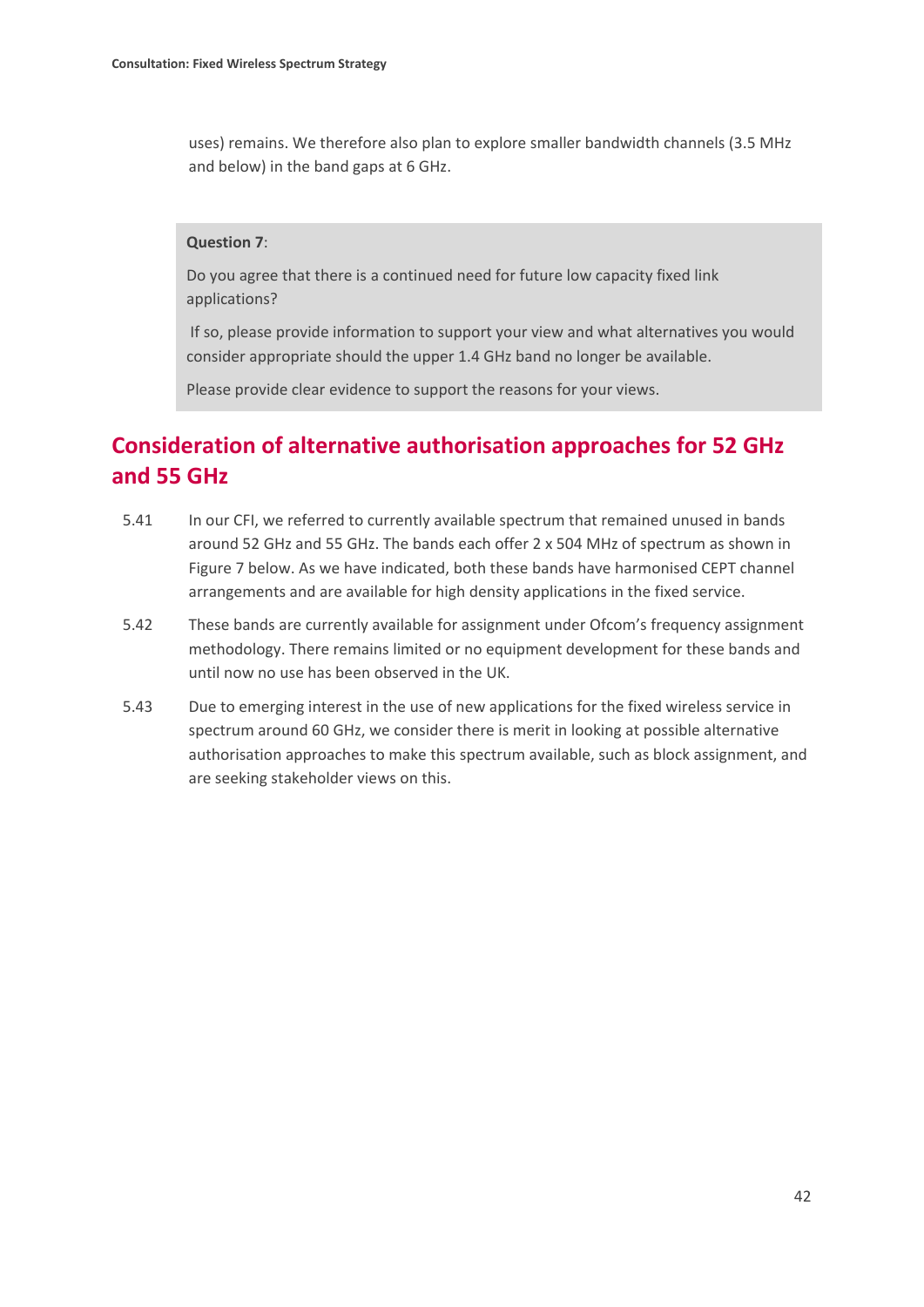

CEPT/ERC/REC 12-11 E

Channel Duplex Spacing: 616 MHz



**CEPT/ERC/REC 12-12E** 



#### **Figure 7: 52 and 55 GHz band plans**

#### **Question 8**:

Do you consider there is merit in considering making the bands 52 GHz and 55 GHz available under alternative authorisation approach(es)such as block assignment? If so, what would you consider to be the best approach(es)? Please provide detailed views to support your response.

#### **Question 9**:

Do you think we should review our authorisation approach to any other band used for fixed wireless links?

# **Consideration of spectrum at W band and D band for future fixed wireless links**

5.44 As indicated in our findings, there has been a strong interest in exploiting the higher millimetre wave spectrum at W band and D band for future mobile backhaul applications. The spectrum at these frequencies offers the potential to enable very high capacity connectivity. Channel arrangements are also being considered within CEPT to enable such applications on the basis of 250 MHz channels which could have the potential to be aggregated to enable greater capacity.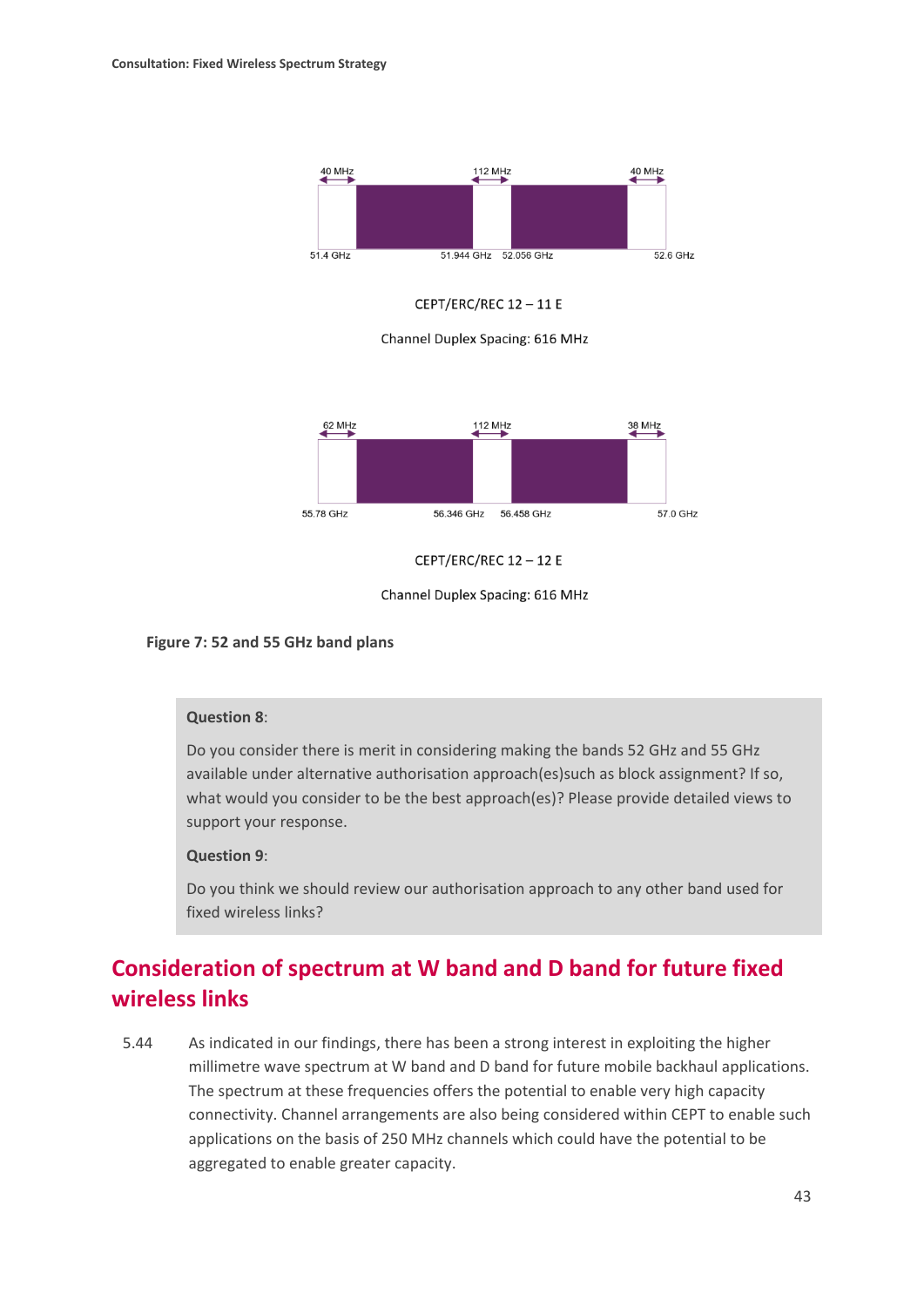5.45 To help inform our further consideration on how this spectrum could be made available we are asking for information about how these bands will likely be used for mobile backhaul and views on the most appropriate licensing approach(es) that should be considered.

#### **Question 10**:

a) How do you envisage W band and D band will be used for mobile backhaul provision and the likely timescales? Please provide as much detail as possible on deployment scenarios and whether this would include indoor use. Are there any other types of applications (other than mobile backhaul) that could be suited for these bands?

b) What are your views on the most appropriate authorisation approach for the W and D bands? Please provide as much detail and technical evidence as possible in your answer.

## **New capacity enhancing techniques**

- 5.46 A number of capacity enhancing techniques were raised through the CFI to provide capacity for future mobile networks. The responses seemed to suggest an interest from some operators in further exploring some new techniques. Specifically, we draw out the following the approaches that have been described in stakeholder responses (Annex A2):
	- Band aggregation
	- Full duplex operation
- 5.47 Several operators indicated interest to deploy band aggregation which aggregates a higher band link with lower band link to create a single combined link through a single antenna.
- 5.48 Regarding full duplex operation it is noted that it is unlikely that this type of operation could be deployed in the current Ofcom managed technically assigned fixed links bands without significant replanning, particularly due to high-low<sup>[54](#page-46-0)</sup> clashes that would be generated with such configurations. We therefore consider that full duplex can only be introduced in new bands such as W and D and welcome further views on this and the appropriate technical and regulatory aspects needed to facilitate it.

### **Question 11**:

 $\overline{a}$ 

Which capacity enhancing technique(s) are you using or planning to use? Please provide detail / evidence and clearly explain why and how each technique is planned to be used and if you consider there are any other aspects that should be considered.

<span id="page-46-0"></span><sup>54</sup> Clashes to manage interference between transmitter locations that are designated to transmit in the lower half of a duplexed band plan against those that are designated to deploy in the upper half of a duplexed band plan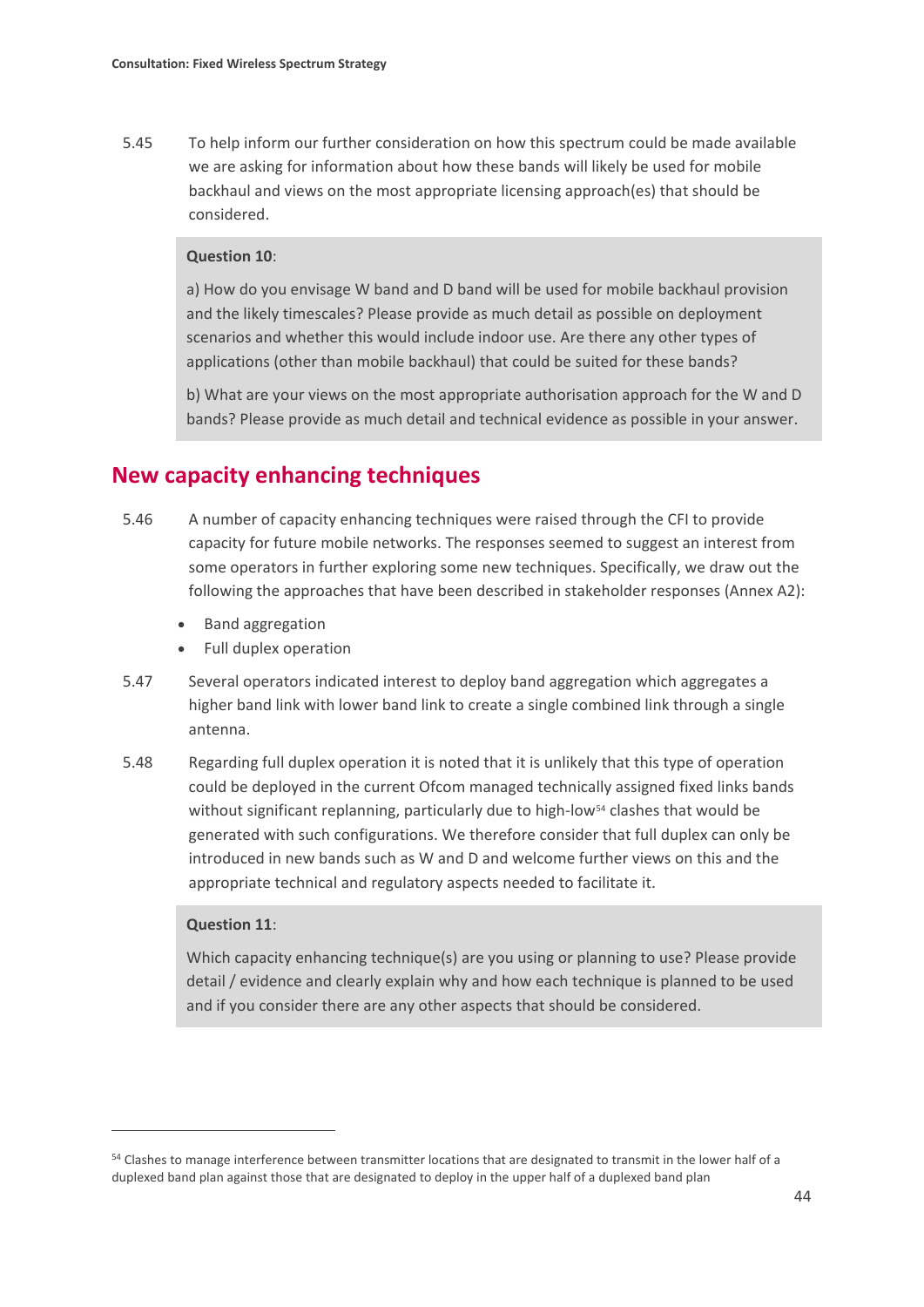# <span id="page-47-0"></span>A1. Non-confidential responses

Airwave

Arqiva

British Telecommunications plc and EE Ltd

Ericsson

Facebook

Horsebridge Network Systems

Huawei

Joint Radio Company

Metronet UK

NEC

Nokia

Phonak UK

Siae Microelecttonica SpA

Vodafone

WHP Telecoms Ltd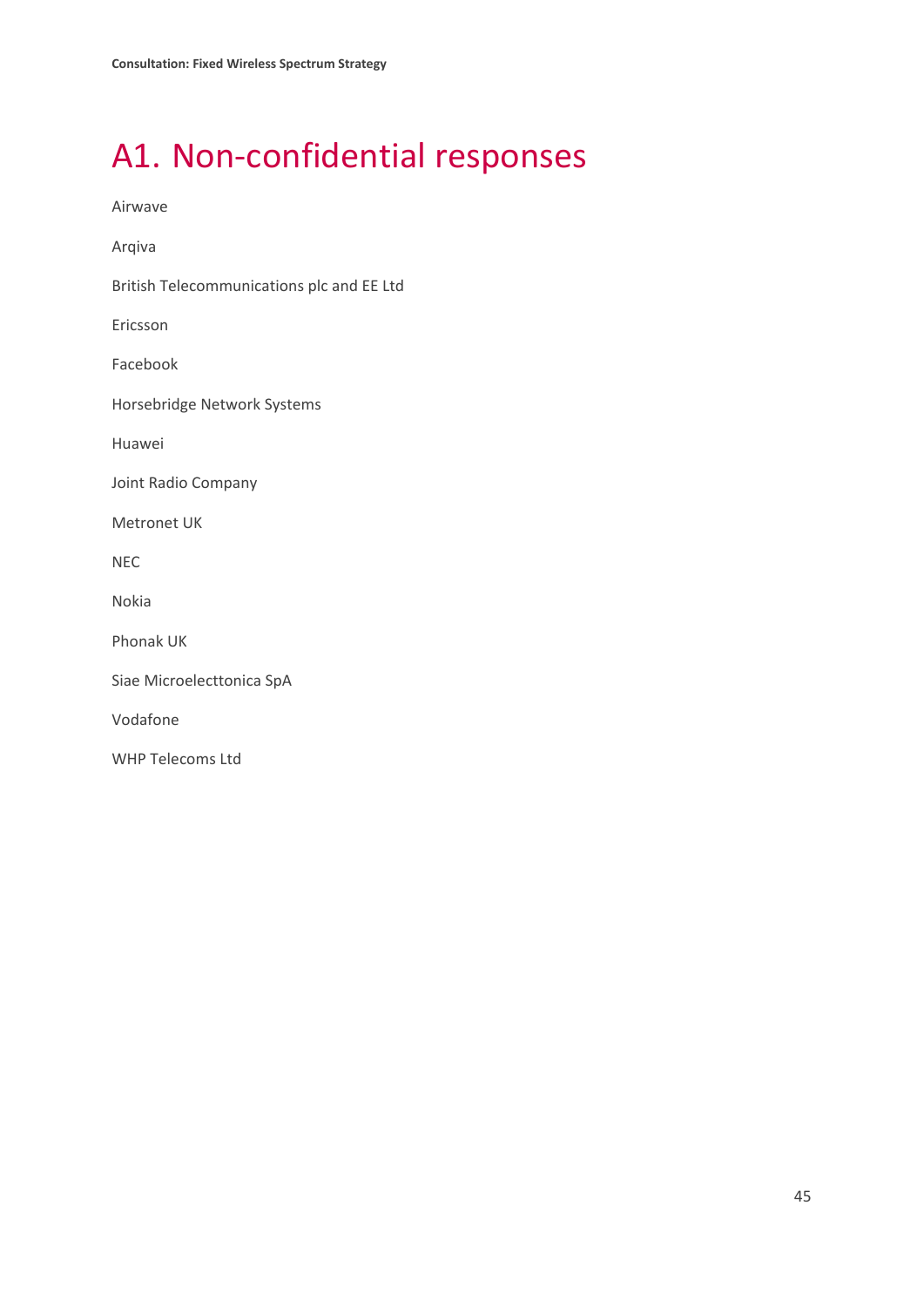# <span id="page-48-0"></span>A2. Summary of our findings

# **Introduction**

A2.1 We received 22 responses to our CFI and engaged with 13 stakeholders or stakeholder associations. We sought views on how specific industry and service sectors would see their use of fixed wireless links change, as well as potential demand arising from new uses that currently do not have access to the spectrum used for fixed wireless links. In this section, we summarise our main findings of the CFI and meetings with stakeholders.

# **Specific sectoral changes and international developments**

## **Mobile backhaul**

## **Greater capacity requirements**

- A2.2 Within this sector stakeholders indicated that backhaul networks would continue to evolve to provide significantly greater data traffic at higher data rates. They expect this to occur in all parts of their network from rural to urban demanding access to more capacity.
- A2.3 They expect that the main means of providing the backhaul capacity required is through the use of fibre which is continuing to have an increased presence. The impact of this reach means that there would be less reliance on the need for spectrum in all parts of the network. However, stakeholders indicated that the need for sufficient wireless backhaul spectrum would remain as an important complement, particularly at the edges of the network (to backhaul small cells) and in areas where fibre connectivity is not available or economical.
- A2.4 The general message from stakeholders that have access to block assigned spectrum was that there would likely be a continued shift from Ofcom managed spectrum between 23 - 38 GHz to increased use of block assigned spectrum in similar frequency bands.
- A2.5 To meet future capacity enhancement, respondents also indicated that a strong drive should be expected in the demand for fixed wireless links in spectrum above 60 GHz where stakeholders specifically referred to the need to have access to 70/80 GHz, and new spectrum in higher frequency bands in the longer term at W and D bands<sup>[55](#page-48-1)</sup>. In addition, there were views that expressed the need to take a further review of the authorisation approaches for spectrum at 60 GHz to enable more effective use and to accommodate changes in network topology.
- A2.6 In the interim period, most respondents indicated that there would likely be a trend in increased use of wider channels to deliver gigabit capacity and that the networks would evolve to meet these requirements, with some licensees already future proofing their fixed wireless links to carry the maximum data traffic possible with existing technology and

**.** 

<span id="page-48-1"></span><sup>55</sup> W: 92-114.5 GHz and D: 130-174.8 GHz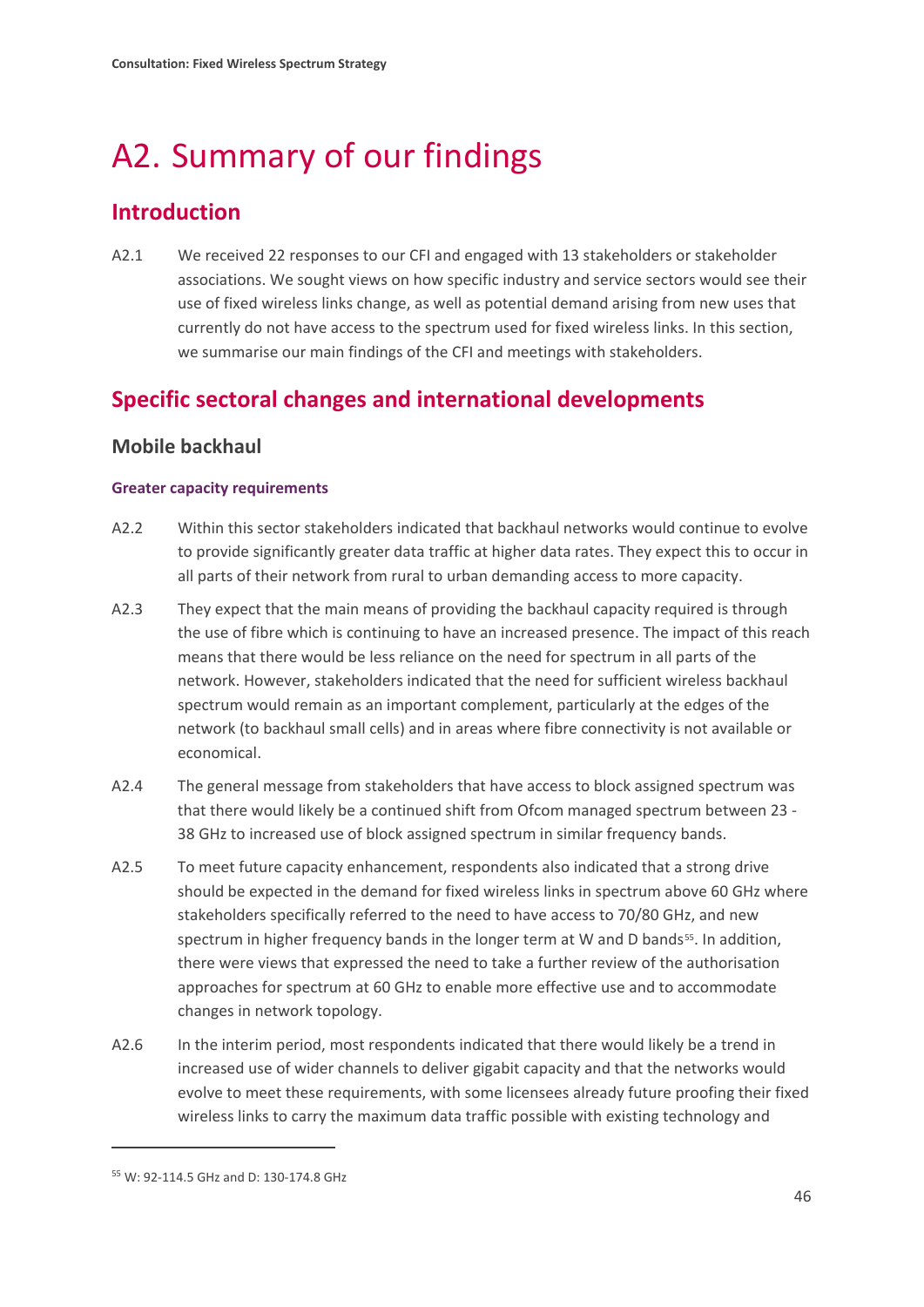available spectrum. In addition, users were taking advantage of techniques such as the use of higher order modulation, wider channels and cross polarisation operation where available.

#### **Denser networks and alternative topologies**

- A2.7 Respondents' views indicated that the existing network architecture would likely evolve to meet the requirements for next generation mobile networks. During this evolution, there is likely to be a hybrid network with the existing network as well as the next generation network co-existing in the same area for some time.
- A2.8 The responses indicated that the evolved architecture could lead to a different functional split in the radio access network to the current distributed radio access network which colocates the radio unit and the baseband unit at the same cell site. This different functional split would consist of a centralised radio access network (C-RAN) concept where the radio unit would no longer be located at the same site as the base band unit. The two would instead be connected by a "fronthaul" interface of either fibre or fixed wireless links. This concept could provide efficiencies in network management by enabling all the processing of multiple cell sites to be conducted in a centralised manner rather than at each individual cell site. However, the protocols supporting the C-RAN concept were indicated as challenging in terms of latency and linearity and therefore MNOs were looking to develop backhaul architecture using solutions that could to lead to something in between the current generation IP backhaul and next generation C-RAN, referred to as "x-haul". Stakeholders further indicated that discussions were still ongoing regarding the appropriate standards developments. Our discussions with stakeholders also suggested that networks would require greater flexibility and programmability through software definition (SDN) with self-organising capabilities (SON).
- A2.9 Stakeholders expect that the requirements for greater capacity and connectivity would mean that the mobile networks would become denser. This densification is expected to need increased connectivity to backhaul small cells and macro cells. Again, as indicated for greater capacity needs, the densification of the network would lead to the need for spectrum requirements by network topology as follows:
	- **Urban** connectivity using conventional microwave spectrum would decrease with fibre having greatest reach in urban areas. Here  $E^{56}$  $E^{56}$  $E^{56}$  band is expected to increasingly be used to provide connectivity at a macro cell level.  $V^{57}$  $V^{57}$  $V^{57}$  band is also likely to play a part in urban areas at street level using point to multipoint or mesh configurations. In the longer term,  $W^{58}$  $W^{58}$  $W^{58}$  band is expected to complement and provide enhanced capacity for E band connections and D<sup>[59](#page-49-3)</sup> band for V band connections.

**.** 

<span id="page-49-0"></span><sup>56</sup> 71-76 GHz and 81-86 GHz

<span id="page-49-1"></span><sup>57</sup> 57-66 GHz

<span id="page-49-2"></span><sup>58</sup> 92-114.5 GHz

<span id="page-49-3"></span><sup>59</sup> 130-174.8 GHz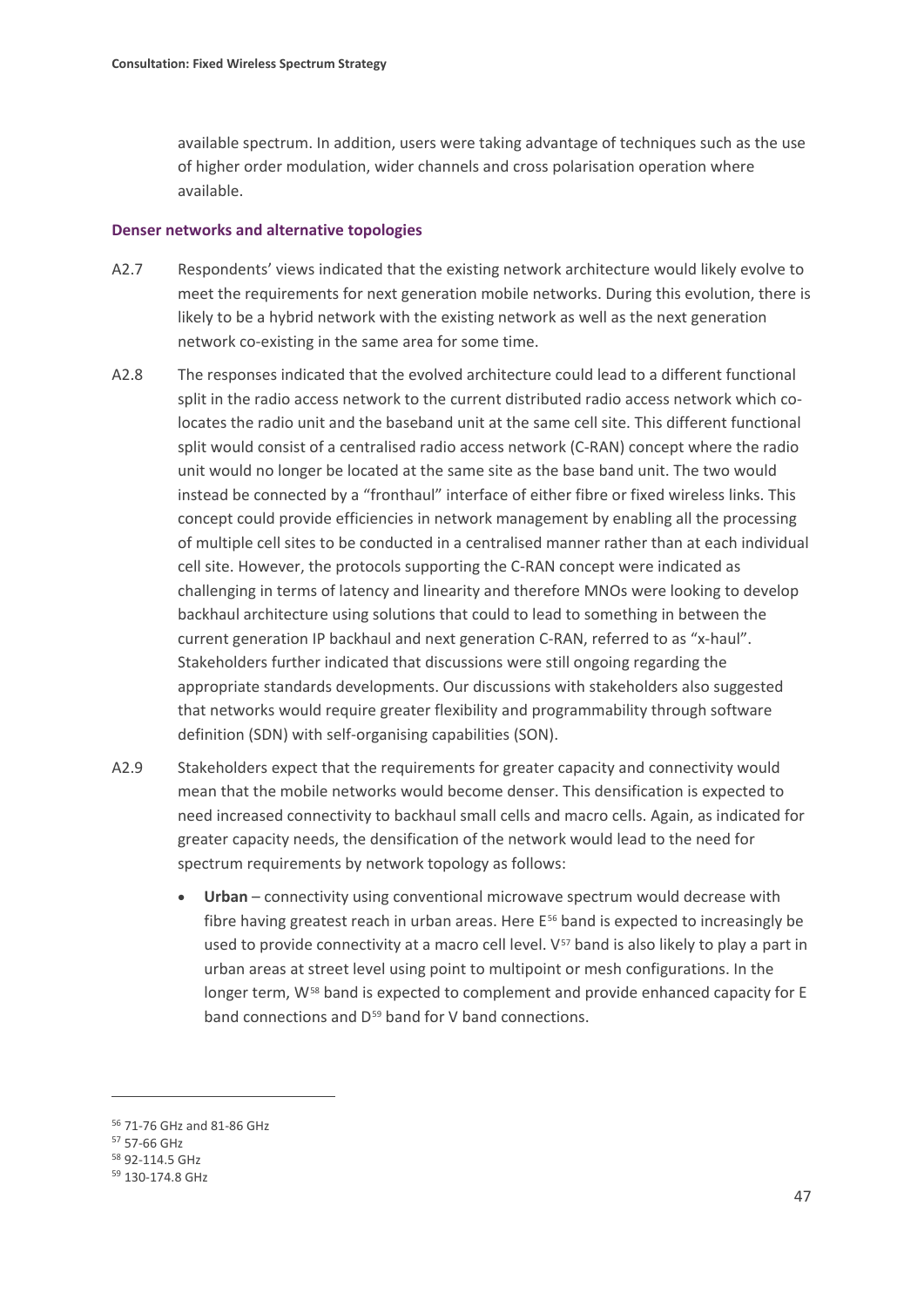- **Sub-urban** fixed wireless links are likely to increase in capacity using capacity enhancing techniques such as the use of wider channels, cross polarisation operation and higher order modulation schemes with some stakeholder referring to multiband/band aggregation approaches which we describe further below in A2.12. Spectrum below 20 GHz (with some licensees indicating 23 GHz) remain important provisions for macro cell connectivity in sub-urban regions where fibre is not available. Millimetre wave spectrum (i.e. bands above 38 GHz) could be used in some cases e.g. the use of band aggregation. Stakeholder indication suggests greater use of block assigned spectrum between 20 GHz to 45 GHz.
- **Rural** in rural areas conventional microwave spectrum is likely to have the greatest requirement with presence of spectrum from 6 GHz-18 GHz. Capacity enhancing techniques are also expected to be increasingly used for rural backhaul connectivity.
- A2.10 For possible new spectrum at W and D bands, we asked stakeholders for their views on the authorisation approach. Most respondents indicated that for the types of deployments envisaged, it would be impractical to follow a conventional regulator managed link by link approach. Some views tended to favour a form of block assignment.

#### **Developments in technology**

- A2.11 We sought information in our CFI on how technology could develop to meet the increasing capacity requirements envisaged for next generation backhaul networks. Responses referred to:
	- the need to use more cross polarisation operation;
	- making available wider channels and;
	- the use of more data compression techniques.
- A2.12 Respondents provided information on some approaches that were being considered and in some cases with trials underway to demonstrate the validity of these approaches. The responses suggested that moving to higher order modulation schemes could provide limited advantages because of both increased equipment complexity and increased impact to the link budget (where increasing the transmit power could only provide limited gains). We briefly mention the approaches below:
	- **Band aggregation** This technique would aggregate high frequency, high capacity spectrum (such as E band) with lower frequency spectrum bands which can provide longer, resilient paths. The aggregation of such bands would enable the use of spectrum providing limited capacity and high propagation availability with high capacity spectrum with low propagation availability, through which the highest availability would be reserved for high priority traffic and lower availability for low priority traffic.
	- **Full duplex operation** this technique was described as an approach that would enable the use of the same frequency for simultaneous continuous transmission in both directions of the fixed wireless link path thereby potentially doubling the capacity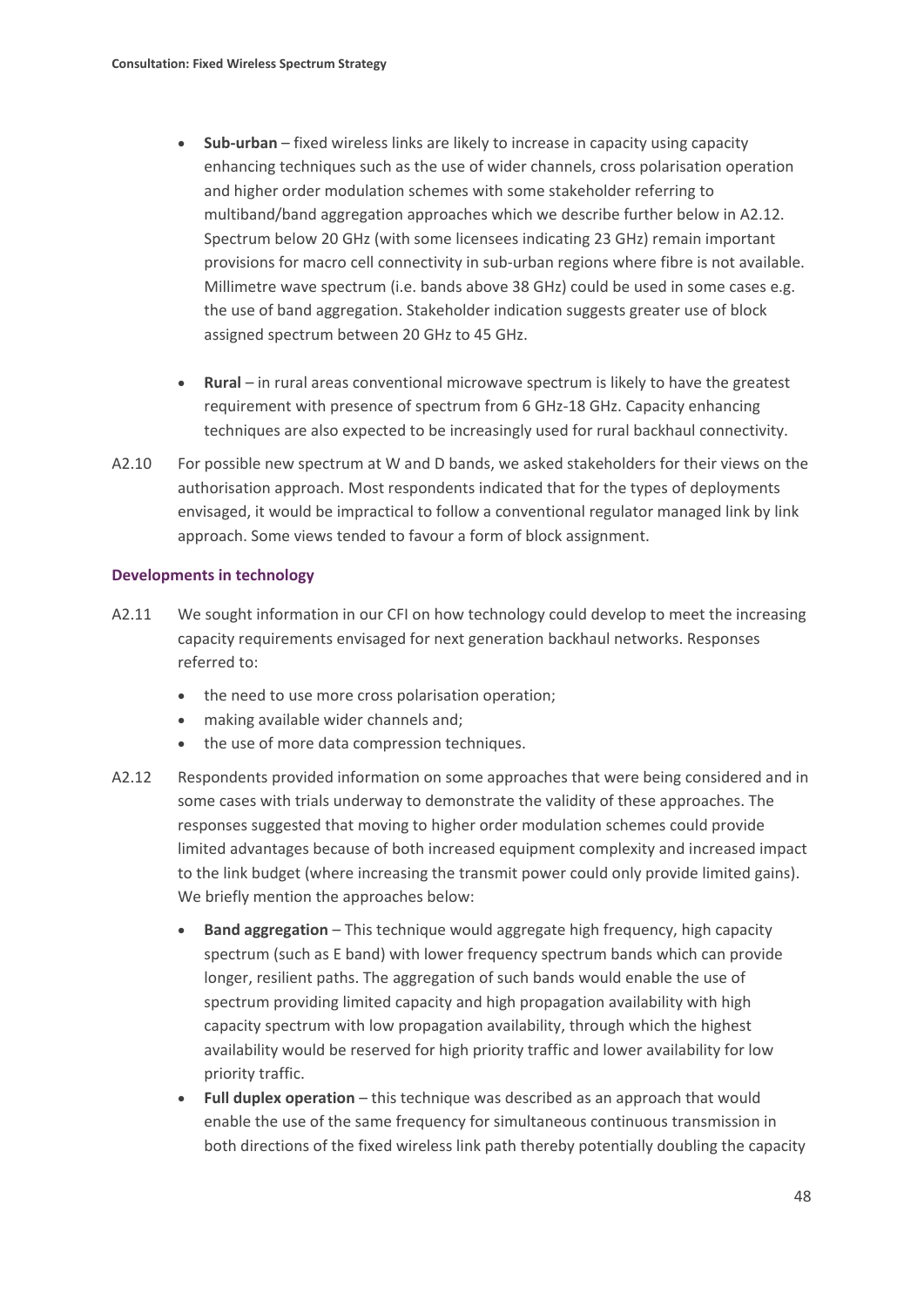using one typical channel. The technique would require the use of two separate antennas for transmission and reception.

- **Orbital angular momentum (OAM)** this was described as a capacity enhancing technique without the need to increase bandwidth though the technique could only be applicable to relatively short fixed wireless links.
- A2.13 Although these techniques were mentioned in our responses, there was limited information to suggest the extent to which demand would arise for these techniques. We will therefore consider this further in this consultation. We also found that there was limited interest for line of sight MIMO applications.

## **Utilities**

#### **Use of fixed wireless links in utility networks**

- A2.14 Stakeholder responses provided an overview of how fixed wireless links are used for utility applications. Responses indicated that utility networks are used to ensure the safe, reliable and continuous supply of electricity, water and gas in the UK where the use of fixed wireless links include carrying data to monitor a range of electrical distribution equipment, gas compressors, pumping stations, reservoirs and sewerage treatment plants. Key monitoring and measurement indicators which are transmitted over the fixed wireless links include gas and water pressure, and voltage and plant status. Utility networks also make use of other connectivity options such as copper cables or fibre.
- A2.15 Stakeholder responses also explained that a key application in electricity networks is "teleprotection" or "intertripping". This involves the remote monitoring and control of plants where fixed wireless links are used to connect specific pieces of electricity equipment. Such a network enables fault events to be avoided or addressed in the shortest possible time. This includes the safe disconnection of faulty equipment without which the damage sustained by an electrical plant could lead to the dissipation of a large amount of heat energy to other parts of the network where there is no fault. These functions are time critical and therefore rely on a robust low latency infrastructure to limit the dissipation of heat energy under fault conditions.
- A2.16 The utility industry also use fixed wireless links for security including CCTV backhaul, corporate communications and backhaul to telemetry links.

#### **Choice of frequency band and the 1.4 GHz band**

A2.17 Stakeholders reported that the frequency bands used by the utility industry for fixed wireless links range from 1.4 GHz to 38 GHz from which the choice of a specific band would primarily be determined by the specific application required. The choice is usually made based on the distance of the path, the availability requirement, the amount of data that the connection would need to support and equipment availability against the properties of a particular band. The availability of the spectrum from Ofcom and the cost of licence fees is also considered.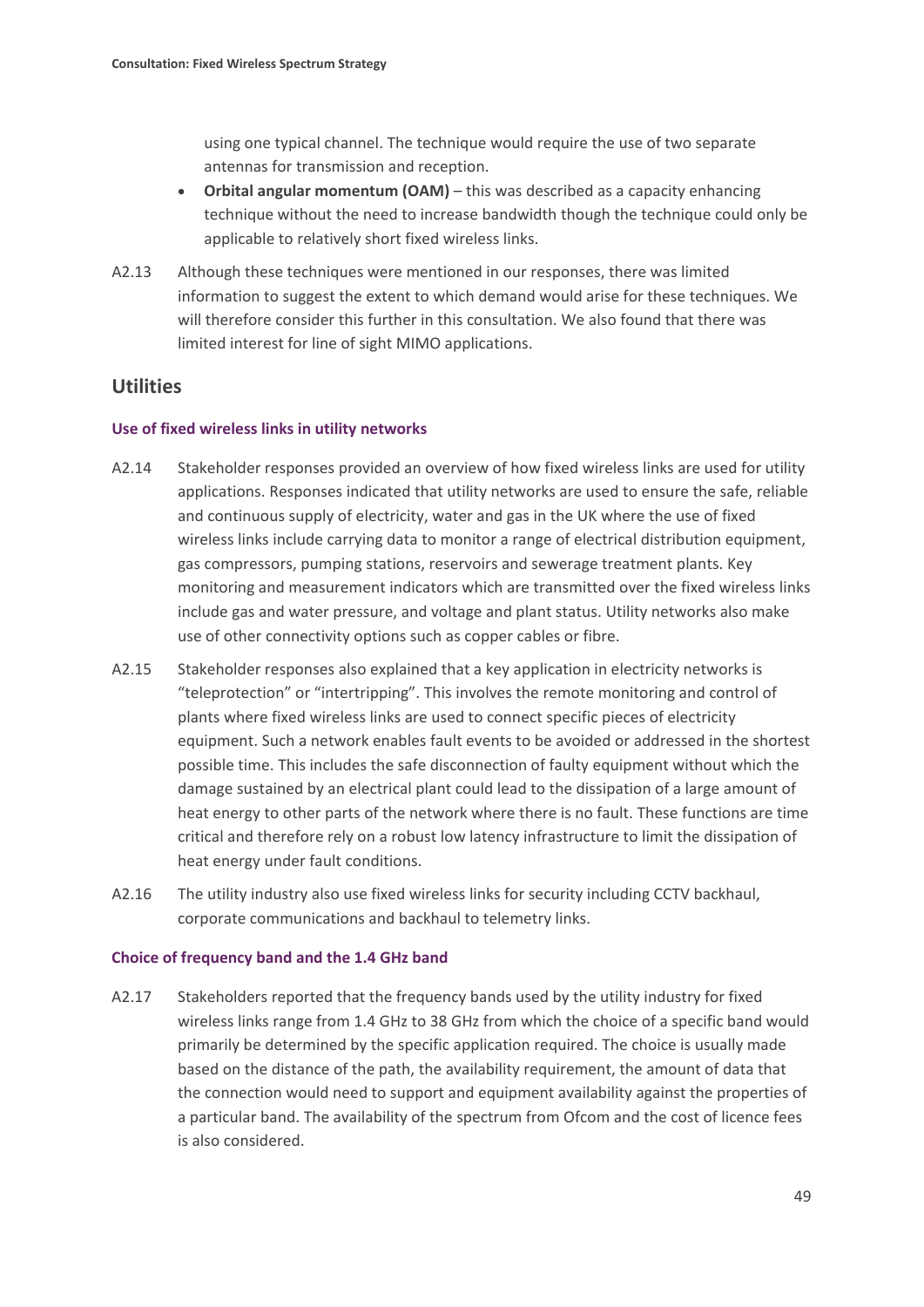- A2.18 In stakeholder responses and our conversations with them, the 1.4 GHz band was highlighted as an important band. Utility applications tend to be the largest user type in the 1.4 GHz band which was indicated as typically used by electricity companies for teleprotection as well as other applications such as alternative path routing for resilience, connecting base station radio sites as well as remote electricity sites to the core network. While there was clear focus on this band by the utility sector as a whole, we also noted that one electricity company made no use of the 1.4 GHz band and instead used frequencies around 7.5 GHz for similar applications.
- A2.19 The water industry tends to use 1.4 GHz for connectivity over long distance and where high availability and resilience to adverse weather conditions would be required. The water industry also indicated that the equipment at 1.4 GHz had good inter-operability with their own legacy systems. The applications in this band tend to use low data rates with typical channel bandwidths being less than 2 MHz. Such small channels are only available in this particular fixed wireless link band.
- A2.20 Stakeholders also indicated that the withdrawal of support for the BT leased line low capacity product<sup>[60](#page-52-0)</sup> would result in more reliance on 1.4 GHz. They further stated that the other advantage of the 1.4 GHz band was the ability to install the use of less obtrusive antennas (many 1.4 GHz antennas are Yagi or flat plate) which were likely to attract less objection in the planning process.
- A2.21 Our CFI referred to the potential use of part of the 1.4 GHz band (1492-1518 MHz) for future mobile applications and asked whether the introduction of smaller channels in the band gaps at 6 GHz could provide suitable alternative spectrum. On this, stakeholders indicated that although they were not opposed to the use of 6 GHz, there was no commercial equipment available and if there was, that further work would need to be considered in terms of associated costs. Some responses also referred to the possibility of utilising the spectrum that would remain at 1.4 GHz (1350-1375 MHz) for future TDD applications.
- A2.22 In terms of other bands in the 1.4 38 GHz range used by utilities, some responses indicated that applications tended to favour frequencies below 20 GHz.

#### **How utility networks are expected to change in the future**

 $\overline{a}$ 

A2.23 Stakeholders in this sector felt that there is likely to be a step change in the demand placed on the communications infrastructure for electricity networks and that within the UK there is a drive towards the use of more renewable sources of electricity generation. The responses further indicated that the production of electricity using a variety of different means is likely to lead to a move away from the current centralised generation model towards more distributed renewable generation, which would require increased connectivity to many locations. Responses also indicated that this would require increased

<span id="page-52-0"></span> $60$  The support for BT's low capacity "KiloStream" leased line service will cease in 2020 which has led to a number of stakeholders migrating to 1.4 GHz.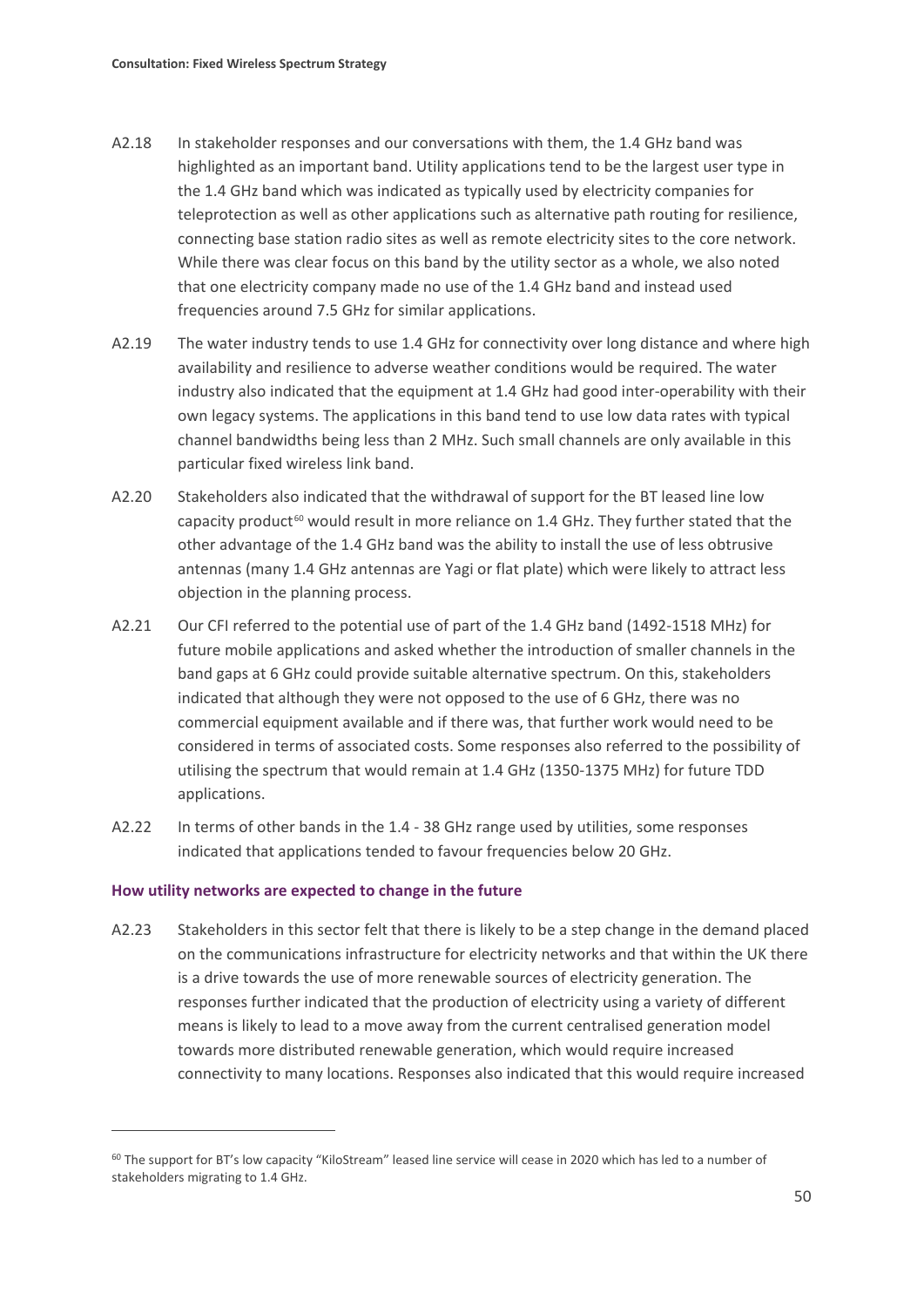monitoring of networks from a security aspect which in turn would lead to the need for more connectivity to provide CCTV.

- A2.24 In addition, responses outlined a requirement to replace obsolete services and that the "smart grid" would require connectivity to between 100 to 1000 times more devices than current connections. While the specific technology to achieve this was still under discussion at the time of the CFI, existing networks could require major evolution with the introduction of many aggregation nodes requiring connectivity to centralised control points. This could require the installation of a significant number of new fixed wireless links.
- A2.25 The water industry indicated that their networks would likely face an increased requirement for more real time monitoring and control which would affect their use of fixed wireless links. They indicated that their networks could also require increased data delivery, the use of adaptive modulation techniques as well as a move towards carrier Ethernet technology. They also indicated that their fixed wireless links could need an increase in their capacity capability, with capacity enhancing measures such as the use of co-channel cross polarisation systems.
- A2.26 In terms of the need for spectrum, although alternative means such as fibre or satellite links are considered for utility networks, frequency bands between 7.5 GHz and 38 GHz continue to be used to deliver telemetry, voice, data and video services to many electricity, gas and water installations. Indications from the sector are that demand for resilient links will continue. Respondents have indicated they are considering trials of TDD equipment at 1.4 GHz and that the lower 1.4 GHz band duplex (1350 – 1375 MHz) should be considered for future low capacity fixed wireless link applications. In terms of capacity requirements in this band, there is an expectation that data carried on the fixed wireless links would increase using capacity enhancing techniques rather than the need for increased channel bandwidths.

## **Fixed network operators**

- A2.27 Fixed network operators ("FNOs") use fixed wireless links for the provision of voice and data services for a range of applications and customers including small to medium enterprises and mobile network operators. Services provided include broadband internet access, mobile backhaul, CCTV, WiFi, public safety, broadcasting, transport, fixed wireless access (FWA) and wireless infrastructure deployment.
- A2.28 Fixed network operators also provide network management services and support for services supplied. FNOs use a variety of connectivity options including fibre. There is also use of wireless connectivity using multi-channel fixed wireless links particularly in lower frequency bands such as the 6 GHz band to serve rural communities and connecting to islands. These links provide both broadband delivery infrastructure as well as broadcasting infrastructure where fibre is not available.
- A2.29 The fixed wireless links deployed by fixed network operators therefore generally cover all potential applications possible using fixed wireless links. Consequently, the spectrum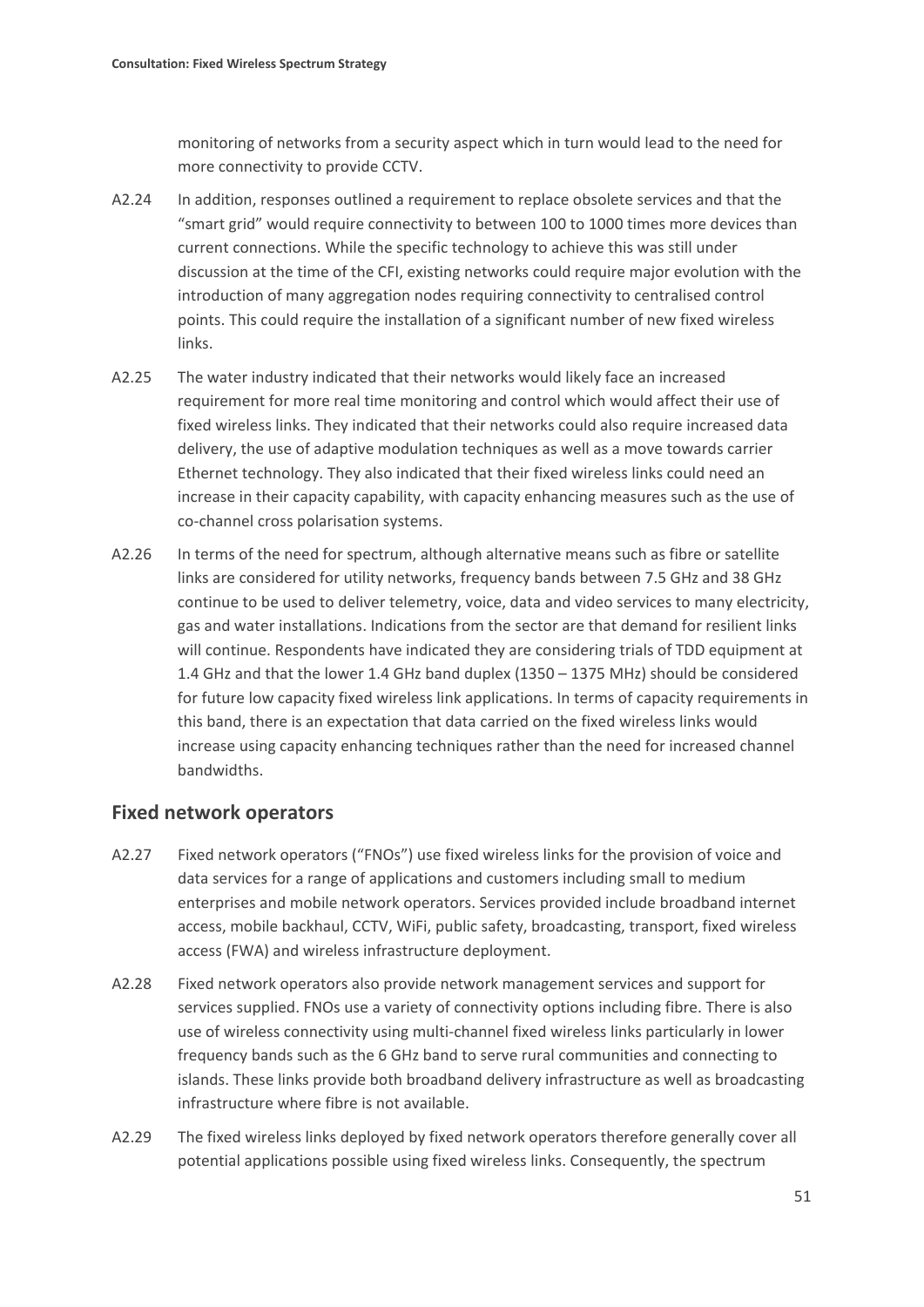currently used for their fixed wireless links cover all the bands available. Some FNOs have access to spectrum through block assignment and others that do not have such access make use of block assigned spectrum through a spectrum leasing arrangement with the licensee.

- A2.30 For the provision of services, a key aspect that was indicated by respondents was the need to gain fast access to spectrum from Ofcom for fixed wireless links and this was particularly the case for smaller FNOs. Although responses agreed that Ofcom consistently overachieved against stated licence turnaround times, some stakeholders would welcome a further discussion on the how this could be improved.
- A2.31 Smaller FNOs have indicated that the provision of rural broadband delivery was a key aspect of their service provision. They tend to focus on providing connectivity in specific areas to provide broadband access where backhaul provision using 1 Gbps connections is becoming typical.

#### **How fixed network operator requirements are expected to change for the future**

- A2.32 As one of the applications that FNOs provide is mobile backhaul, the expectation of development in future needs is as described in section on mobile backhaul above including future spectrum requirements. The FNOs that responded indicated that they expect their requirement for fixed wireless links to increase. Those FNOs that have access to block assigned bands, indicated that they expect to make increased use of this spectrum e.g. the use of 28 GHz for 5G fixed wireless access or 32 GHz for mobile backhaul. They also indicated that there was a marked increase in the use of fixed wireless links for hybrid connectivity i.e. aggregating older generation networks to new IP based networks.
- A2.33 Some respondents have indicated that with the higher capacities envisaged for most applications they serve, the requirement for future fixed wireless links is likely to be focussed on bands above 38 GHz where greater bandwidth and capacities are possible, noting at the same time the need for continued access to bands above 6 GHz for the longer links. Again, stakeholders referred to the need for capacity enhancing techniques to boost overall network capacity to support the next generation of applications.
- A2.34 In addition, some fixed network operators are planning to use block assigned spectrum to provide broadband access to fixed locations (fixed wireless access). It is expected that in most FWA networks an external antenna would be attached to the outside of the target premises and the data traffic would likely be distributed to the target premises from a FWA antenna on street furniture such as lamp-posts or other buildings using a point to multipoint topology to provide connectivity. Similar applications are also envisaged at 60 GHz.

## **Public safety**

#### **Use of fixed wireless links for public safety networks**

A2.35 Stakeholder responses indicated that public safety networks carry a combination of voice, data and SMS applications for the emergency services in the UK. This includes networks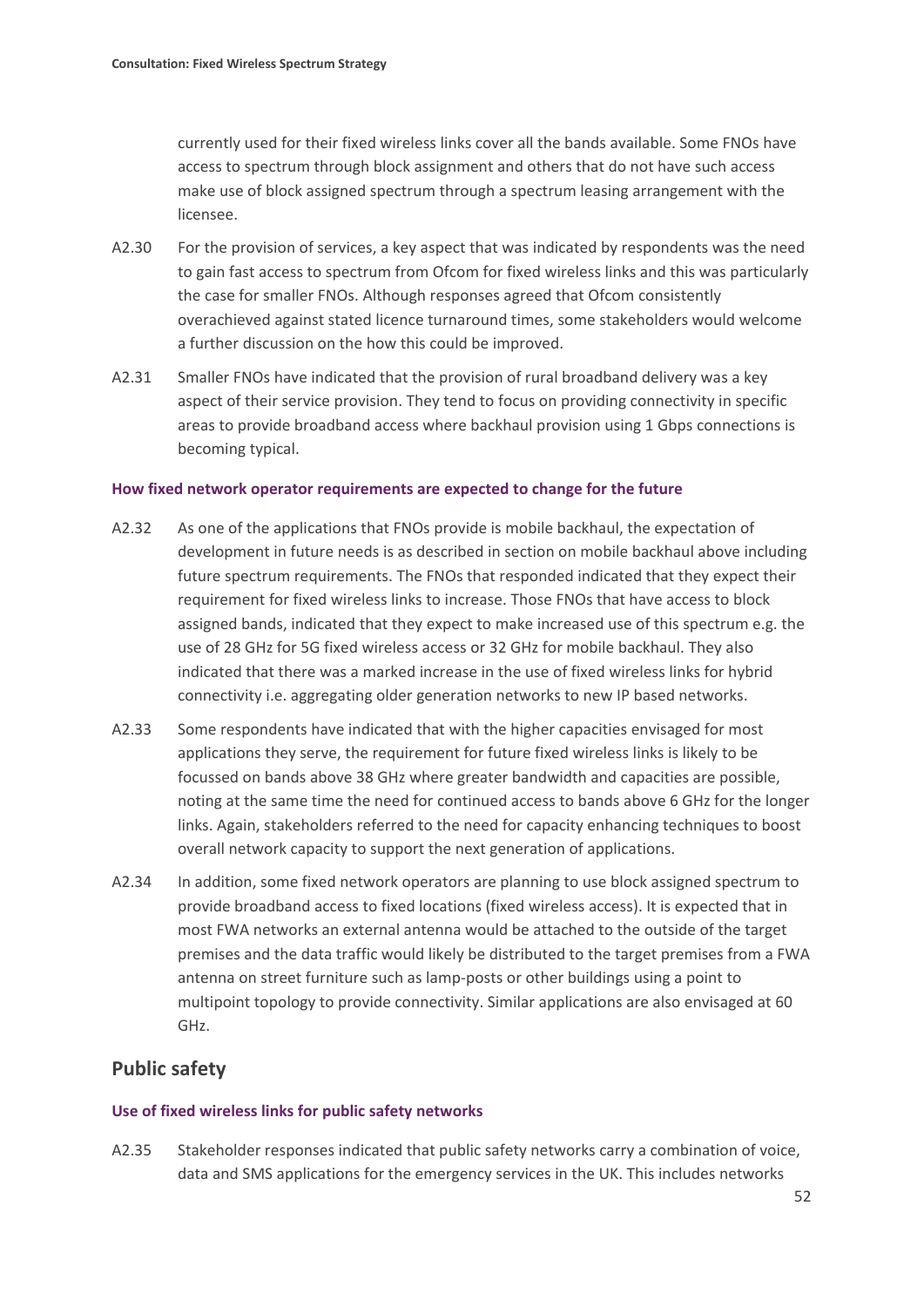used for police, fire and ambulance services. The requirement to support such public safety services means that emergency services networks require high resilience with wide geographic reach. Responses indicated that fixed wireless links supporting these networks are typically planned to high levels of propagation availability (typically 99.999%), with spectrum at 38 GHz and below being used to carry the backhaul traffic.

#### **How public safety networks are changing**

A2.36 The emergency services network covering Great Britain currently provided by Airwave is expected to be decommissioned network after the transition to the LTE network is completed. At this time, Airwave indicated that the majority of fixed wireless links in the current emergency services network would no longer be required. However, they also indicated that in the years leading up to this, there would likely be a large increase in fixed wireless links as the new emergency service network rolls out into rural and isolated areas, as both networks would need to be up and running in parallel. However, to enable capacity enhancement in rural and isolated areas, they indicated that fixed wireless links have been planned to enable them be upgraded (such as to 256 QAM) without the need to swap out equipment. In such areas, they consider that greater use would be required of the lower frequency bands to deliver higher capacities.

## **Other sectors including new and emerging uses of fixed wireless links**

### **Financial services including high frequency trading**

- A2.37 Our stakeholder engagement on this indicated that the use of fixed wireless links by the financial sector is expected to remain stable in terms of capacity requirements. Fixed wireless links are mainly used in the south east of England and across the English Channel. Demand from this sector for access to direct paths between data centres will remain and users have indicated that they would be willing to compromise the performance of the connection to achieve this.
- A2.38 One stakeholder raised the need to review the protocol of transmit "high" and "low" separation distances at E band as they considered that systems were capable of much closer operation at E band. The stakeholder also requested that vertical separation of E band antennas on tall buildings and towers should also be taken into account.

#### **High altitude platform stations and other aerial platforms**

**.** 

A2.39 A new application based on high altitude platform stations $61$  is emerging to provide connectivity including broadband in underserved areas and for emergency and disaster recovery situations. The topic is currently under discussion as part of the preparations for WRC-19 $62$  to enable greater harmonisation of existing and additional harmonised spectrum

<span id="page-55-1"></span><span id="page-55-0"></span> $61$  High Altitude Platform Station (HAPS) is defined in the Radio Regulations as a station located on an object at an altitude of 20 to 50 km and at a specified, nominal, fixed point relative to the Earth and is used to provide wireless connectivity  $62$  WRC-19 Agenda Item 1.14 - to consider, on the basis of ITU-R studies in accordance wit[h Resolution 160 \(WRC-15\),](https://ofcomuk-my.sharepoint.com/personal/mrinal_patel_ofcom_org_uk/Documents/FWSS/Consultation%20Sept%202017/FWSS%20DRAFT%20Consultation_working%20v%202.0.docx#RES_160) appropriate regulatory actions for high-altitude platform stations (HAPS), within existing fixed-service allocations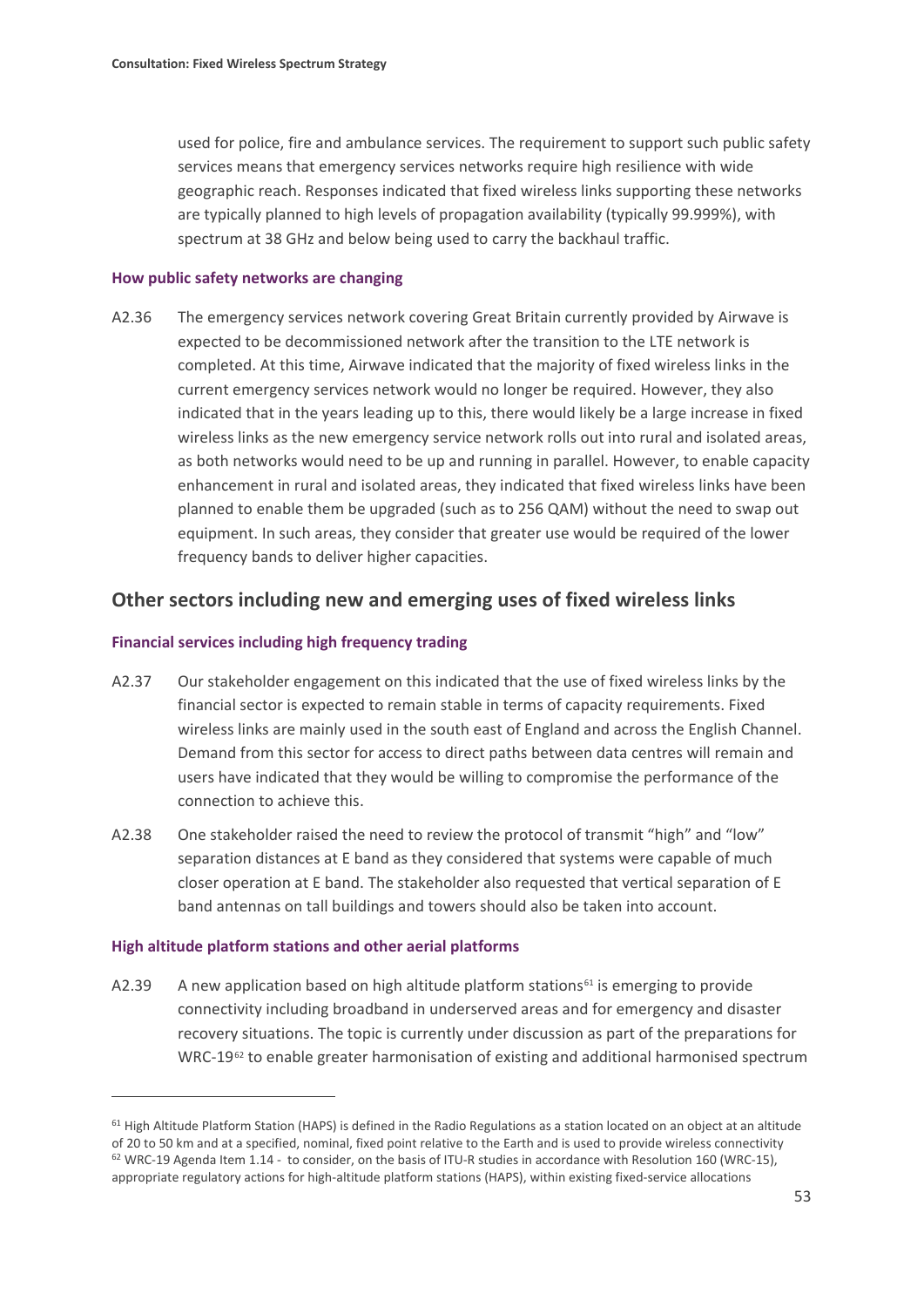on a regional/global level for HAPS. We are gathering evidence as part of our ongoing activity in preparation for WRC-19 so that informed decisions can be made regarding feasibility of such approaches. In addition to these discussions other types of aerial platforms are also currently being considered.

#### **New applications for fixed wireless access at 60 GHz**

A2.40 Several responses and conversations with stakeholders have referred to alternative point to multipoint/mesh topologies developing at 60 GHz to provide connectivity at multigigabit speeds to provide small cell backhaul and last mile broadband fixed wireless access connectivity and that this is not currently facilitated under the existing authorisation approaches. We are making specific technical proposals in this consultation to facilitate this.

#### **Ofcom managed bands that are being considered for mobile use**

A2.41 Some stakeholders have indicated that sharing would be difficult if Ofcom managed bands were repurposed for 5G when multiple users and extensive existing networks are involved. Responses have indicated that a clear time plan and alternative bands would be required, taking into account the costs involved to incumbent stakeholders.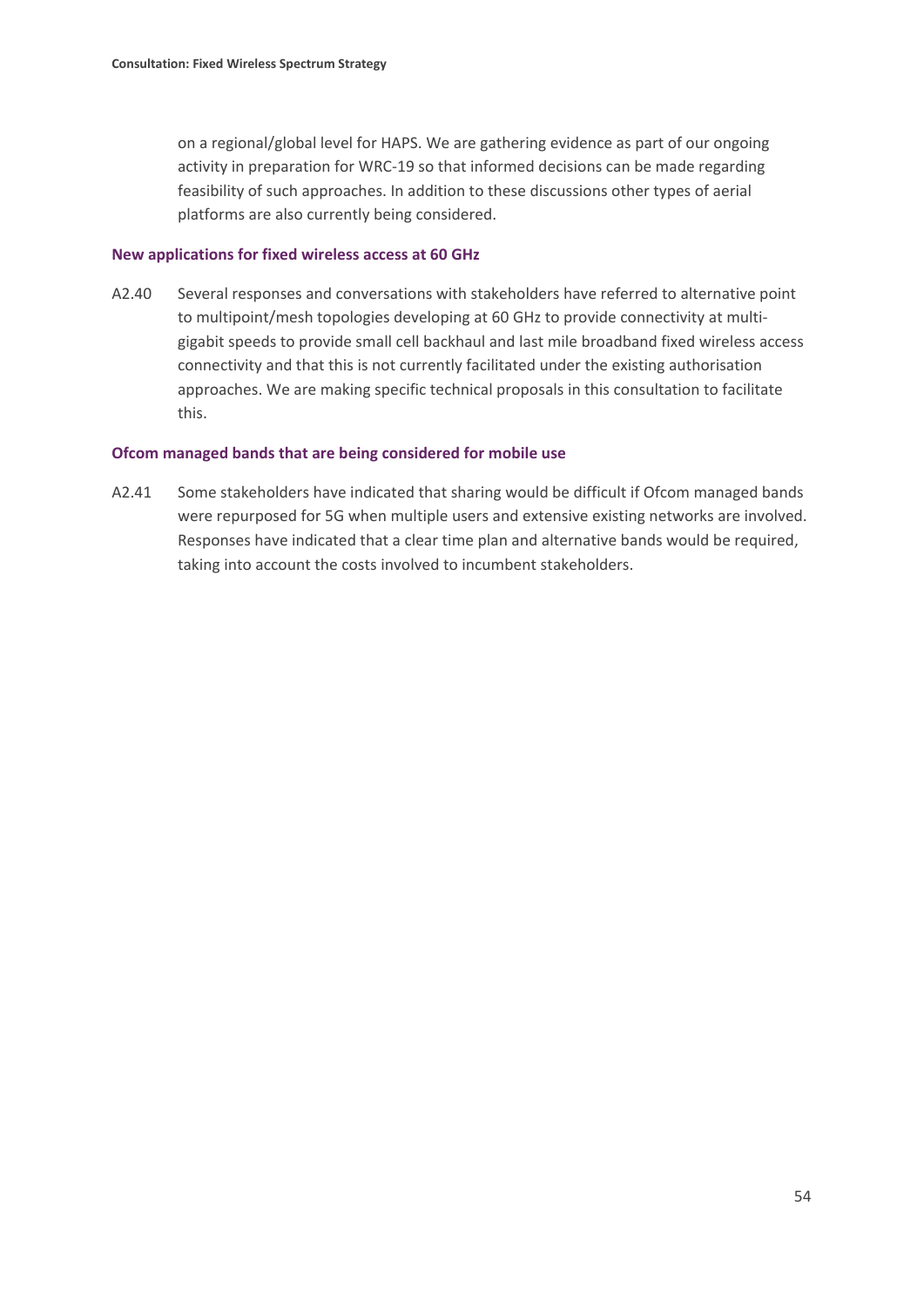# <span id="page-57-0"></span>A3. Responding to this consultation

# **How to respond**

- A3.1 Ofcom would like to receive views and comments on the issues raised in this document, by 5pm on 1 February 2018.
- A3.2 We strongly prefer to receive responses via the online form at [https://www.ofcom.org.uk/consultations-and-statements/category-2/fixed-wireless](https://www.ofcom.org.uk/consultations-and-statements/category-2/fixed-wireless-spectrum-strategy)[spectrum-strategy.](https://www.ofcom.org.uk/consultations-and-statements/category-2/fixed-wireless-spectrum-strategy) We also provide a cover sheet [https://www.ofcom.org.uk/consultations-and-statements/consultation-response](https://www.ofcom.org.uk/consultations-and-statements/consultation-response-coversheet)[coversheet\)](https://www.ofcom.org.uk/consultations-and-statements/consultation-response-coversheet) for responses sent by email or post; please fill this in, as it helps us to maintain your confidentiality, and speeds up our work You do not need to do this if you respond using the online form.
- A3.3 If your response is a large file, or has supporting charts, tables or other data, please email it to fsreview@ofcom.org.uk, as an attachment in Microsoft Word format, together with the cover sheet [\(https://www.ofcom.org.uk/consultations-and-statements/consultation](https://www.ofcom.org.uk/consultations-and-statements/consultation-response-coversheet)[response-coversheet\)](https://www.ofcom.org.uk/consultations-and-statements/consultation-response-coversheet). This email address is for this consultation only, and will not be valid after 1 February 2018.
- A3.4 Responses may alternatively be posted to the address below, marked with the title of the consultation:

Fixed Wireless Spectrum Strategy Team Ofcom Riverside House 2A Southwark Bridge Road London SE1 9HA

- A3.5 If you would like to submit your response in an alternative format (e.g. a video or audio file), please contact Mrinal Patel on 020 7981 3127, or email mrinal.patel@ofcom.org.uk
- A3.6 We do not need a paper copy of your response as well as an electronic version. We will acknowledge receipt if your response is submitted via the online web form, but not otherwise.
- A3.7 You do not have to answer all the questions in the consultation if you do not have a view; a short response on just one point is fine. We also welcome joint responses.
- A3.8 It would be helpful if your response could include direct answers to the questions asked in the consultation document. The questions are listed at Annex 6. It would also help if you could explain why you hold your views, and what you think the effect of Ofcom's proposals would be.
- A3.9 If you want to discuss the issues and questions raised in this consultation, please contact Mrinal Patel on 020 7981 3127, or by email to mrinal.patel@ofcom.org.uk.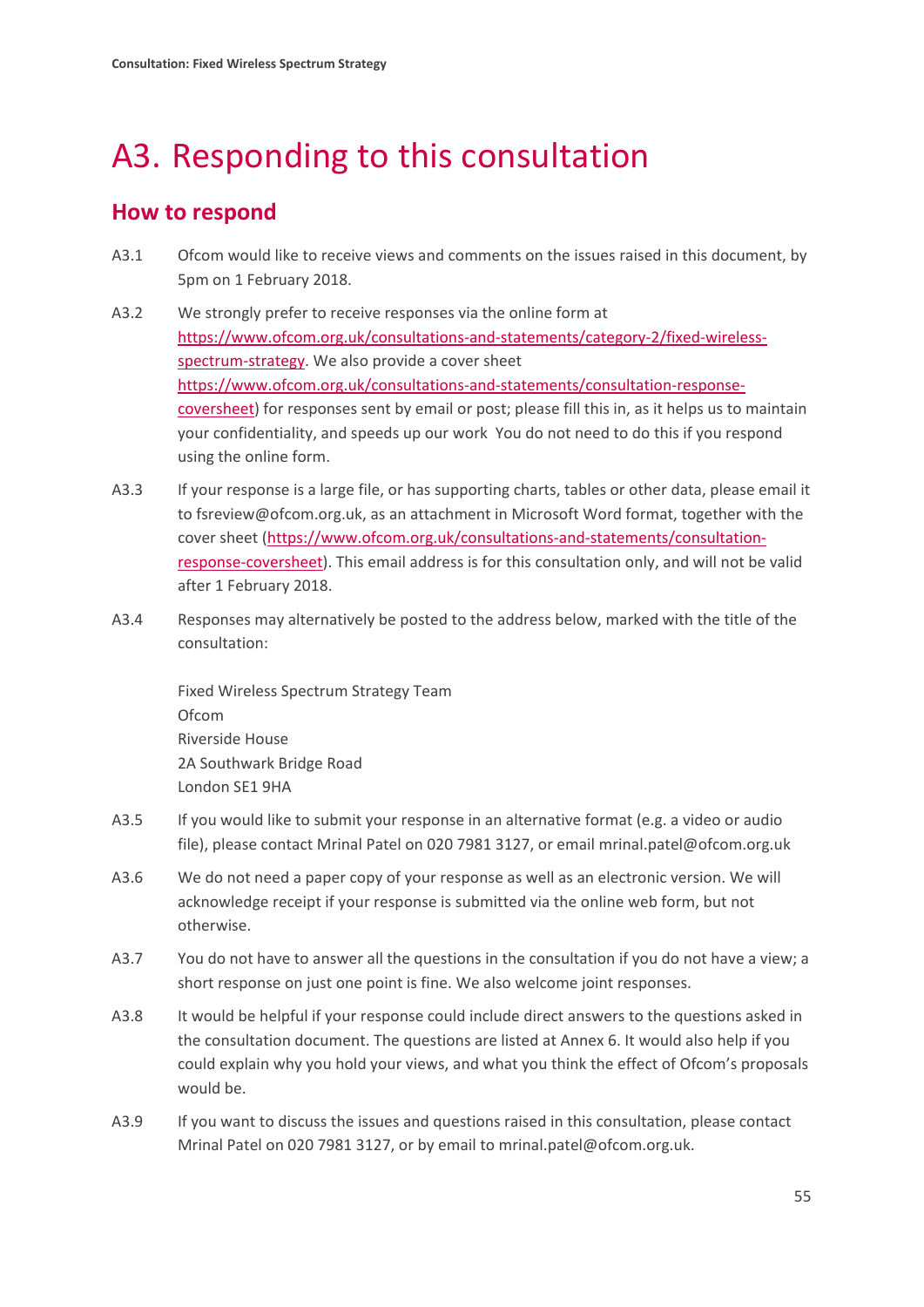# **Confidentiality**

- A3.10 Consultations are more effective if we publish the responses before the consultation period closes. In particular, this can help people and organisations with limited resources or familiarity with the issues to respond in a more informed way. So, in the interests of transparency and good regulatory practice, and because we believe it is important that everyone who is interested in an issue can see other respondents' views, we usually publish all responses on our website, [www.ofcom.org.uk,](http://www.ofcom.org.uk/) as soon as we receive them.
- A3.11 If you think your response should be kept confidential, please specify which part(s) this applies to, and explain why. Please send any confidential sections as a separate annex. If you want your name, address, other contact details or job title to remain confidential, please provide them only in the cover sheet, so that we don't have to edit your response.
- A3.12 If someone asks us to keep part or all of a response confidential, we will treat this request seriously and try to respect it. But sometimes we will need to publish all responses, including those that are marked as confidential, in order to meet legal obligations.
- A3.13 Please also note that copyright and all other intellectual property in responses will be assumed to be licensed to Ofcom to use. Ofcom's intellectual property rights are explained further at https://www.ofcom.org.uk/about-ofcom/website/terms-of-use.

## **Next steps**

- A3.14 Following this consultation period, Ofcom plans to publish a statement in the first half of 2018.
- A3.15 If you wish, you can register to receive mail updates alerting you to new Ofcom publications; for more details please see [https://www.ofcom.org.uk/about](https://www.ofcom.org.uk/about-ofcom/latest/email-updates)[ofcom/latest/email-updates](https://www.ofcom.org.uk/about-ofcom/latest/email-updates)

# **Ofcom's consultation processes**

- A3.16 Ofcom aims to make responding to a consultation as easy as possible. For more information, please see our consultation principles in Annex 4.
- A3.17 If you have any comments or suggestions on how we manage our consultations, please email us at consult@ofcom.org.uk. We particularly welcome ideas on how Ofcom could more effectively seek the views of groups or individuals, such as small businesses and residential consumers, who are less likely to give their opinions through a formal consultation.
- A3.18 If you would like to discuss these issues, or Ofcom's consultation processes more generally, please contact Steve Gettings, Ofcom's consultation champion: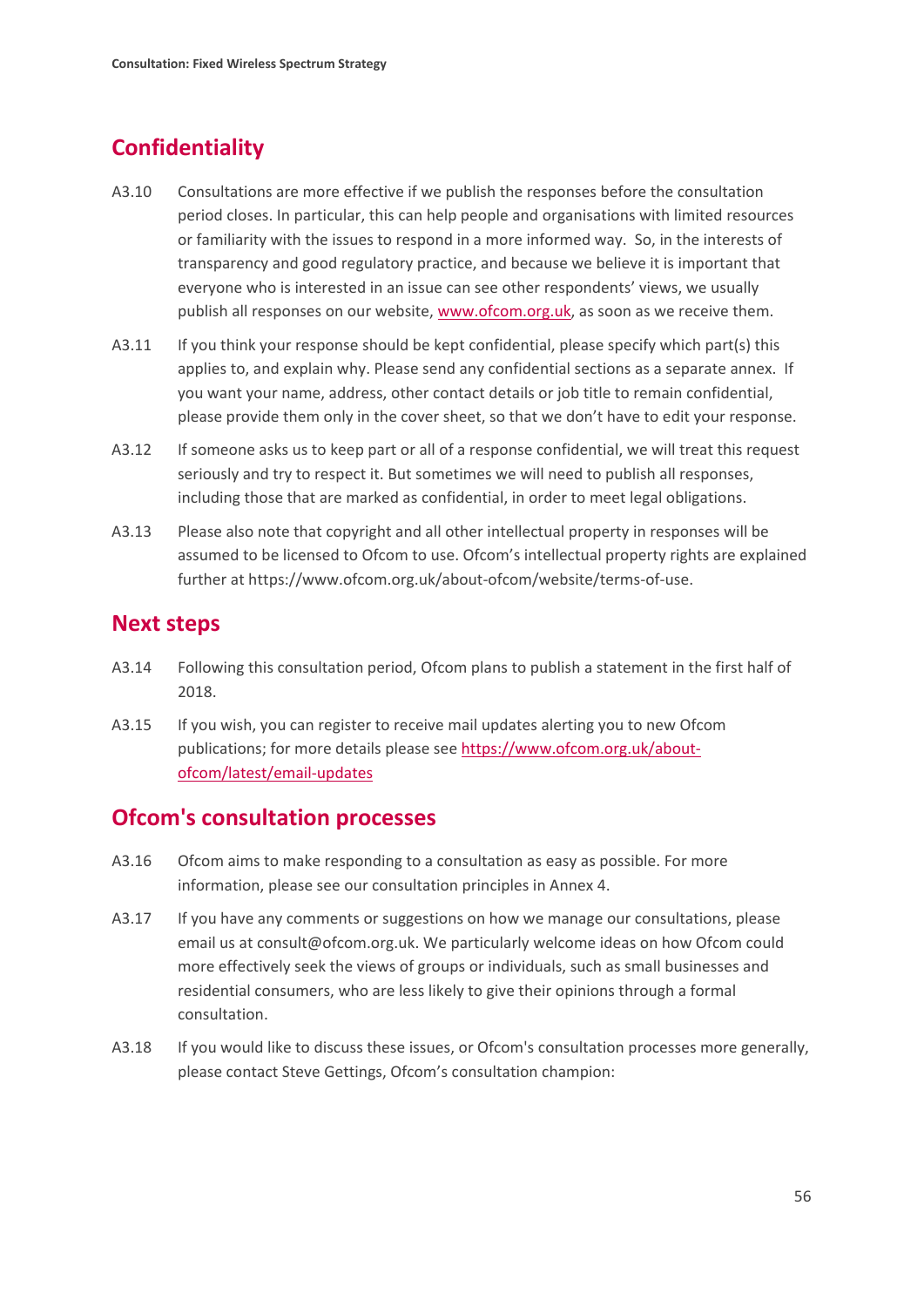Steve Gettings Ofcom Riverside House 2a Southwark Bridge Road London SE1 9HA Email: [corporationsecretary@ofcom.org.uk](mailto:corporationsecretary@ofcom.org.uk)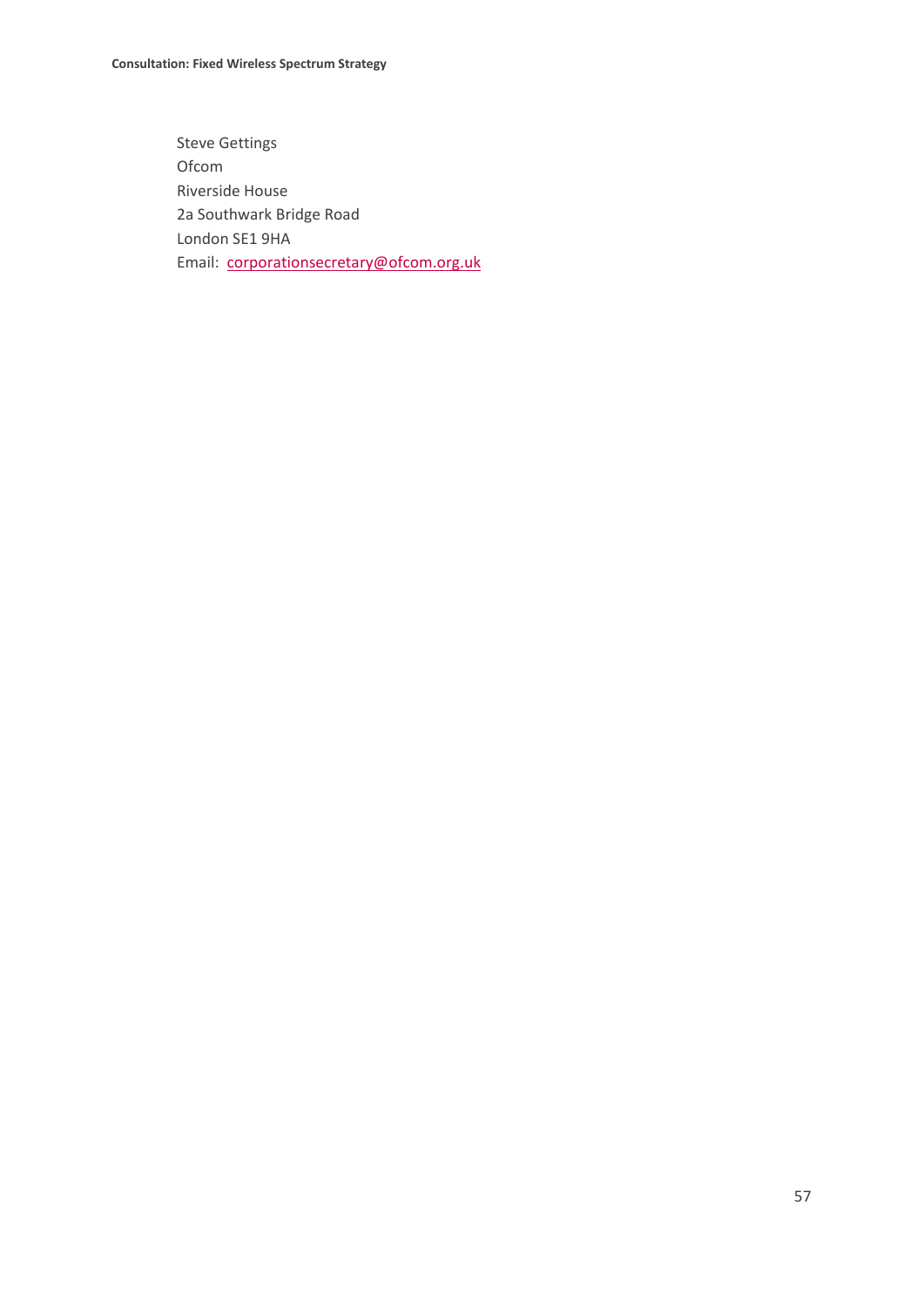# <span id="page-60-0"></span>A4. Ofcom's consultation principles

# **Ofcom has seven principles that it follows for every public written consultation:**

## **Before the consultation**

A4.1 Wherever possible, we will hold informal talks with people and organisations before announcing a big consultation, to find out whether we are thinking along the right lines. If we do not have enough time to do this, we will hold an open meeting to explain our proposals, shortly after announcing the consultation.

## **During the consultation**

- A4.2 We will be clear about whom we are consulting, why, on what questions and for how long.
- A4.3 We will make the consultation document as short and simple as possible, with a summary of no more than two pages. We will try to make it as easy as possible for people to give us a written response. If the consultation is complicated, we may provide a short Plain English / Cymraeg Clir guide, to help smaller organisations or individuals who would not otherwise be able to spare the time to share their views.
- A4.4 We will consult for up to ten weeks, depending on the potential impact of our proposals.
- A4.5 A person within Ofcom will be in charge of making sure we follow our own guidelines and aim to reach the largest possible number of people and organisations who may be interested in the outcome of our decisions. Ofcom's Consultation Champion is the main person to contact if you have views on the way we run our consultations.
- A4.6 If we are not able to follow any of these seven principles, we will explain why.

## **After the consultation**

A4.7 We think it is important that everyone who is interested in an issue can see other people's views, so we usually publish all the responses on our website as soon as we receive them. After the consultation we will make our decisions and publish a statement explaining what we are going to do, and why, showing how respondents' views helped to shape these decisions.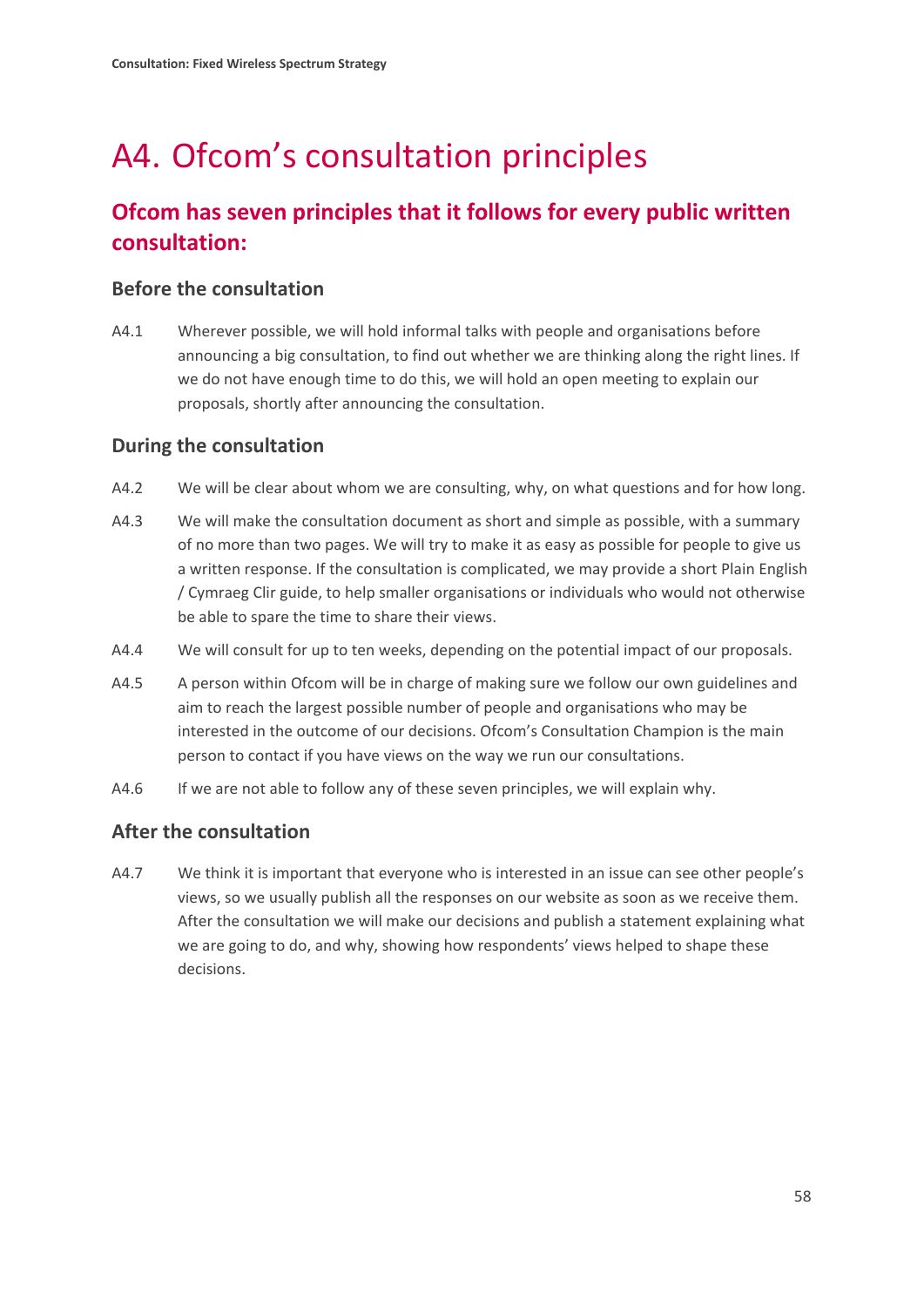# <span id="page-61-0"></span>A5. Consultation coversheet

# **BASIC DETAILS**

Consultation title: To (Ofcom contact): Name of respondent: Representing (self or organisation/s): Address (if not received by email):

# **CONFIDENTIALITY**

Please tick below what part of your response you consider is confidential, giving your reasons why

| Nothing                                     |  |
|---------------------------------------------|--|
| Name/contact details/job title              |  |
| Whole response                              |  |
| Organisation                                |  |
| Part of the response                        |  |
| If there is no separate annex, which parts? |  |

If you want part of your response, your name or your organisation not to be published, can Ofcom still publish a reference to the contents of your response (including, for any confidential parts, a general summary that does not disclose the specific information or enable you to be identified)?

\_\_\_\_\_\_\_\_\_\_\_\_\_\_\_\_\_\_\_\_\_\_\_\_\_\_\_\_\_\_\_\_\_\_\_\_\_\_\_\_\_\_\_\_\_\_\_\_\_\_\_\_\_\_\_\_\_\_\_\_\_\_\_\_\_\_\_\_\_\_\_\_\_\_\_\_\_\_\_\_\_\_

# **DECLARATION**

I confirm that the correspondence supplied with this cover sheet is a formal consultation response that Ofcom can publish. However, in supplying this response, I understand that Ofcom may need to publish all responses, including those which are marked as confidential, in order to meet legal obligations. If I have sent my response by email, Ofcom can disregard any standard e-mail text about not disclosing email contents and attachments.

Ofcom seeks to publish responses on receipt. If your response is non-confidential (in whole or in part), and you would prefer us to publish your response only once the consultation has ended, please tick here.

Name Signed (if hard copy)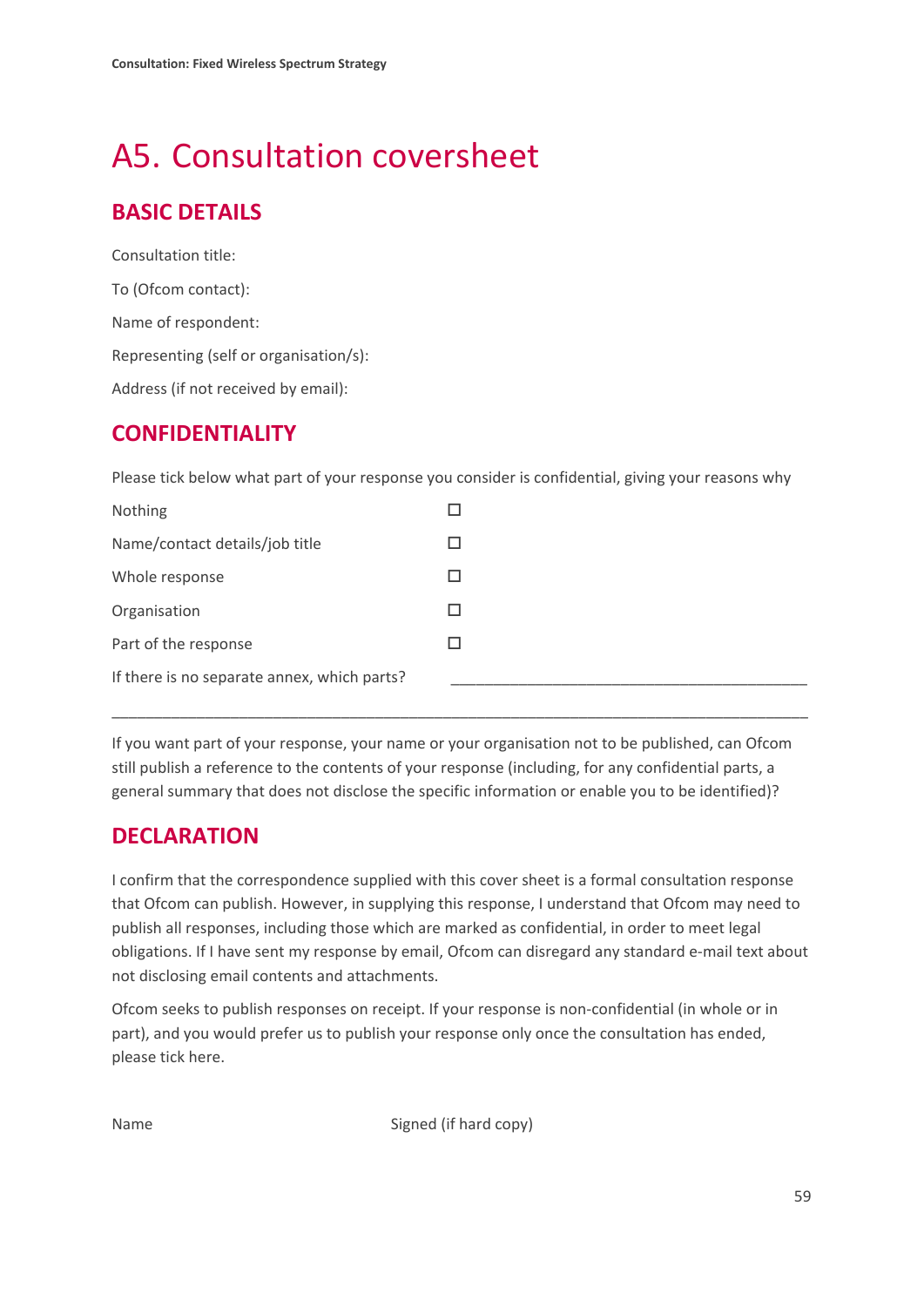# <span id="page-62-0"></span>A6. Consultation questions

### **Question 1:**

Do you agree that we have identified the key drivers likely to have a significant impact on the spectrum demand for fixed wireless links? If not, please provide further detail and evidence to support your answer.

Do you have other comments to make/points to raise with us on these issues?

### **Question 2:**

Do you agree with our conclusions on spectrum implications and our proposed strategy/next steps for each band?

Are there any other considerations of significance that you feel we should have included or do you have other comments to make/points to raise with us on these issues?

Please provide as much detail as possible to support your answer.

### **Question 3:**

Do you agree with the items we've identified for further consideration? Are there any other significant areas that you believe should be included? If so, please include all necessary evidence to support your view.

### **Question 4:**

Do you agree with our proposal to change the authorisation regime in the  $64 - 66$  GHz band to licence exempt to create a common authorisation approach across the 57 – 66 GHz band for fixed outdoor installation use and that this would be a benefit to UK citizens and consumers?

### **Question 5:**

a) Do you agree with the proposed new technical conditions in Table 6 to facilitate equipment intended for fixed outdoor installation in the 57 – 66 GHz band? Please provide evidenced views /alternatives if you disagree with our proposal. Do you consider any additional conditions should be mandated as part of a licence exemption to manage the interference environment?

b) Do you agree with our assessment that the proposed changes in technical conditions will have minimal impact on existing use and are appropriate to manage the future outdoor interference environment?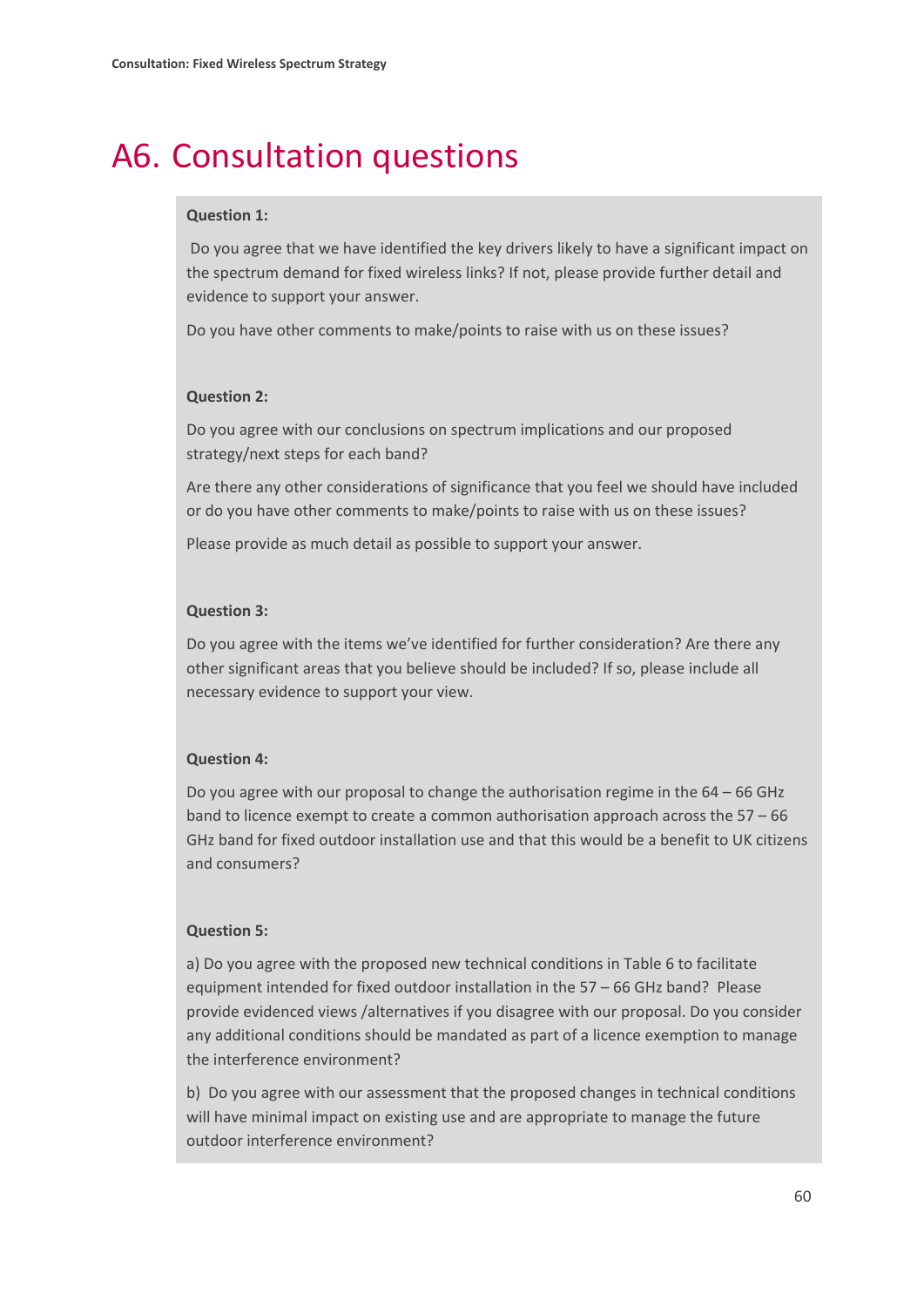c) Are there likely to be any fixed outdoor installation use cases that will require operation at eirp levels above 55 dBm? If so, please provide evidence of how the coexistence with the different outdoor users could be ensured?

### **Question 6:**

a) What are the use cases and technical parameters envisaged for the 66 - 71 GHz band? Are they likely to be similar to those in the 57 – 66 GHz band? If so, what are your views on extending the same or similar technical conditions as described above for the 57 - 66 GHz band (both existing wideband data transmission (SRD) and new fixed outdoor technical conditions) to the 66 – 71 GHz band to facilitate both fixed and mobile use cases.

b) Please provide your view on whether the technical parameters of wideband data transmission (SRD) as shown in Figure 4 are suitable to facilitate mobile/portable equipment including use outdoor? If you do not consider they are suitable, what alternative technical parameters do you think should be considered?

Please provide as much detail to your answer as possible and your considerations on the co-existence aspects.

#### **Question 7:**

Do you agree that there is a continued need for future low capacity fixed link applications?

If so, please provide information to support your view and what alternatives you would consider appropriate should the upper 1.4 GHz band no longer be available.

Please provide clear evidence to support the reasons for your views.

### **Question 8:**

Do you consider there is merit in considering making the bands 52 GHz and 55 GHz available under alternative authorisation approach(es)such as block assignment? If so, what would you consider to be the best approach(es)? Please provide detailed views to support your response.

### **Question 9:**

Do you think we should review our authorisation approach to any other band used for fixed wireless links?